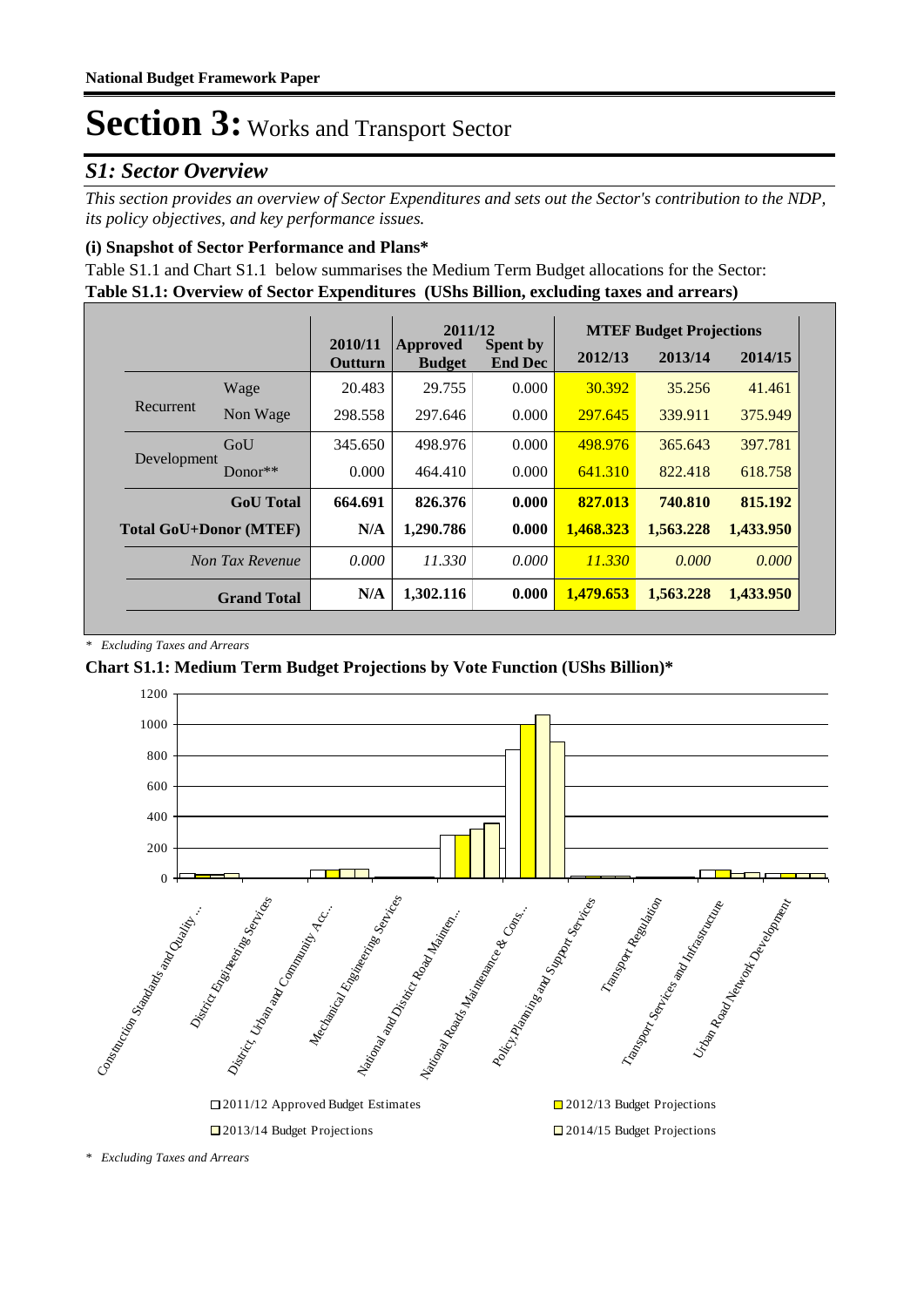#### **(ii) Sector Contributions to the National Development Plan**

Objective 1 of NDP is to create an efficient transport system for economic and social transformation. To fulfill this objective, the Sector plans to improve the transport infrastructure and services.

In this regard, the Sector has the following priorities:

-Improve the condition of the road network through tarmacking and maintenance of roads;

-Improve the traffic flow in the Greater Kampala Metropolitan Area through Bus Rapid Transit;

-Increase the volume of passenger and freight cargo conveyed on the rail network;

-Increase the volume of passenger and cargo traffic by air transport and;

-Increase the volume of passenger and cargo traffic by marine transport.

### **(iii) Medium Term Sector Policy Objectives**

The sector objectives which guide medium term outputs and resource allocations are:

*Improve and modernize transport infrastructure and services;*

*Decongestion of Kampala and other urban areas;* 

*Develop regional transport infrastructure i.e. central and northern corridors, inland ports, border posts, terminals; Develop the capacity of the National Construction Industry; Ensure safe and environmentally friendly transport services and physical infrastructure*

### **(iv) Summary of Sector Performance**

The status of the sector in terms of its three priority sector outcomes is set out below:

#### Outcome 1: Road network in good condition.

During the FY 2012/13, the Works and Transport Sector intends to improve on the road condition of National unpaved road network from 60% (baseline 2008) to 70%, National paved road network from 65% (baseline 2008) to 80%, Urban unpaved road to 70% and Urban paved to 50% while improvement on district roads to 60% from fair to good condition will be under taken.

### Outcome 2: Safe and Efficient Construction Works.

The outcome aims at increasing the number of public buildings with approved plans from 22% (baseline 2007) to 25%.

### Outcome 3: Safe, efficient and effective transport infrastructure and services.

In order to address Sector Outcome, the Sector intends to reduce on the number of marine accidents per 1,000 vessels from 200 (baseline) to 150, increase the percentage market share of freight railway from 8% (baseline) to 12%, maintain the percentage of functional railway network at 21.03%, reduce number of road accidents per 100,000 vehicles from 4,800 to 4,500.

### *S2: Sector Performance and Plans to Improve Sector Outcomes*

*This section describes past performance and plans to improve sector outcomes. For each outcome it sets out outcome indicators, key sector outputs and actions to improve sector performance. It then sets out analysis of the efficiency of sector allocations and major capital investments.*

### **(i) Outcome 1: Road network in good condition.**

#### *Status of Sector Outcomes*

The table below sets out the status of sector outcomes in terms of key sector outcome indicators.

### **Table S2.1: Sector Outcome Indicators**

| Outcome 1: Road network in good condition.         |                 |                  |                             |  |  |
|----------------------------------------------------|-----------------|------------------|-----------------------------|--|--|
| <b>Outcome and Outcome Indicator</b>               | <b>Baseline</b> | $2012/13$ Target | <b>Medium Term Forecast</b> |  |  |
| % of unpaved urban roads in fair to good condition |                 | 40               | 73(2013)                    |  |  |
| % of unpaved urban roads in fair to good condition |                 | 70               | 73(2013)                    |  |  |
| % of paved urban roads in fair to good condition   |                 | 50               | 68(2013)                    |  |  |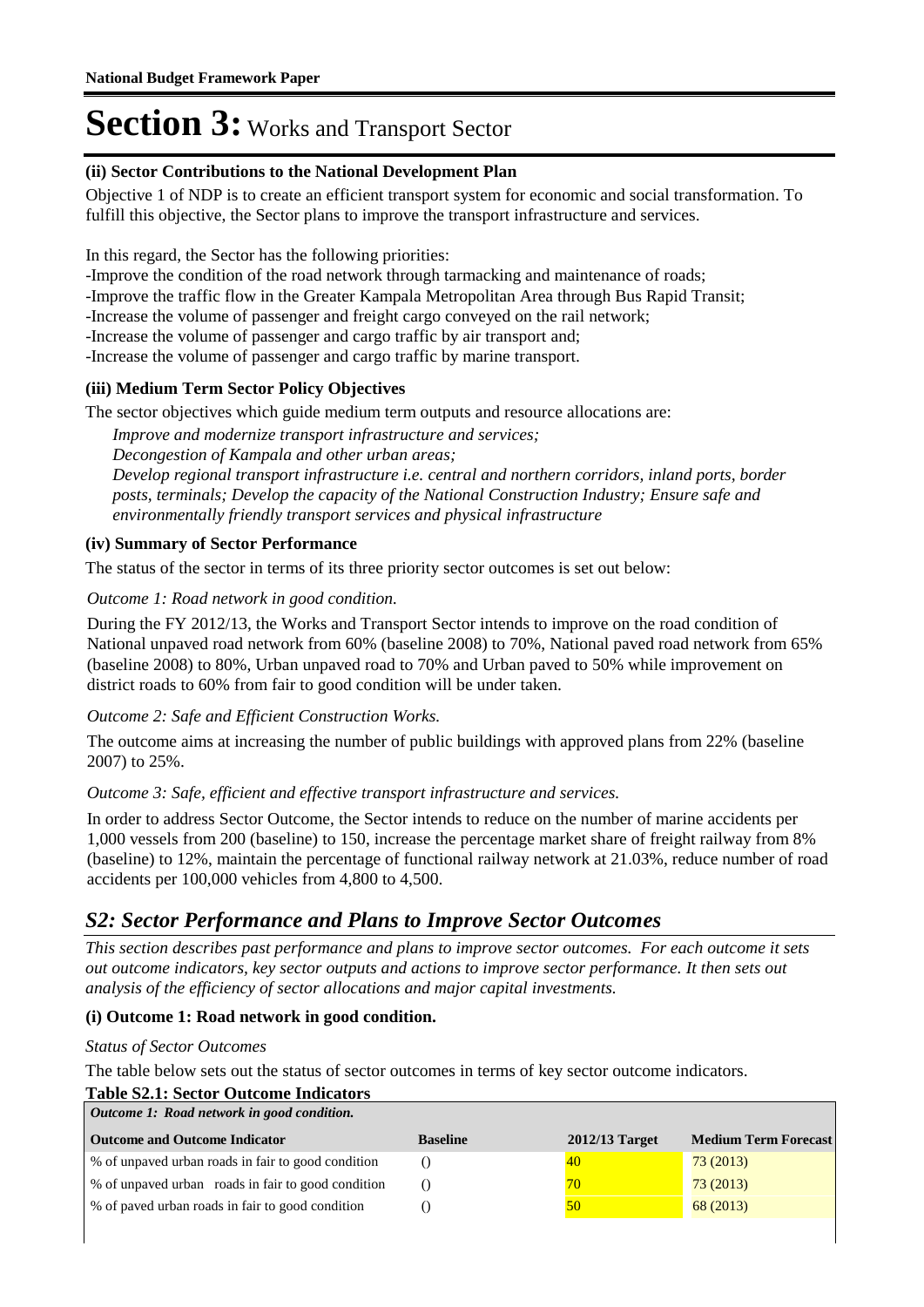| Outcome 1: Road network in good condition.                  |                 |                  |                             |  |  |
|-------------------------------------------------------------|-----------------|------------------|-----------------------------|--|--|
| <b>Outcome and Outcome Indicator</b>                        | <b>Baseline</b> | $2012/13$ Target | <b>Medium Term Forecast</b> |  |  |
| % of National unpaved roads s in fair to good<br>condition. | 60 (2008)       | 60               | 75(2013)                    |  |  |
| % of National unpaved roads in fair to good<br>condition.   | 60(2008)        | 60               | 75(2013)                    |  |  |
| % of National paved roads s in fair to good<br>condition.   | 65 (2008)       | 71               | 85(2013)                    |  |  |
| % of National paved roads in fair to good condition.        | 65 (2008)       | 71               | 85(2013)                    |  |  |
| % of district roads in fair to good condition               | 0               | 60               | 72(2013)                    |  |  |

### *Performance for the first half of the 2011/12 financial year*

#### National Roads Construction:

A total of 69 km were upgraded from gravel to bitumen standard (tarmac) against the annual target of 112Km. 65km of existing old paved roads were reconstructed out of the annual target of 205km. The half year performance of ongoing projects was as shown below (annual targets are shown in brackets): Kabale-Kisoro –Bunagana/Kyanika (11%) 7% Masaka – Mbarara (20%) 14.63% Fort Portal – Bundibugyo-Lamia (30%) 20% Kampala – Masaka (25%) 17% Busega - Mityana (20%) 14.5% Nyakahita – Kazo(15%) 37.1% Kazo - Kamwenge (15%) 16.8% Jinja – Kamuli (30%) – 20% Gulu- Atiak - Bibia/Nimule (10%)- advance paid and mobilization completed. Vurra- Arua- Koboko - Oraba (10%)- advance paid and mobilization completed. Mbarara – Kikagati – Marongo Bridge (15%)- Design completed. Mbarara – Katuna (10%) – Works commenced. Hoima – Kaiso – Tonya (15%)- advance paid and mobilization completed. Ishaka – Kagamba (5%) – Contract signed in December 2011.

Bridges on National Roads:

The draft detailed design of the second Nile Bridge at Jinja was completed.

The construction of Aswa Bridge on Gulu – Kitgum road, Kaichumu and Nyungu bridges in Kiruhura district was completed.

Construction works continued for Bulyamusenyu, Muzizi, Awoja bridge and the rehabilitation of Nalubale bridge at Jinja.

Ferries

Lwampanga – Namasale ferry was delivered Laropi ferry bids evaluation commenced. Construction of land sites for Obongi – Sinyanya ferry commenced.

Revised draft Engineering Design reports were completed for the following roads: Olwiyo- Gulu- Kitgum (167.1 kms), Muyembe-Nakapiripit - Moroto- Kotido (201.5 kms), Soroti- Katakwi- Moroto- Loktanyala (290 kms), Masaka- Bukakata (36Kms), Villa Maria - Sembabule (48 Kms), Kyenjojo- Hoima-Masindi-Kigumba (238Kms), Musita- Lumino- Busia/Majanji (140Kms), Tirinyi - Pallisa -Kumi/Pallisa-Mbale (111Km), Mbale –Bubulo-Lwakhakha (41 kms), Namagumba- Budadiri- Nalugugu (30 kms), and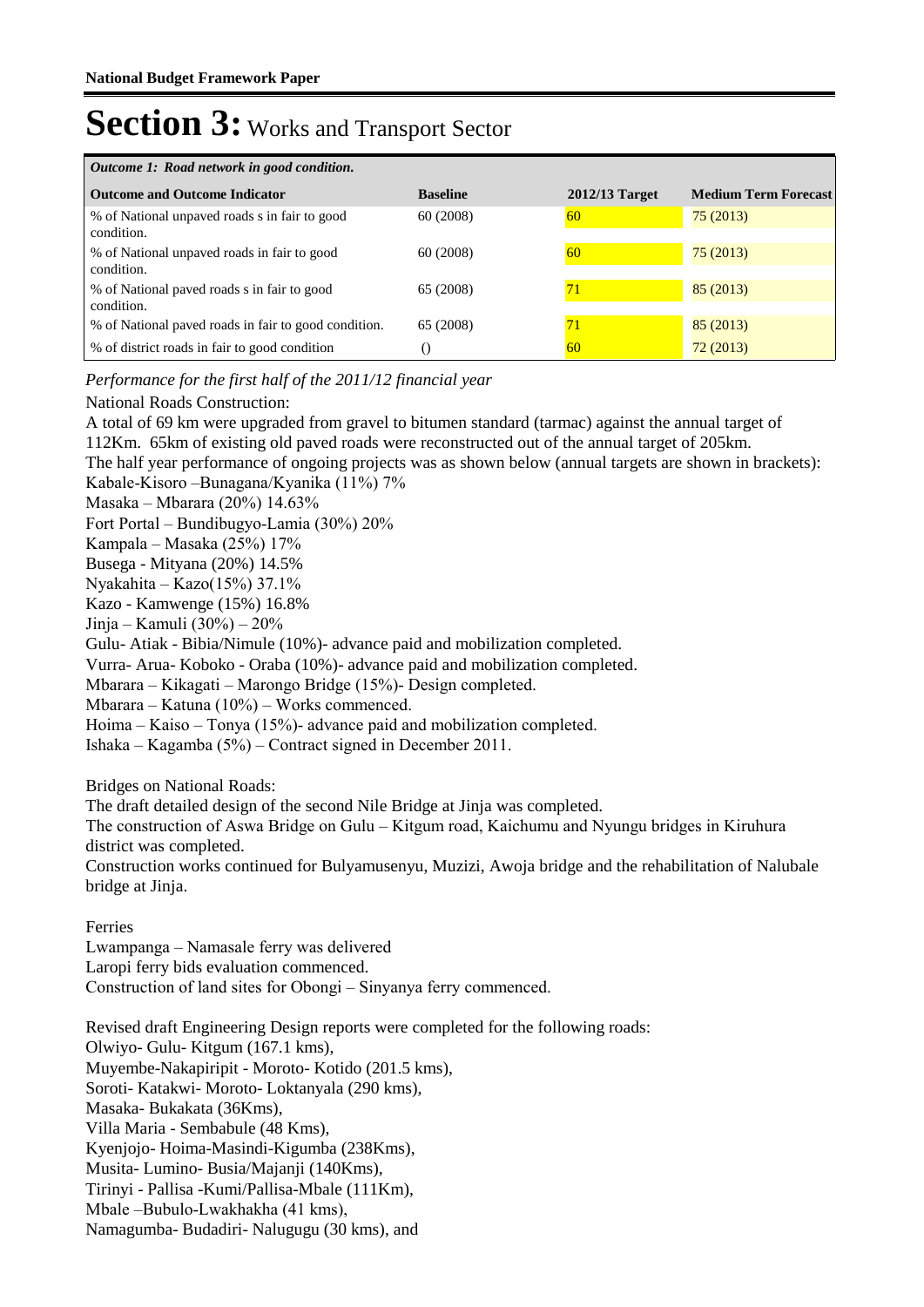#### Kamuli- Bukungu (64 Kms)

The feasibility study for Kampala-Jinja (80km) express highway was completed and detailed engineering designs commenced. The feasibility study and preliminary engineering design for Kibuye-Mpigi (30km) were completed. The preliminary engineering design report for Kampala Northern Bypass (17km) completed. The design review of Kampala – Entebbe (29km) express highway commenced.

Maintenance of Paved National Roads:

The percentage of paved national roads network in fair to good condition was 74% against the annual target of 76%. Routine mechanized maintenance of 1,481km of paved roads was carried out against the annual target of 2107km .

Periodic maintenance (resealing) of 5 km of paved roads was done against the annual target of 28km.

Maintenance of unpaved National Roads:

The percentage of unpaved national roads in fair to good condition was 64% out of the target of 65%. Routine mechanized maintenance of 3,466km of unpaved roads was done out of the annual target of 11,396km. Periodic maintenance of 110km of unpaved roads carried out of the annual planned target of 556km.

Under Construction Standards

50 No. of Material testing, Quality control and Research on Construction Materials reports produced; 2 No. Geotechnical investigation reports prepared;

Uganda Construction Industry Commission Bill was updated and awaits Cabinet's approval; Draft low-cost seals engineering Standards prepared;

Contracts for 300Km of roads were procured. These roads are located in in the districts of Adjumani, Jinja, Rukungiri, Rwngo, Kiboga, Kwankwanzi, Koboko, iryandongo, Kamuli, Bundibugyo, Ntungamo, Butaleja, Silonko, Bukedea, Kumi, Serere;

50 Km of roads were rehabilitated.

16km of selected priority roads to support oil prospecting in the areas of the Albertine region were rehabilitated

Under DUCAR

Completed Kabundaire, Okor & Simu- Pondo bridges.

Procurement of contractors for construction of Kaguta and Nyagak finalized and contracts awarded; Design Report for the construction of Kanyamateke (Kisoro), Semiliki (Bundibugyo), Nyagak (Zombo), Karujumba (Kasese), Kabaale (Kiboga), Kanyamateke (Kisoro) and 17 Bridges in North and North Eastern Uganda funded by IDB (Olyanai, Abalang, Alipa, Ajeliek, Ojanai, Opot, Achuna, Komolo and Getom (Soroti); Aakol, Airogo (kumi); Balla, Abalang, Agali and Enget (Lira); Kochi and Nyawa (Moyo)) were finalized.

103 No. petty contractors trained in for CAIIP rehabilitated roads under CAIIP1, CAIIP2 and CAIIP3 in Kaliro, Kamuli, Buyende and Iganga District.

4.5 Km of demonstration roads constructed;

501km of Batch B CAIIP1 supervised, 620km of Batch A CAIIP 2 Supervised.

Compliance monitoring of cross-cutting issues on environmental in Community Access road Project done. Environmental reviews and screening of proposed projects completed.

CAIIP Regional Offices in Mbale renovated; 10km of Tourism Roads Rehabilitated,

Designs for 455Km of roads completed and Procurement of Contracts commenced.

Uganda Road Fund disbursed UGX 90.935bn to UNRA and UGX 45.810bn to DUCAR agencies for periodic and routine maintenance of public roads in Uganda. Recruited 5 new staff at the secretariat bringing the total filled positions to 97%. Procured and commissioned consultancy services for Technical & Financial audits, M&E, Cost study and funds allocation formula.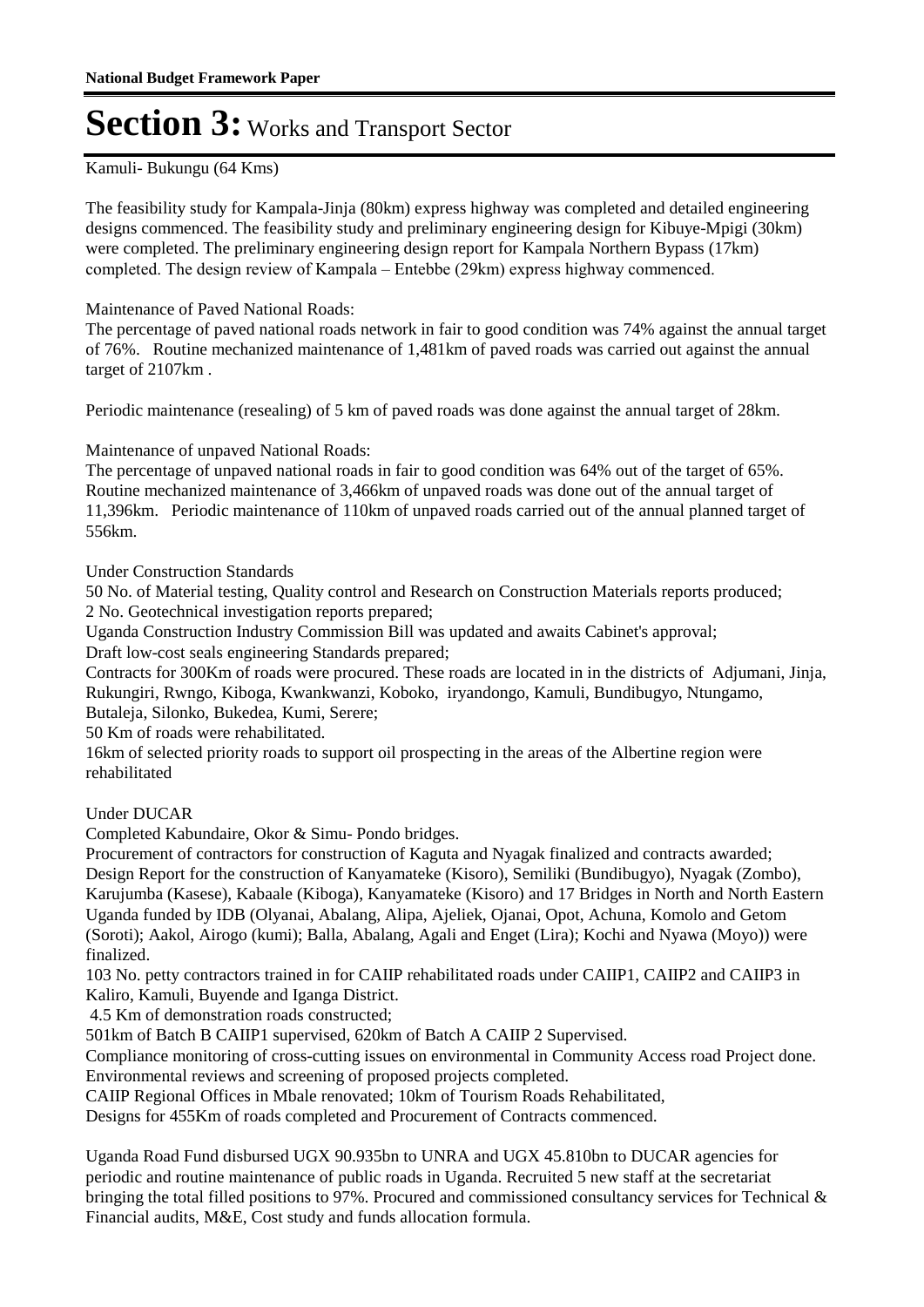### **Table S2.2: Key 2012/13 Outputs Contributing to the Sector Outcome\***

**Spending and Outputs Achieved by End Dec Approved Budget and Planned outputs Proposed Budget and Planned Outputs 2011/12** *Vote, Vote Function Key Output* **2012/13** *Outcome 1: Road network in good condition.* **Vote: 016 Ministry of Works and Transport** *Vote Function:0404 District, Urban and Community Access Roads* **Output: 040481 Urban roads construction and rehabilitation (Bitumen standard)** Resealed in Rubirizi, Kyenjojo, Katakwi and Kumi Construction materials for resealing Kyenjojo town Roads procured. 1 Km resealed in Bwanda (Masaka) Resealed 4 No. in Kapchorwa (0.8km), Kumi (0.8km), Katakwi (0.8km), Kamuli (0.8km) and Lubirizi (0.8km) *Output Cost (UShs bn): 1.853 0.000 2.130 Description of Outputs: Performance Indicators:* No. Km of urban unpaved roads maintained (Routine)\* 2500 750 2550 No. Km of urban unpaved roads maintained (Periodic)\* 250 **260 260 260 260** No. Km of urban paved roads maintained (Routine)\* 480 148 **148** 148 No. Km of urban paved roads maintained (Periodic)\* 40 20 20 40 Length of Urban roads resealed. 4 1.6 1.6 1.6 **Vote: 113 Uganda National Road Authority** *Vote Function:0451 National Roads Maintenance & Construction* **Output: 045105 Axle Load Control** 40% of vehicles overloaded 32159 vehicles were weighed 40% of vehicles weighed overloaded *Output Cost (UShs bn): 0.784 0.000 0.784 Description of Outputs: Performance Indicators:* % of vehicles overloaded  $40 \t\t 54$  54  $40$ **Output: 045180 National Road Construction/Rehabilitation (Bitumen Standard)** 150Km of National gravel roads 57km equivalent were upgraded 71% of paved roads in fair to tarmacked. 130Km of tarmac roads reconstructed and 75 km rehabilitated. 2000km of gravel roads designed from gravel to bitumen standard. good condition. *Output Cost (UShs bn): 728.850 0.000 847.357 Description of Outputs: Performance Indicators:* Number of Financial and Technical Audits on road construction works undertaken\* 1 1 1 No. (Km) of unpaved national roads upgrade to bitumen standards\* (equiv km) 112 69 100 % of national unpaved roads in good to fair condition\* 65 64 64 % of national paved roads in good to fair condition\* 76 74 71 **Vote: 118 Road Fund** *Vote Function:0452 National and District Road Maintenance*

**Output: 045251 National Road Maintenance**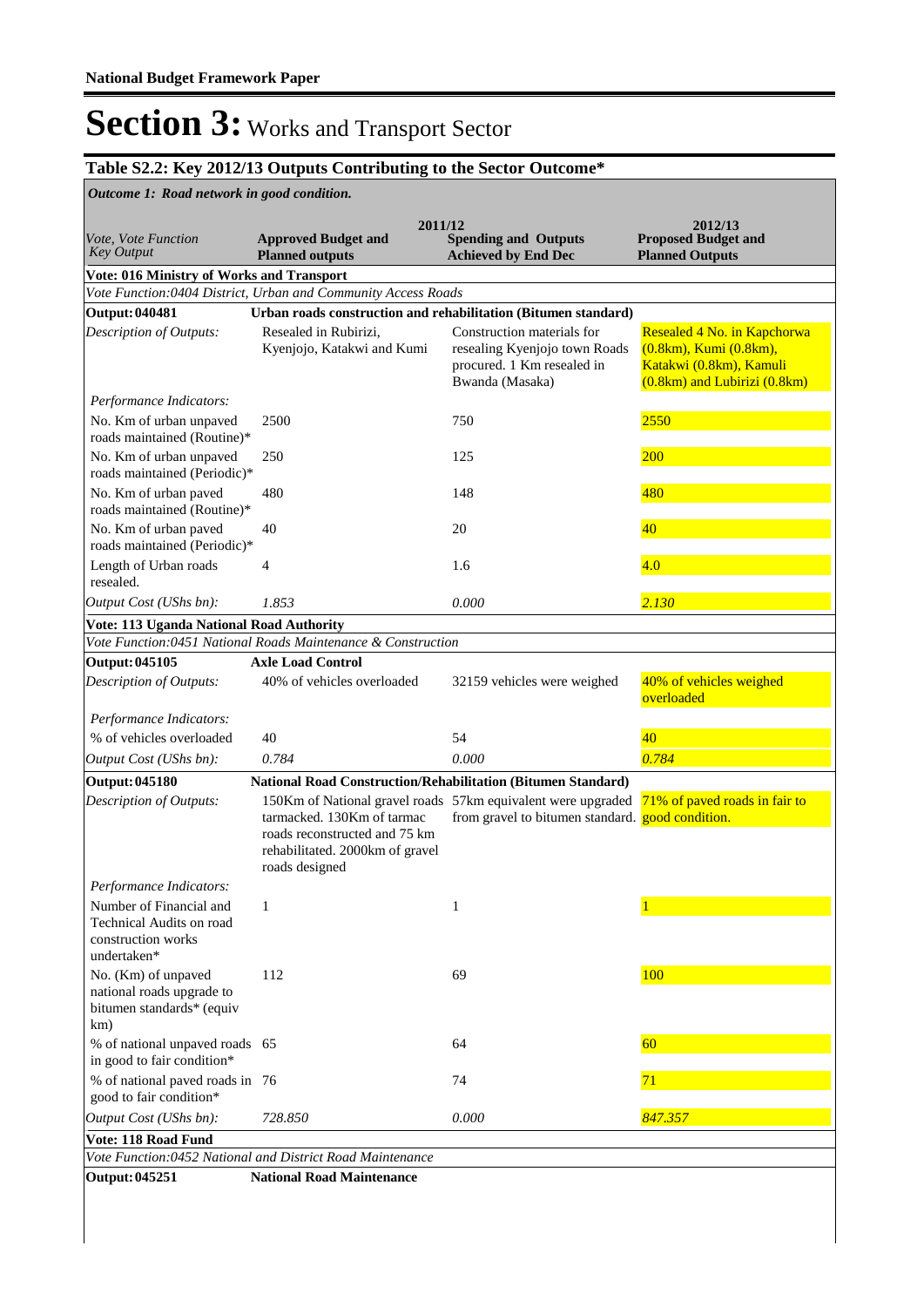*Outcome 1: Road network in good condition.*

| Vote, Vote Function<br><b>Key Output</b>                                               | 2011/12<br><b>Approved Budget and</b><br><b>Planned outputs</b>                                                                                               | <b>Spending and Outputs</b><br><b>Achieved by End Dec</b>                                                                                                                                                                                                                               | 2012/13<br><b>Proposed Budget and</b><br><b>Planned Outputs</b>                                                                                                                             |
|----------------------------------------------------------------------------------------|---------------------------------------------------------------------------------------------------------------------------------------------------------------|-----------------------------------------------------------------------------------------------------------------------------------------------------------------------------------------------------------------------------------------------------------------------------------------|---------------------------------------------------------------------------------------------------------------------------------------------------------------------------------------------|
| Description of Outputs:                                                                | Disburse funds for the routine<br>manual Maintenance of<br>20,200km, routine mechanized<br>maintenance of 12,500km and<br>periodic maintenance of<br>1,739km. | Disbursed UGX 90.935bn for<br>Resealing 14km, regraveling<br>322km, major repairs of 12<br>bridges, maint'ce of 94 bridges,<br>RMM of 19,591km, RMeM of<br>6,776km, Sweeping KCCA Rds<br>46.6km, Axle load control (8)<br>weigh bridges) 9 ferries and<br>assorted consultancy services | Disburse funds for the routine<br>manual Maintenance of<br>20,200km, routine mechanized<br>maintenance of 12,500km and<br>periodic maintenance of<br>1,739km.                               |
| Performance Indicators:                                                                |                                                                                                                                                               |                                                                                                                                                                                                                                                                                         |                                                                                                                                                                                             |
| Average time (days) of<br>delayed disbursement.                                        | 21                                                                                                                                                            | 15                                                                                                                                                                                                                                                                                      | 21                                                                                                                                                                                          |
| % of maintenance funds<br>released to National roads<br>maintenance requirements*      | 65                                                                                                                                                            | 65                                                                                                                                                                                                                                                                                      | 28.9                                                                                                                                                                                        |
| % of funds released to<br>UNRA on time (as per<br>performance agreement)*              | 95                                                                                                                                                            | 100                                                                                                                                                                                                                                                                                     | 95                                                                                                                                                                                          |
| Output Cost (UShs bn):                                                                 | 181.870                                                                                                                                                       | 0.000                                                                                                                                                                                                                                                                                   | 181.870                                                                                                                                                                                     |
| <b>Output: 045252</b>                                                                  | District, Urban and Community Access Road Maintenance                                                                                                         |                                                                                                                                                                                                                                                                                         |                                                                                                                                                                                             |
| Description of Outputs:                                                                | Fund the routine maint'ce of<br>22,500km of district roads,<br>5,000km of urban roads and<br>bottleneck removal on<br>30,000km of community access<br>roads.  | Disbursed funds for Routine<br>M'tce of 23,066km & Periodic<br>M'tce of 5,120km of D Rds,<br>Installation of 1135 culverts,<br>periodic m'tce of 14 Bridges on<br>D Rds, RM of 1402km of<br>Urban Rds, PM of 222.45km<br>Urban rds, KCCA RM 519.7,<br>PM 47km. Mechanical Imprest.      | Fund the routine maintenance of<br>22,500 km of district roads,<br>4.500 km of urban roads<br>(including KCCA roads) and<br>bottleneck removal on<br>30,000km of community access<br>roads. |
| Performance Indicators:                                                                |                                                                                                                                                               |                                                                                                                                                                                                                                                                                         |                                                                                                                                                                                             |
| Average time (days) of<br>delayed disbursement.                                        | 21                                                                                                                                                            | 15                                                                                                                                                                                                                                                                                      | 21                                                                                                                                                                                          |
| % of funds released to<br>DUCAR agencies on time<br>(as per performance<br>agreement)* | 100                                                                                                                                                           | 100                                                                                                                                                                                                                                                                                     | 100                                                                                                                                                                                         |
| % of agreed budget of<br>DUCAR for maintenance of<br>DUCAR Network financed.*          | 75                                                                                                                                                            | 100                                                                                                                                                                                                                                                                                     | 100                                                                                                                                                                                         |
| Output Cost (UShs bn):                                                                 | 91.190                                                                                                                                                        | 0.000                                                                                                                                                                                                                                                                                   | 91.190                                                                                                                                                                                      |

*\* Excludes taxes and arrears*

#### *2012/13 Planned Outputs*

National Roads Construction A total of 100 km (equivalent) of gravel national roads will be tarmacked during the FY 2012/13. In addition, 100 km (equivalent) of old paved national roads will be reconstructed/ rehabilitated: During the FY 2012/13, the following roads will be substantially completed; Kabale – Kisoro – Bunagana/Kyanika (101km) 10%) Masaka – Mbarara (154km) 5%)

Construction works will continue on the following roads: Fort-Portal – Bundibugyo (104km) 25% Busega - Masaka (116km) 10% Nyakahita – Kazo –Kamwenge (143km) 20%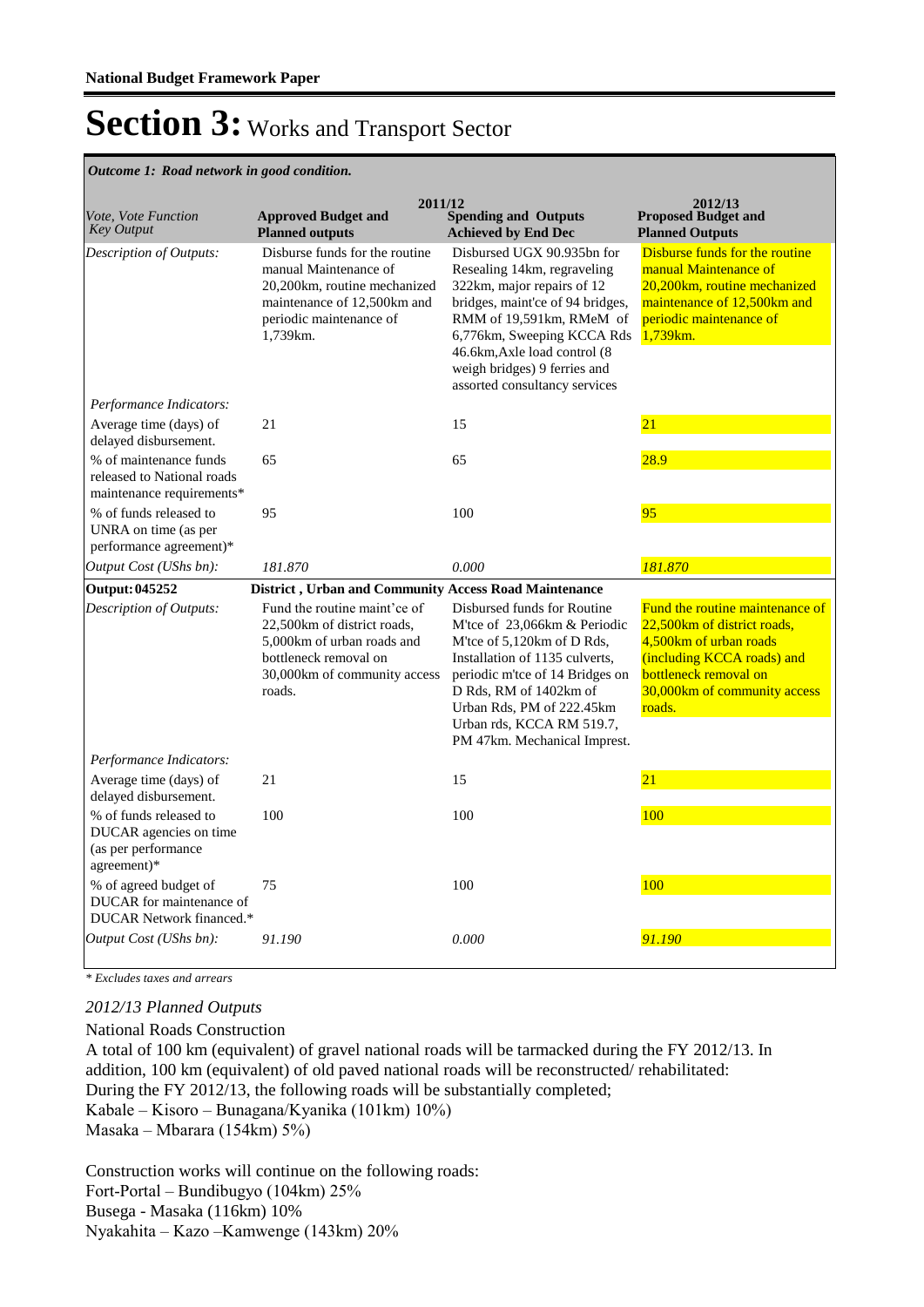Kawempe – Kafu (166km) 25% Malaba/Busia – Bugiri (82km) 25% Tororo – Mbale – Soroti (152km) 20% Mbarara – Katuna (124km) 20%, Mukono – Jinja (52km) 10% and Jinja - Kamuli (60km) 30%. Mbarara – Kikagati – Murongo Bridge (75km) 10% Hoima – Kaiso – Tonya (85km) 10% Vurra – Arua – Koboko – Oraba (92km) 20% Gulu – Atiak (74km) 20% Ishaka-Kagamba (35.4km)10% Kampala – Entebbe Express Way (51km) 5%

The design of the following roads will be completed: Muyembe - Nakapiripiriti and Moroto - Kotido (200km); (100%) Rwenkunye - Apac - Lira-Kitgum - Musingo (230km); (100%) Hoima – Butiaba – Wansenko (83km); (100%) Kayunga – Galiraya (111km); (70%) Tororo – Mbale – Soroti (152km); (50%) and Lira – Kamudini – Gulu (128km); (50%). The designs for dualing Kampala - Jinja (80km) and Kibuye - Mpigi (30km) will be completed.

National Roads Maintenance The outputs under national roads maintenance will be as follows: Routine mechanized maintenance of 1,673 km of paved roads Routine mechanized maintenance of 9,000 km of unpaved roads Periodic maintenance (resealing) of 17 km of paved roads Periodic maintenance (regravelling) of 750 km of unpaved roads

Periodic maintenance of 9 Bridges

Road safety 200 km of Road making. Maintaining streetlights on selected national roads. Awareness campaigns.

#### Bridges

Construction of second Nile Bridge at Jinja will commence. Rehabilitation of Nalubaale Bridge will be completed. Bulyamusenyu and Muzizi Bridges will be completed. 3 Bridges on Atiak – Moyo – Afoji road will be completed. 3 Bridges funded by BADEA will be completed.

Ferry Services The ferry for Lwampanga – Namasale commissioned. Laropi ferry procured. Obongi-Sinyanya & kayunga-Mbulamuti ferries commissioned

### DUCAR

Complete the design and construction of selected bridges (Saaka (Kaliro), Kaguta (Lira), Alla2 (Arua), Okor (Kumi), Birara (Rukungiri) & Nyagak bridge (Zombo), Kabaale (Kiboga), Bunabdasa Swamp (Sironko), Kikasa Swamp (Lyantonde), Kibira (Nebbi), Saaka (Kaliro), Nsingano (Mayuge), Rwizi (Mbarara), Rwamabaale (Kibaale));

Undertake construction of Kanyamateke (Kisoro), Karujumba (Kasese), Alala (Nebbi), Kisaigi (Kibaale) &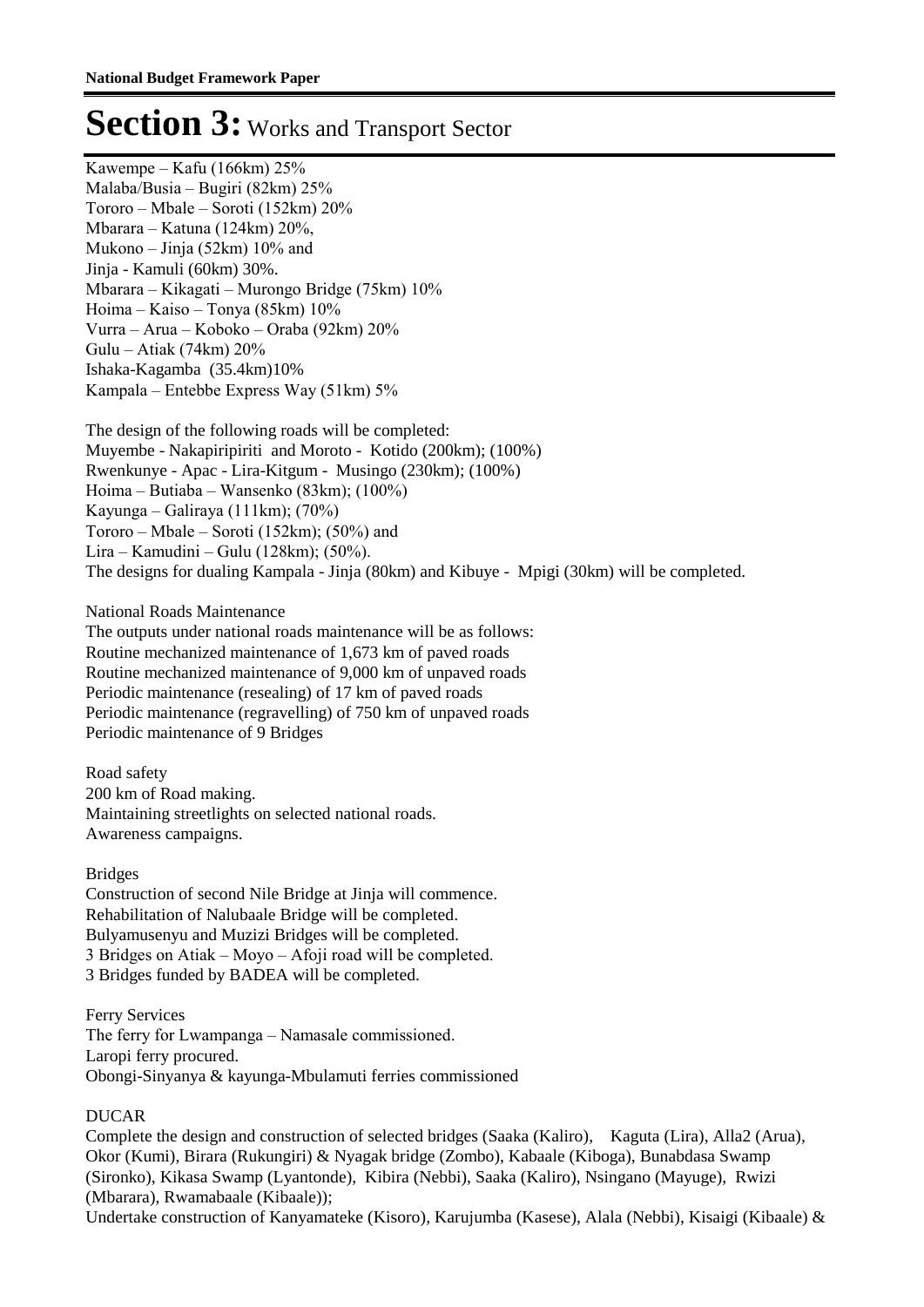Semiliki bridges;

Construction of 17 Bridges in North and North Eastern Uganda funded by IDB (Olyanai, Abalang, Alipa, Ajeliek, Ojanai, Opot, Aakol, Airogo (kumi); Balla, Abalang, Agali and Enget (Lira); Kochi and Nyawa (Moyo));

3.2km of urban roads will be tarmacked in Rubirizi, Mubende, Katakwi and Kumi;

100km of roads in Karamoja and 40km of Tourism Roads will be Rehabilitated;

20km of selected priority roads to support oil prospecting in the areas of the Albertine will be constructed; 20% of the DUCAR Database established;

Construction Standard

Monitor the UNRA compliance with maintenance and construction work plans for national roads. Monitor the compliance of district, local governments, urban and any other authorities on maintenance and construction of district, urban and community access roads.

Bridges, roads and ferry landing sites (not covered by UNRA, district local governments, urban or other authority) monitored and reports prepared.

Environmental compliance audits of MDAs undertaken (40 No)

A set of monitoring indicators for cross cutting issues for the transport sector developed

Rehabilitation and maintenance works of 185 Km of roads in Masindi, Luweero, Wakiso, Kiboga, Ibanda, Arua, Kole, Soroti, Serere and Budiope supervised and monitored,

Contracts for 185Km of road procured

22km of selected priority roads in the oil prospecting areas monitored

A total of 20km of selected priority roads to support oil prospecting in the areas of the Albertine region constructed.

In FY 2012/13 URF secretariat will establish an Integrated Management Information System, Regulations and 3-5 year Strategic Road Maintenance plan. The Fund will finance the periodic and routine maintenance of 21,000km of national roads, 22,500km of district roads, 4,500km of urban roads (including KCCA roads) and the removal of bottlenecks on 30,000km of community roads. The funds shall be sourced from the consolidated fund through the MTEF arrangement.

### *Medium Term Plans*

UNRA

-Upgrading about 300 km gravel national roads to bitumen standard (tarmac) in line with NDP objective of increase the proportion of national paved roads from 15% to 21% by the FY 2015/16.

-Reconstruction including widening and strengthening the Northern Corridor (Malaba – Kampala – Katuna) and other major corridors (Kampala – Gulu – Nimule/Karuma – Arua – Oraba and Kampala – Fort Portal – Mpondwe) will continue to facilitate regional trade.

-Construction of Kampala – Entebbe Express Way, Kampala - Jinja Express Way and dualing Kampala Northern Bypass, Kampala – Mpigi road and Kampala-Matugga Road.

-Improve the condition of national roads to tourists attraction sites and the Albertine Graben to facilitate the exploration and evacuation of oil; in line with NDP objectives.

-Construction of the second Nile Bridge at Jinja.

-Upgrading and rehabilitation of the additional 10,000km taken over from the districts to national roads standard.

-Intensifying axle load control through automation and weigh-in motion.

Transport Services and Infrastructure:

-Finalise Draft final report for feasibility study for Kampala- Kasese and Tororo Packwach -Implement the Pilot BRT route in GKMA and create specific bus routes

District, Urban and Community Access Roads

-Rehabilitation/Paving of atleast 0.8 km in each urban council, Liaise with Ministry of Public Service to revisit the requirements for District Engineers.;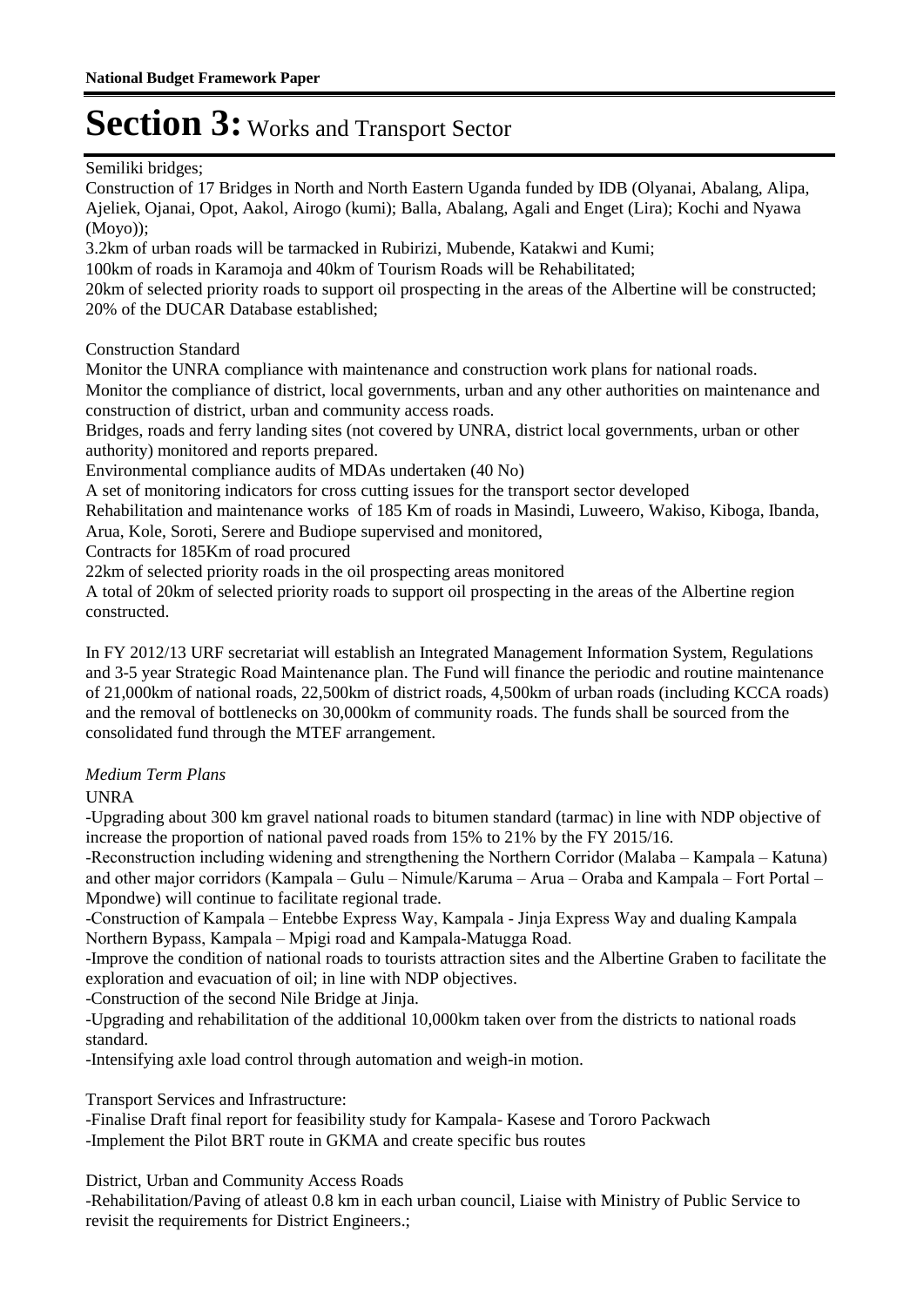-Ongoing projects and new Development Partners funded projects will be prioritized;

-Draw up Strategic interventions and Programmes on National and DUCAR network to mineral prospecting areas, tourist sites, etc;

-Maintain District and Urban Roads using equipment and road gangs.

### URF

Uganda Road Fund envisaged that within FY 2012/13 the fund will finalise all legal reforms to allow the collection and direct remittance of Road Users Charges (RUCs) especially fuel levy to URF account. URF shall also develop a business plan incorporating the 3-5 year road maintenance plan among others, in accordance with URF Act Section 25.

### *Actions to Improve Outcome Performance*

-To improve procurement, UNRA will carry out parallel bid evaluation involving the Evaluation.

-Committee comprising of UNRA's staff and oversees bid evaluation consultants.

-Pursue accreditation from PPDA.

-Subscribe to Construction Transparency Initiative membership.

-Carry out technical and financial audits of road maintenance and development projects.

-Operationalisation of the Sector Monitoring and Evaluation Framework including the implementation of the Strategic Plans.

-Increase the use of recycling technology in road construction.

-Capacity building of local constructors and consultants through the Cross Roads Project.

### **Table S2.3: Actions and Medium Term Strategy to Improve Sector Outcome**

| Sector Outcome 1: Road network in good condition.                                                |                                                                                                                                                                                           |                                                                                                                                                                                                                                                                                     |                                                                                                                                                                                                                                       |  |  |  |  |
|--------------------------------------------------------------------------------------------------|-------------------------------------------------------------------------------------------------------------------------------------------------------------------------------------------|-------------------------------------------------------------------------------------------------------------------------------------------------------------------------------------------------------------------------------------------------------------------------------------|---------------------------------------------------------------------------------------------------------------------------------------------------------------------------------------------------------------------------------------|--|--|--|--|
| 2011/12 Planned Actions:                                                                         | 2011/12 Actions by Dec:                                                                                                                                                                   | 2012/13 Planned Actions:                                                                                                                                                                                                                                                            | <b>MT Strategy:</b>                                                                                                                                                                                                                   |  |  |  |  |
| Vote: 113 Uganda National Road Authority                                                         |                                                                                                                                                                                           |                                                                                                                                                                                                                                                                                     |                                                                                                                                                                                                                                       |  |  |  |  |
|                                                                                                  | Vote Function: 04 51 National Roads Maintenance & Construction                                                                                                                            |                                                                                                                                                                                                                                                                                     |                                                                                                                                                                                                                                       |  |  |  |  |
|                                                                                                  |                                                                                                                                                                                           |                                                                                                                                                                                                                                                                                     |                                                                                                                                                                                                                                       |  |  |  |  |
| Procure and install four<br>additional weigh in motion<br>bridges.                               | Four weighbridges were<br>procured. Procurement of<br>addtional six weighbridges<br>was ongoing                                                                                           | Automate the axle load control<br>operations (including weigh-<br>in-motion)                                                                                                                                                                                                        | Increase the number of<br>vehicles by 10% (compared to<br>2008/09) and enforce existing<br>laws.                                                                                                                                      |  |  |  |  |
| Increase the number of<br>vehicles by 10% (compared<br>to 2008/09) and enforce<br>existing laws. |                                                                                                                                                                                           |                                                                                                                                                                                                                                                                                     |                                                                                                                                                                                                                                       |  |  |  |  |
| Implement specific elements<br>of Action plan matrix on unit<br>cost recommendations.            | The implementation of unit<br>cost matrix is onging. Some of<br>the recommendations include<br>design and build on Malaba-<br>Bugiri road and publication of<br>construction price index. | Undertake independent<br><b>Technical and Financial</b><br>Audits of individual projects;<br>Develop quality and cost<br>indicators as a basis for<br>monitoring project<br>performances. Develop project<br>specific "RED FLAGS" to<br>guide monitoring of individual<br>projects. | Collect data on contract<br>procurement and<br>implementation processes to<br>monitor cost and competition<br>trends. Prepare procedures<br>manual and clear<br>specifications detailing<br>various aspects of the projects<br>cycle. |  |  |  |  |
| Vote: 118 Road Fund                                                                              |                                                                                                                                                                                           |                                                                                                                                                                                                                                                                                     |                                                                                                                                                                                                                                       |  |  |  |  |
| Vote Function: 04.52 National and District Road Maintenance                                      |                                                                                                                                                                                           |                                                                                                                                                                                                                                                                                     |                                                                                                                                                                                                                                       |  |  |  |  |
| Up scale the funding for<br>Kampala City roads                                                   | Prioritization of maintenance<br>of highly distressed pavements<br>in the BFP                                                                                                             | Improve reporting formats &<br>encourage use of road<br>maintenance tools e.g<br><b>RAMPS, ROMAPS</b>                                                                                                                                                                               | <b>Automation of reporting</b><br>through implementation of a<br>comprehensive MIS                                                                                                                                                    |  |  |  |  |
|                                                                                                  |                                                                                                                                                                                           |                                                                                                                                                                                                                                                                                     |                                                                                                                                                                                                                                       |  |  |  |  |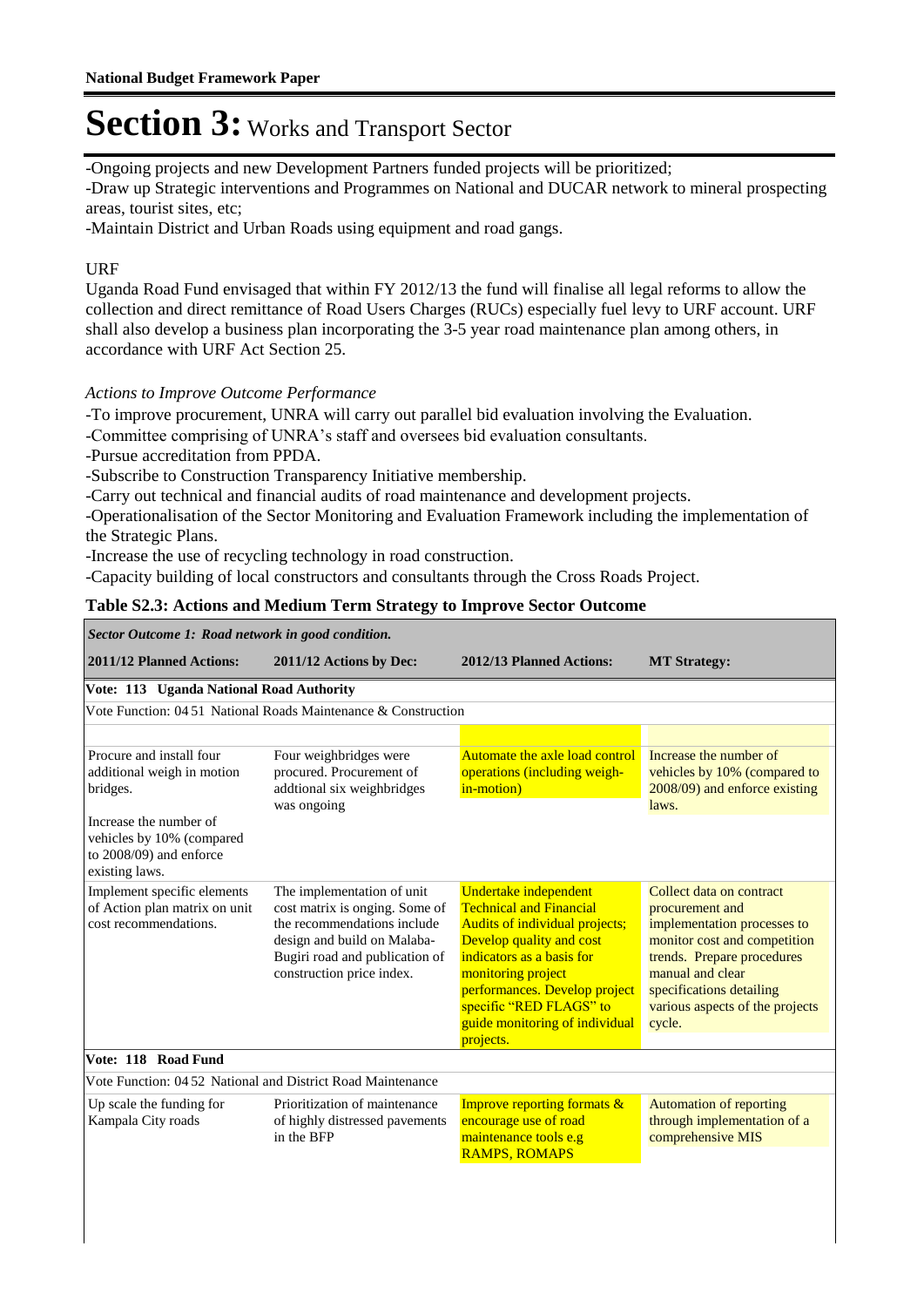| Sector Outcome 1: Road network in good condition.                                                                                                                                                                                |                                                                                                                                                                         |                                                                                                      |                                                                                                                     |  |  |  |
|----------------------------------------------------------------------------------------------------------------------------------------------------------------------------------------------------------------------------------|-------------------------------------------------------------------------------------------------------------------------------------------------------------------------|------------------------------------------------------------------------------------------------------|---------------------------------------------------------------------------------------------------------------------|--|--|--|
| 2011/12 Planned Actions:                                                                                                                                                                                                         | 2011/12 Actions by Dec:                                                                                                                                                 | 2012/13 Planned Actions:                                                                             | <b>MT Strategy:</b>                                                                                                 |  |  |  |
| Encourage agencies to<br>commence procurement<br>processes well in advance as<br>guided by PPDA. Review of<br>agency procurement plans as<br>part of the review process of<br>workplans to ensure that<br>budgets are realistic. | Agencies assisted to prepare<br>and submit realistic plans                                                                                                              | <b>Preparation of a</b><br>comprehensive Annual road<br>maintenance plan for FY<br>$2012/13$ (ARMP). | To guide on the preparation<br>and implementation of<br>efficient and effective strategic<br>plans for all agencies |  |  |  |
| Process for change of URA<br>law completed.                                                                                                                                                                                      | Initiated process for change of<br>URA Law to enable it collect<br>fuel levy and other Road User<br>charges and directly deposit<br>proceeds into URF account in<br>BoU | Process for change of URA<br>law ongoing.                                                            | Direct transfer of RUCs to<br><b>URF</b> Accounts                                                                   |  |  |  |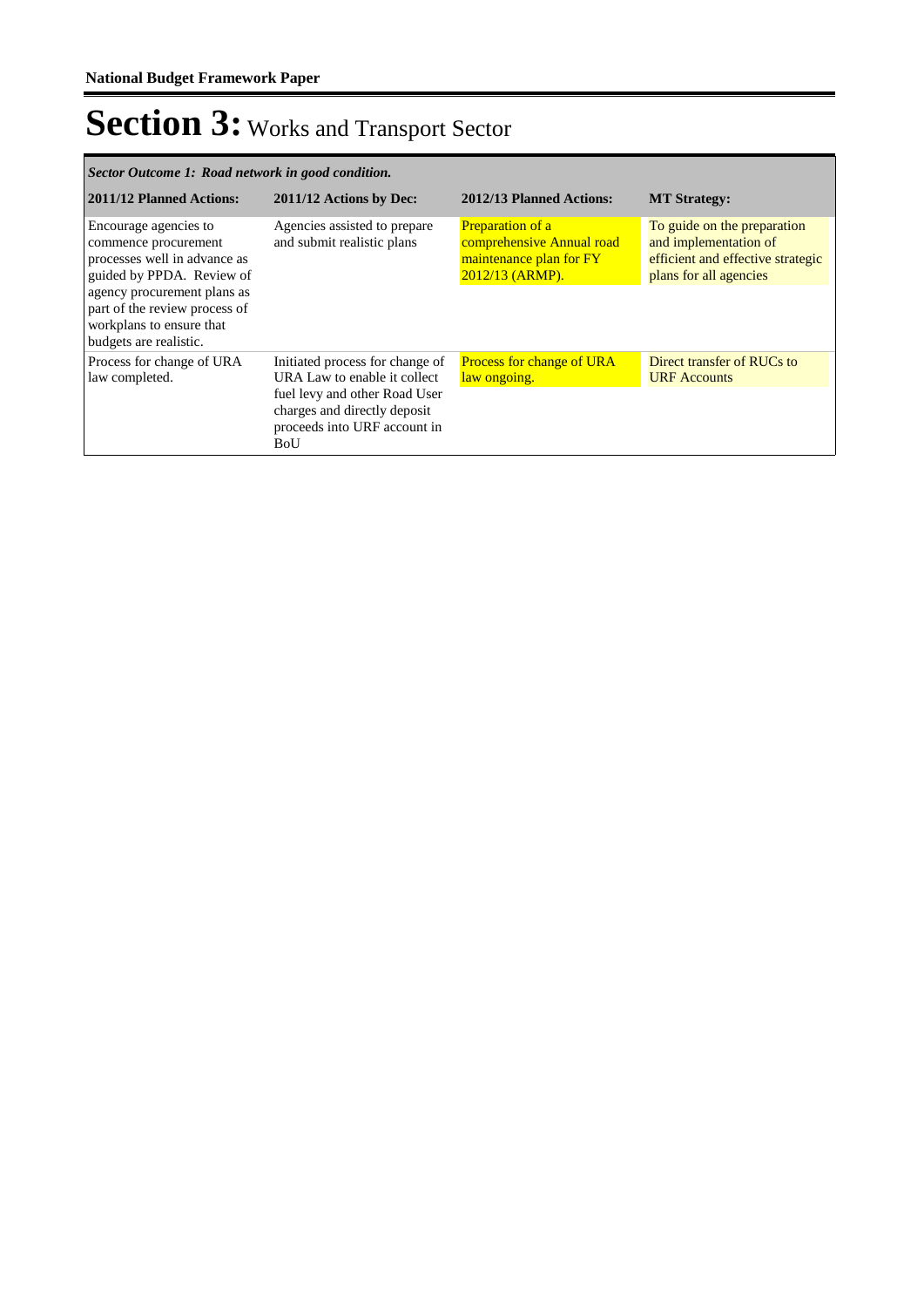#### **(ii) Outcome 2: Safe and Efficient Construction Works.**

#### *Status of Sector Outcomes*

The table below sets out the status of sector outcomes in terms of key sector outcome indicators.

|  | <b>Table S2.1: Sector Outcome Indicators</b> |  |  |  |  |  |
|--|----------------------------------------------|--|--|--|--|--|
|  |                                              |  |  |  |  |  |

| <b>Outcome 2: Safe and Efficient Construction Works.</b> |                 |                  |                             |  |
|----------------------------------------------------------|-----------------|------------------|-----------------------------|--|
| <b>Outcome and Outcome Indicator</b>                     | <b>Baseline</b> | $2012/13$ Target | <b>Medium Term Forecast</b> |  |
| No. Deaths per 1000 construction sites                   |                 |                  |                             |  |
| No. Deaths per 100 construction sites                    |                 |                  |                             |  |
| % of public buildings with approved plan                 | 22 (2007)       | 25               | 27(2013)                    |  |
| % increase of LGs in compliance to road standards        | 50 (2011)       | 10               | 80(2013)                    |  |

*Performance for the first half of the 2011/12 financial year*

#### Under Construction Standards:

Building Control Bill approved by Cabinet and gazetting it before debate by Parliament commenced.

50 No. Of Material testing, Quality control and Research on Construction Materials reports produced;

2 No. Geotechnical investigation reports prepared;

2 No Compliance audit reports,

3 No. Building consultancy services contracts for MDAs supervised;

2 No. Building construction contracts for other MDAs were supervised;

3 No. Venues for National functions were prepared;

8 No. Technical assessment/advisory reports prepared.

Consultancy and Works Contracts for redevelopment of State House Entebbe Phase II works (State House Comptroller's Office Block) were tendered out and bids evaluated.

60% of works were completed on Late Gen.Tito Okello's residence in Kitgum.

Consultancy and works for redevelopement of Kyabazinga's Palace Phase II were tendered out and contracts awarded,

60% of works on Lukaya market was completed.

45 No. Compliance technical audits were undertaken

Re-evaluation of bids for preparatory works for construction of MOWT Headquarters was completed and Contracts Committee approval obtained.

#### **Table S2.2: Key 2012/13 Outputs Contributing to the Sector Outcome\***

**Spending and Outputs Achieved by End Dec Approved Budget and Planned outputs Proposed Budget and Planned Outputs 2011/12** *Vote, Vote Function Key Output* **2012/13** *Outcome 2: Safe and Efficient Construction Works.* **Vote: 016 Ministry of Works and Transport** *Vote Function:0403 Construction Standards and Quality Assurance* **Output: 040303 Monitoring Compliance of Construction Standards and undertaking Research** A Draft Bill for the Law to regulate the NCI prepared. Draft engineering Standards prepared. low-costing sealing engineering HIV/Cross cutting issues Standards prepared. CC Manual implemented; Quartery developed. Monitoring indicators/format for crosscutting issues of the Ministry updated. Compliance technical audits undertaken. Draft low-costing sealing Compliance monitoring and Support Supervision of sector cross-cutting issues on ongoing projects Gender mainstreaming and compliance audits of MDAs undertaken (10 no. MDAs); Engineering standards compliance audits of MDAs undertaken (40no. MDAs); Environmental compliance audits of MDAs undertaken (40no. MDAs) *Output Cost (UShs bn): 1.240 0.000 2.009 Description of Outputs: Performance Indicators:* No. of standards compliance 60 audits conducted on LGs roads 60 45 80 No. Of enviromental compliance audits conducted 32 27 29 27  $\frac{40}{10}$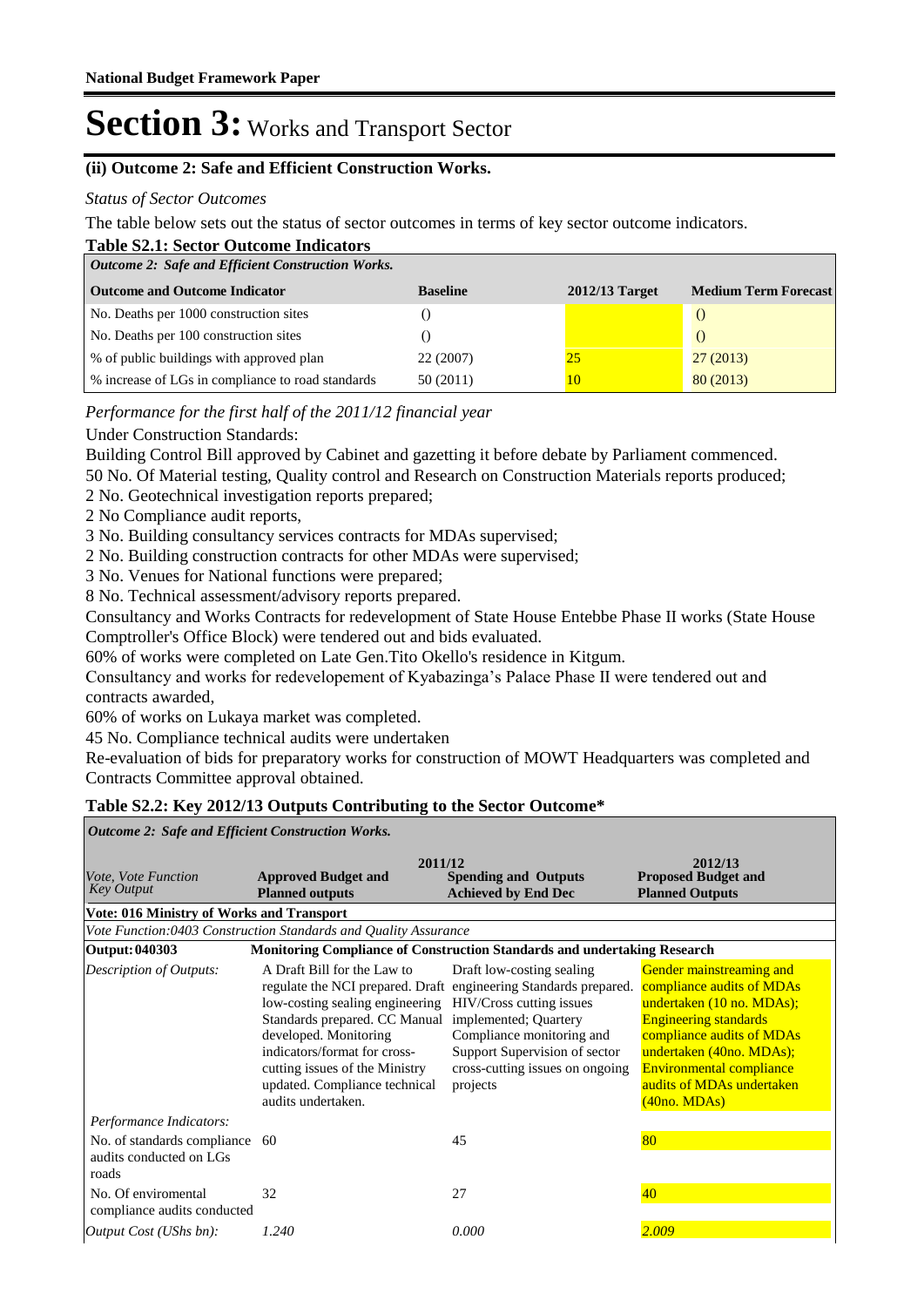#### *\* Excludes taxes and arrears*

#### *2012/13 Planned Outputs*

-250 materials testing, quality control and research on construction materials reports produced; -Building Control Act operationalised and disseminated Building regulations, codes and guidelines reviewed and disseminated;

-40 Construction sites inspected for compliance with standards, A set of HIV/AIDS workplace guidelines developed 2. A Draft Uganda Construction Industry Commission Bill (UCICO) to regulate the construction industry submitted to Top Management Team (TMT) of the Ministry;

-3 Engineering standards reviewed, 4 Manual for Climate Change Risk Management and Adaptation Strategy (CRIMAS) disseminated (250 no. stakeholders), (TMT) of the Ministry;

-Gender mainstreaming and compliance audits of MDAs undertaken (10 MDAs);

-2 engineering standards compliance audits of MDAs undertaken (40 MDAs);

-A set of monitoring indicators for cross cutting issues for the transport sector developed;

-20% Phase II works consisting of State House Comptroller's Office Block constructed;

-100% of Phase II works comprising Generator house, Mechanical site works, civil works, External works, External toilet, and Landscaping and Senior staff quarters executed;

-Phase I outstanding works consisting of completion of residual works on the Main House and construction of boundary wall and other external works at Hill Top supervised;

-Completion of outstanding works to Phase 1 of Lukaya market. Works for Phase 2 including: Landscape and Parking, 1No. Toilet Block and Shops Completed;

-Construction of MoWT Headquarter Building in Kampala valued at Ushs. 70 billion commenced (though underfunded);

-Construction of State House Comptrollers offices, Entebbe valued at Ushs. 25 billion continued.

### *Medium Term Plans*

Under the Vote Function Construction Standards and Quality Assurance, the Sector plans to operationalise the Building Control Law and NCI Policy.

#### *Actions to Improve Outcome Performance*

Implementation of the Cross Roads Project will enhance the capacity of Local Construction Industry. Further, enactment of the UCICO Bill will provide schemes for supporting the private sector involved in construction

#### **Table S2.3: Actions and Medium Term Strategy to Improve Sector Outcome**

| Sector Outcome 2: Safe and Efficient Construction Works.                               |                                                                     |                                                                                                                                                                                                     |                                                                                               |  |  |
|----------------------------------------------------------------------------------------|---------------------------------------------------------------------|-----------------------------------------------------------------------------------------------------------------------------------------------------------------------------------------------------|-----------------------------------------------------------------------------------------------|--|--|
| 2011/12 Planned Actions:                                                               | 2011/12 Actions by Dec:                                             | 2012/13 Planned Actions:                                                                                                                                                                            | <b>MT Strategy:</b>                                                                           |  |  |
| Vote: 016 Ministry of Works and Transport                                              |                                                                     |                                                                                                                                                                                                     |                                                                                               |  |  |
|                                                                                        | Vote Function: 04 03 Construction Standards and Quality Assurance   |                                                                                                                                                                                                     |                                                                                               |  |  |
| Strengthen the National<br><b>Construction Industry</b><br>through Cross Roads Project | National Construction<br>Industry Policy was approved<br>by Cabinet | Operationalisation of the<br><b>Building Control Law and</b><br>enactment of the Uganda<br><b>Construction Industry</b><br><b>Commission (UCICO) Bill to</b><br>enhance the regulatory<br>mechanism | <b>Strengthen the National</b><br>construction Industry through<br><b>Cross Roads Project</b> |  |  |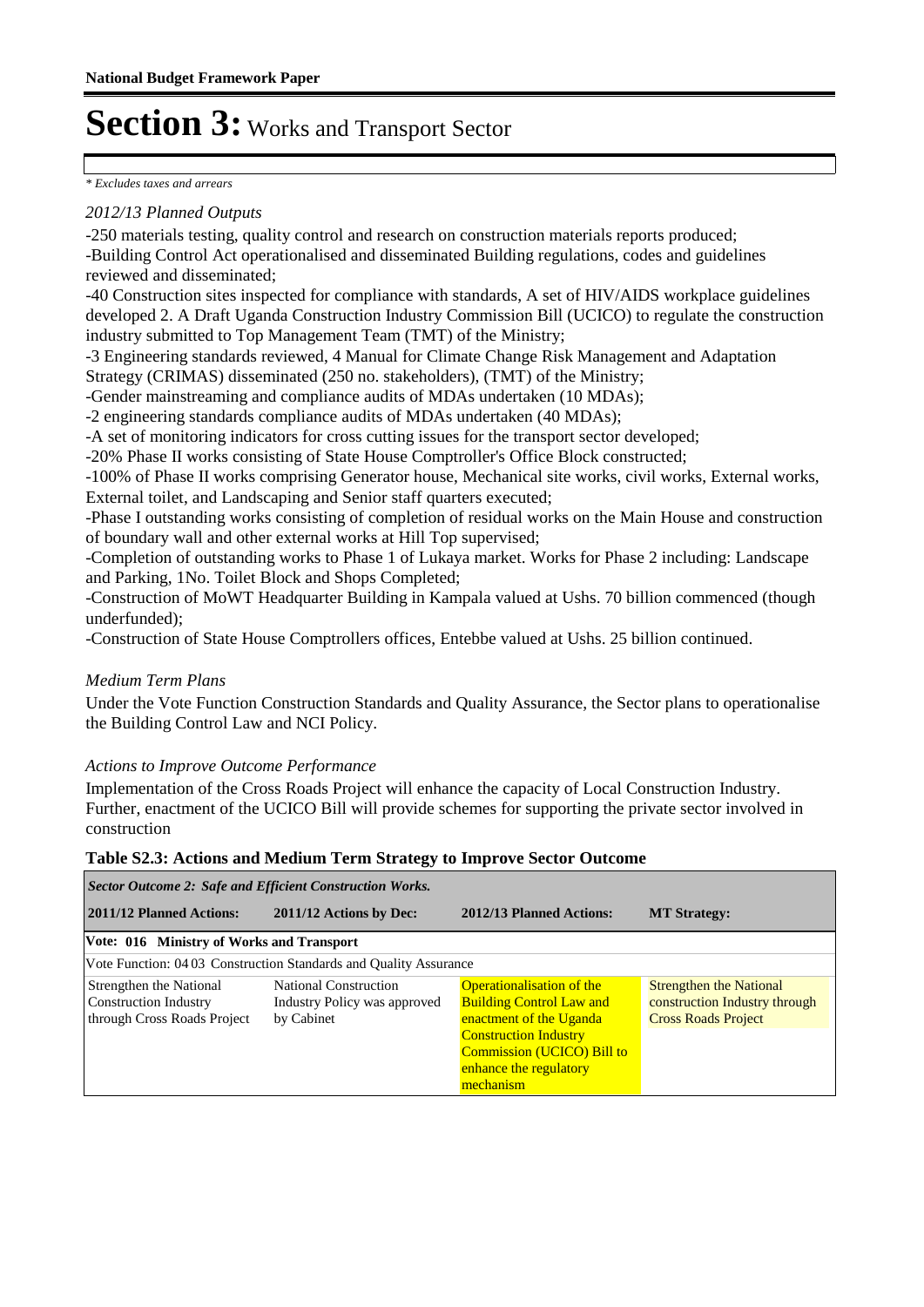#### **(iii) Outcome 3: Safe, efficient and effective transport infrastructure and services.**

#### *Status of Sector Outcomes*

The table below sets out the status of sector outcomes in terms of key sector outcome indicators.

#### **Table S2.1: Sector Outcome Indicators**

| Outcome 3: Safe, efficient and effective transport infrastructure and services. |                 |                  |                             |  |  |
|---------------------------------------------------------------------------------|-----------------|------------------|-----------------------------|--|--|
| <b>Outcome and Outcome Indicator</b>                                            | <b>Baseline</b> | $2012/13$ Target | <b>Medium Term Forecast</b> |  |  |
| Volume of air traffic - passengers                                              | 903220 (2008)   | 1119047          | 1220000 (2013)              |  |  |
| Volume of air traffic - Cargo                                                   | 57710 (2008)    | 52329            | 60000(2013)                 |  |  |
| No. Of road accidents per 100,000 vehicles                                      | 4800 (2007)     | 4500             | 4300 (2013)                 |  |  |
| No of marine accidents per 1,000 vessels                                        | 200 (2008)      | <b>150</b>       | 100(2013)                   |  |  |
| % of functional railway network.                                                | 21.03 (2007)    | 21.03            | 22.5(2013)                  |  |  |
| % Market share of the freight railway                                           | 8 (2007)        | 12               | 12(2013)                    |  |  |
| % increase in air traffic - International                                       | 10.2(2007)      | 7.5              | 7.5(2013)                   |  |  |
| % increase in air traffic - Domestic                                            | 33.7 (2007)     | $\overline{8}$   | 3(2013)                     |  |  |

*Performance for the first half of the 2011/12 financial year*

#### Transport Regulation:

Draft Principles for the Proposed National Road Safety Policy reviewed;

8,662 PSVs, 98 IWTVs inspected and licensed;

300 Boda-bodas inspected and licensed;

45 New Bus Operator Licenses processed;

2 No. of BASAs reviewed and concluded;

4 No. of programmes of Air transport coordinated;

Draft Final Report on Axle control policy and strategy produced;

The Draft National Civil Aviation Policy reviewed Consultations with EAC and Stakeholders made; Updating of inland water transport legislation initiated Evaluation of EoI and shortlist of bidders made

Transport Services and Infrastructure:

The final report for the feasibility study for upgrading Tororo-Pakwach railway line was completed Procurement of a contractor for ICD at Mukono railway station is at contract award stage

The Draft final report for the feasibility study to upgrade the Kampala – Kasese railway line was completed. Contract for design of Kampala – Malaba railway line (251km) to standard guage approved by contracts committee and submitted to solicitor general

Design of Jinja and Port bell piers inception report prepared however work stalled due to inadequate funding for this project

Contract for feasibility study and design of BRT in GKM approved by contracts committee submitted to solicitor General for clearance.

85% repair works for MV Kaawa and the dry dock were completed along with 90% land compensation at Mutukula border post.

9 aircrafts maintained

6 aerodromes in Arua, Pakuba, Kidepo, Tororo, Kasese and Gulu

60 students enrolled, 30 students completed training EACAA

90% of civil works construction of Terminal building at Arua and 100% regravelling of the runways at Jinja and Tororo were completed. Construction of a perimeter fence at Moroto was completed. 13No. Aerodromes were maintained.

Masindi aerodrome concessioned to Ndege Juu;

Master Plans for development of Kasese and Gulu aerodromes completed in November 2011;

RVR & URC performance report for the period Sept – Dec 2011 reviewed;

URC budget reviewed and Business for CAA Plan reviewed

CAA and EACAA-Soroti performance report for the period July – Sept 2011 reviewed

Memorandum of Understanding (MoU) between the Republic of Uganda and the Republic of Tanzania to develop Tanga-Arusha-Musoma-New Kampala Port (Bukasa) signed in July 2011.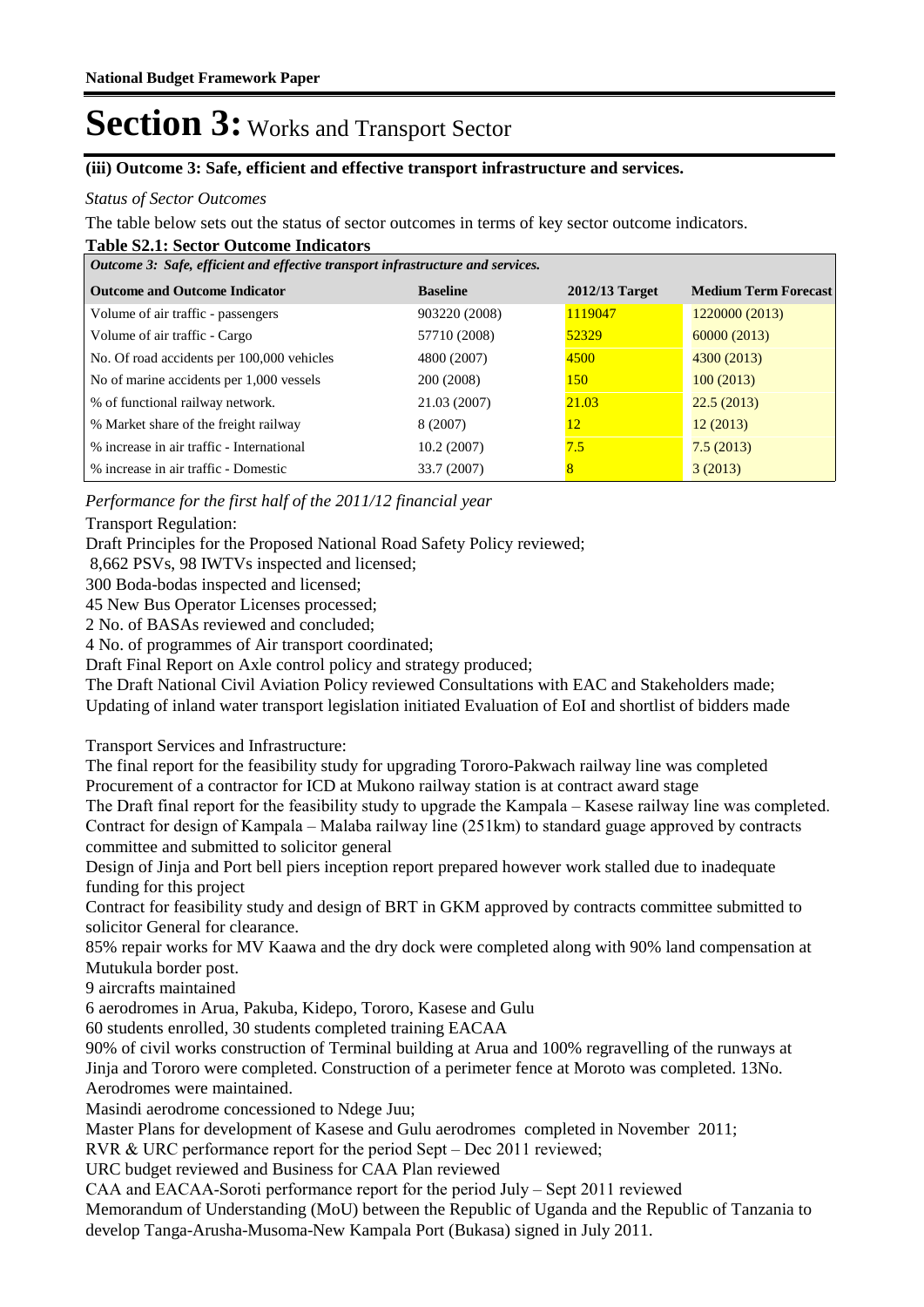COMESA-EAC-SADC AND IGAD Infrastructure Investment Conference attended in September 2011 and report prepared;

45% of affected families compensated at Mutukula One Stop Border Post (OSBP); Resettlement Action Plan for Katuna OSBP produced;

Detailed Designs and tender documents for OSBP at Malaba/Busia and Mutukula OSBP prepared; Preliminary design report for Katuna and Mirama Hills OSBP prepared.

#### **Table S2.2: Key 2012/13 Outputs Contributing to the Sector Outcome\***

*Outcome 3: Safe, efficient and effective transport infrastructure and services.*

| Vote, Vote Function<br><b>Key Output</b>                            | 2011/12<br><b>Approved Budget and</b><br><b>Planned outputs</b>                                                                                                                                                                   | <b>Spending and Outputs</b><br><b>Achieved by End Dec</b>                                                                                                                                                                      | 2012/13<br><b>Proposed Budget and</b><br><b>Planned Outputs</b>                                                                                                                                                    |
|---------------------------------------------------------------------|-----------------------------------------------------------------------------------------------------------------------------------------------------------------------------------------------------------------------------------|--------------------------------------------------------------------------------------------------------------------------------------------------------------------------------------------------------------------------------|--------------------------------------------------------------------------------------------------------------------------------------------------------------------------------------------------------------------|
| Vote: 016 Ministry of Works and Transport                           |                                                                                                                                                                                                                                   |                                                                                                                                                                                                                                |                                                                                                                                                                                                                    |
| Vote Function:0401 Transport Regulation                             |                                                                                                                                                                                                                                   |                                                                                                                                                                                                                                |                                                                                                                                                                                                                    |
| <b>Output: 040101</b>                                               | Policies, laws, guidelines, plans and strategies developed                                                                                                                                                                        |                                                                                                                                                                                                                                |                                                                                                                                                                                                                    |
| Description of Outputs:                                             | Road safety policy and strategy<br>finalised; Drafting principles<br>and Cabinet Memo forwarded<br>to cabinet; Drafting principles<br>to amend axle load law<br>submitted to cabinet. Draft Axle<br>Load Control Policy prepared; | Draft Road safety policy and<br>strategy produced and is under<br>review by the Steering<br>Committee; Draft Principles for<br>the Proposed National Road<br>Safety Policy reviewed<br>to take care of World Bank<br>Proposals | Draft Bill for establishment of<br><b>National Road Safety Authority</b><br>finalised and submitted to<br><b>Parliament</b><br>Study for review and updating<br>of inland water transport<br>legislation finalized |
| Performance Indicators:                                             |                                                                                                                                                                                                                                   |                                                                                                                                                                                                                                |                                                                                                                                                                                                                    |
| No. of Policies, Laws and<br>Regulations reviewed and<br>updated.   | 1                                                                                                                                                                                                                                 | $\mathbf{0}$                                                                                                                                                                                                                   |                                                                                                                                                                                                                    |
| Output Cost (UShs bn):                                              | 2.048                                                                                                                                                                                                                             | 0.000                                                                                                                                                                                                                          | 1.762                                                                                                                                                                                                              |
| <b>Output: 040102</b>                                               | <b>Road Safety Programmes Coordinated and Monitored</b>                                                                                                                                                                           |                                                                                                                                                                                                                                |                                                                                                                                                                                                                    |
| Description of Outputs:                                             | 5 Regional Sensitisation<br>Workshops conducted; 4 No.<br>Quarterly accident reports<br>produced; 50No. Driving<br>Schools Inspected and reports<br>produced; 1No. Annual Road<br>Safety week conducted;                          | 4No. Sensitization Workshop<br>forBoda boda held in Kamapala<br>4No. Road Accidents<br>investigated and report<br>procduced                                                                                                    | 8 No. Sensitisation Workshops<br>conducted<br>Major road accidents<br>investigated and reports<br>produced<br>50 No of Driving Schools<br>Inspected and reports produced                                           |
| Performance Indicators:                                             |                                                                                                                                                                                                                                   |                                                                                                                                                                                                                                |                                                                                                                                                                                                                    |
| No. of Road Safety<br>Awareness<br>Campaings/Workshops<br>conducted | 6                                                                                                                                                                                                                                 | $\overline{4}$                                                                                                                                                                                                                 | 8                                                                                                                                                                                                                  |
| No. of Driving Schools<br>registered, inspected and<br>licensed.    | 50                                                                                                                                                                                                                                | 27                                                                                                                                                                                                                             | 50                                                                                                                                                                                                                 |
| Output Cost (UShs bn):                                              | 1.355                                                                                                                                                                                                                             | 0.000                                                                                                                                                                                                                          | 1.181                                                                                                                                                                                                              |
| <b>Output: 040103</b>                                               | Public Service Vehicles & Inland water Transport vessels Inspected & licensed                                                                                                                                                     |                                                                                                                                                                                                                                |                                                                                                                                                                                                                    |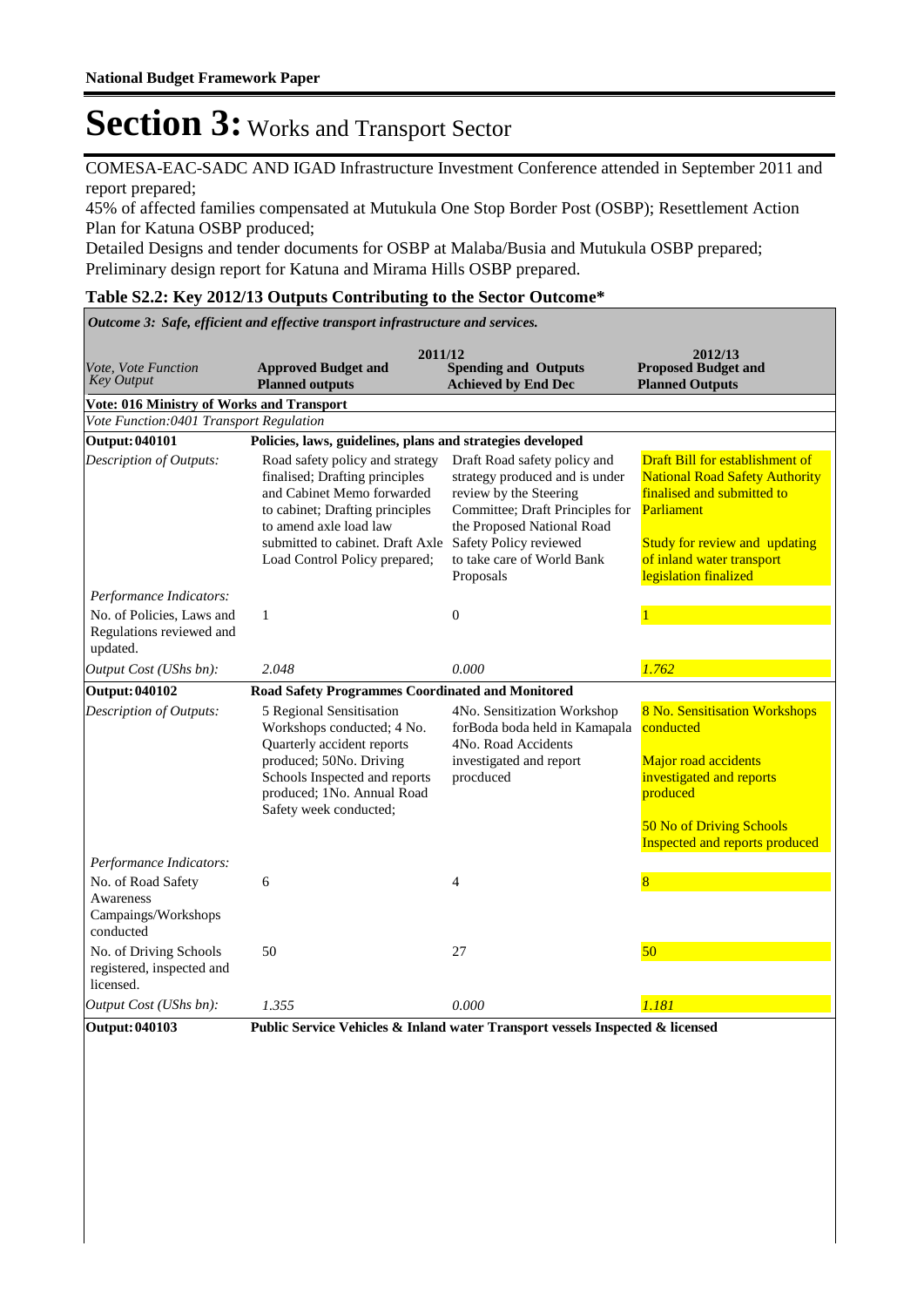| Outcome 3: Safe, efficient and effective transport infrastructure and services.        |                                                                                                                                                                                                                        |                                                                                                                                                                                           |                                                                                                                                                                                  |  |  |
|----------------------------------------------------------------------------------------|------------------------------------------------------------------------------------------------------------------------------------------------------------------------------------------------------------------------|-------------------------------------------------------------------------------------------------------------------------------------------------------------------------------------------|----------------------------------------------------------------------------------------------------------------------------------------------------------------------------------|--|--|
| <i>Vote, Vote Function</i><br>Key Output                                               | 2011/12<br><b>Approved Budget and</b><br><b>Planned outputs</b>                                                                                                                                                        | <b>Spending and Outputs</b><br><b>Achieved by End Dec</b>                                                                                                                                 | 2012/13<br><b>Proposed Budget and</b><br><b>Planned Outputs</b>                                                                                                                  |  |  |
| Description of Outputs:                                                                | 17,000 PSVs, 450 IWTVs<br>inspected and licensed<br>10,000 boda-bodas inspected                                                                                                                                        | 8,662 PSVs, 98 IWTVs<br>inspected and licensed;<br>300<br>Boda-bodas inspected and<br>licensed                                                                                            | 18,000 PSVs, 400 IWTVs<br>inspected and licensed<br>70 New bus operators processed                                                                                               |  |  |
|                                                                                        | and licensed                                                                                                                                                                                                           | 45 New Bus Operator Licenses<br>processed                                                                                                                                                 | All bus routes Surveyed and                                                                                                                                                      |  |  |
|                                                                                        | 70 New bus operators processed                                                                                                                                                                                         |                                                                                                                                                                                           | monitored.                                                                                                                                                                       |  |  |
|                                                                                        | All bus routes<br>monitored.                                                                                                                                                                                           |                                                                                                                                                                                           | 50 No. Driving Schools<br><b>Licensed</b>                                                                                                                                        |  |  |
| Performance Indicators:<br>No. of Public Service<br>Vehicles inspected and<br>licensed | 17000                                                                                                                                                                                                                  | 8622                                                                                                                                                                                      | 18000                                                                                                                                                                            |  |  |
| Output Cost (UShs bn):                                                                 | 1.930                                                                                                                                                                                                                  | 0.000                                                                                                                                                                                     | 1.430                                                                                                                                                                            |  |  |
| <b>Output: 040104</b>                                                                  | Air Transport Programmes coordinated and Monitored                                                                                                                                                                     |                                                                                                                                                                                           |                                                                                                                                                                                  |  |  |
| Description of Outputs:                                                                | 3No. of BASA reviewed and<br>concluded, 6 No. prgrammes of<br>Air transport<br>coordinated, 10No.of<br>aerodromes inspected; Cabinet<br>Memo on National Civil<br>Aviation Policy prepared                             | 2 No. of BASAs reviewed and<br>concluded, 4 No. of<br>programmes of Air transport<br>coordinated, 7 No.of<br>aerodromes inspected                                                         | <b>Status of 40 No. BASAs</b><br>reviewed                                                                                                                                        |  |  |
| Performance Indicators:                                                                |                                                                                                                                                                                                                        |                                                                                                                                                                                           |                                                                                                                                                                                  |  |  |
| No. of BASAs reviewed,<br>negotiated and signed                                        | 3                                                                                                                                                                                                                      | $\overline{c}$                                                                                                                                                                            | 40                                                                                                                                                                               |  |  |
| Output Cost (UShs bn):                                                                 | 0.567                                                                                                                                                                                                                  | 0.000                                                                                                                                                                                     | 0.355                                                                                                                                                                            |  |  |
| Output: 040105                                                                         |                                                                                                                                                                                                                        | Water and Rail Transport Programmes Coordinated and Monitored.                                                                                                                            |                                                                                                                                                                                  |  |  |
| Description of Outputs:                                                                | Operations of Inland Water<br>Transport Vessels monitored;<br>50% water and rail accidents<br>investigated; 3 No. Water<br><b>Transport Programmes</b><br>Coordinated; Safety of trains<br>and railway wagons reviewed | Operations of Inland Water<br><b>Transport Vessels monitored</b><br>on L. Kyoga and L. Victoria; 4<br>No. Water Transport<br>Programmes Coordinated; 1No.<br>Water accident investigated; | 20% of locomotives and rolling<br>stock & 1032Km of railway<br>network monitored.<br>2 No. Of IWT ports & 20 No.<br>Of landing sites' infrastructure<br>inspected and monitored. |  |  |
| Performance Indicators:                                                                |                                                                                                                                                                                                                        |                                                                                                                                                                                           |                                                                                                                                                                                  |  |  |
| No. of Marine Vessels<br>registered, inspected and<br>licenced                         | 250                                                                                                                                                                                                                    | 98                                                                                                                                                                                        | 300                                                                                                                                                                              |  |  |
| Output Cost (UShs bn):                                                                 | 0.345                                                                                                                                                                                                                  | 0.000                                                                                                                                                                                     | 0.135                                                                                                                                                                            |  |  |
|                                                                                        | Vote Function:0402 Transport Services and Infrastructure                                                                                                                                                               |                                                                                                                                                                                           |                                                                                                                                                                                  |  |  |
| <b>Output: 040204</b>                                                                  | <b>Development of Inland Water Transport</b>                                                                                                                                                                           |                                                                                                                                                                                           |                                                                                                                                                                                  |  |  |
| Description of Outputs:                                                                | Socio-economic survey on<br>Lakes Albert, Kyoga and<br>Victoria conducted.                                                                                                                                             | Socio-economic survey on Lake<br>Kyoga and Lake Victoria<br>conducted.                                                                                                                    | Socio-economic survey on<br><b>Lakes Albert and Victoria</b><br>conducted.<br><b>Traffic survey conducted</b><br>on the thre routes                                              |  |  |
| Performance Indicators:                                                                |                                                                                                                                                                                                                        |                                                                                                                                                                                           |                                                                                                                                                                                  |  |  |
| No. Of social economic<br>studies carried out on inland<br>water bodies                | 4                                                                                                                                                                                                                      | 2                                                                                                                                                                                         |                                                                                                                                                                                  |  |  |
| Output Cost (UShs bn):                                                                 | 2.000                                                                                                                                                                                                                  | 0.000                                                                                                                                                                                     | 0.700                                                                                                                                                                            |  |  |
| <b>Output: 040206</b>                                                                  | <b>Development of Railways</b>                                                                                                                                                                                         |                                                                                                                                                                                           |                                                                                                                                                                                  |  |  |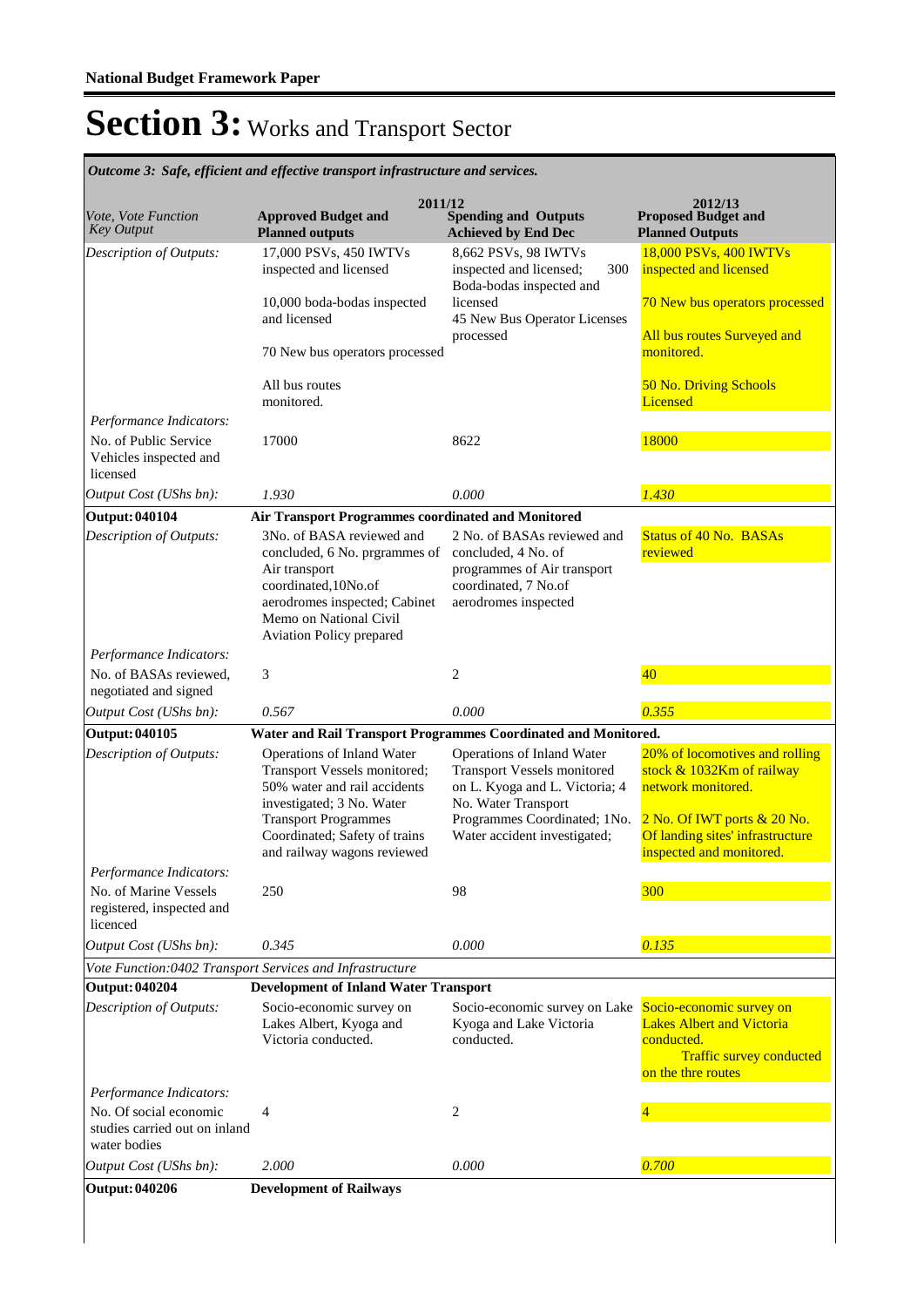| Outcome 3: Safe, efficient and effective transport infrastructure and services. |                                                                                                                                                                                                                   |                                                                                                                                     |                                                                                                                                                         |  |  |  |
|---------------------------------------------------------------------------------|-------------------------------------------------------------------------------------------------------------------------------------------------------------------------------------------------------------------|-------------------------------------------------------------------------------------------------------------------------------------|---------------------------------------------------------------------------------------------------------------------------------------------------------|--|--|--|
| Vote, Vote Function<br><b>Key Output</b>                                        | 2011/12<br><b>Approved Budget and</b><br><b>Planned outputs</b>                                                                                                                                                   | <b>Spending and Outputs</b><br><b>Achieved by End Dec</b>                                                                           | 2012/13<br><b>Proposed Budget and</b><br><b>Planned Outputs</b>                                                                                         |  |  |  |
| Description of Outputs:                                                         | Feasibility study to upgrade<br>Kampala - Kasese railway line<br>conducted. Feasibility study to<br>extend railway line from Kasese<br>to the oil fields in Albertine<br>graben area                              | Draft Final Report for the<br>feasibility study to upgrade<br>Kampala - Kasese railway line<br>prepared an submitted                | <b>Feasibility study upgrade</b><br>Kampala Kasese compeleted.                                                                                          |  |  |  |
| Performance Indicators:                                                         |                                                                                                                                                                                                                   |                                                                                                                                     |                                                                                                                                                         |  |  |  |
| Length km of old railway<br>truck maintained.                                   | 200                                                                                                                                                                                                               | 191                                                                                                                                 | 711                                                                                                                                                     |  |  |  |
| <i>Output Cost (UShs bn):</i>                                                   | 2.601                                                                                                                                                                                                             | 0.000                                                                                                                               | 5.580                                                                                                                                                   |  |  |  |
| <b>Output: 040251</b>                                                           | Maintenance of Aircrafts and Buildings (EACAA)                                                                                                                                                                    |                                                                                                                                     |                                                                                                                                                         |  |  |  |
| Description of Outputs:                                                         | EACAA buildings rehabilitated; 94% of EACAA buildings                                                                                                                                                             | rehabilitated                                                                                                                       | <b>EACAA</b> buildings rehabilitated,<br><b>Libray equiped and Runway</b><br>lighting system<br>installed<br>Twine<br>engine training aircraft procured |  |  |  |
| Output Cost (UShs bn):                                                          | 5.738                                                                                                                                                                                                             | 0.000                                                                                                                               | 1.783                                                                                                                                                   |  |  |  |
| <b>Output: 040252</b>                                                           | <b>Rehabilitation of Upcountry Aerodromes (CAA)</b>                                                                                                                                                               |                                                                                                                                     |                                                                                                                                                         |  |  |  |
| Description of Outputs:                                                         | Powered perimeter fencing at<br>Pakuba and Kidepo earodromes<br>undertaken. Consultancy for<br>design of ground lighting<br>system at Soroti air port<br>undertaken. Arua land<br>acquistion compesation effected | Consultancy for design of<br>ground lighting system at Soroti<br>air port undertaken. Kidepo<br>power fence constractor<br>procured | <b>Arua land acquistion</b><br>compesation<br>Powered<br>perimeter fencing at Pakuba and<br>Kidepo earodromes                                           |  |  |  |
| Performance Indicators:                                                         |                                                                                                                                                                                                                   |                                                                                                                                     |                                                                                                                                                         |  |  |  |
| No. of aerodromes<br>rehabilitated/maintained                                   | 8                                                                                                                                                                                                                 | 9                                                                                                                                   |                                                                                                                                                         |  |  |  |
| Output Cost (UShs bn):                                                          | 6.280                                                                                                                                                                                                             | 0.000                                                                                                                               | 3.600                                                                                                                                                   |  |  |  |
| <b>Output: 040281</b>                                                           | <b>Construction/Rehabilitation of Railway Infrastructure</b>                                                                                                                                                      |                                                                                                                                     |                                                                                                                                                         |  |  |  |
| Description of Outputs:                                                         | Works on Tororo-Pakwach and<br>Kampala-Kasese commenced.                                                                                                                                                          | ToR for detailed Engineering<br>design for Tororo-Pakwach                                                                           | Finalize feasibility study to<br>upgrade Kampala-Kasese                                                                                                 |  |  |  |
|                                                                                 |                                                                                                                                                                                                                   | railway line prepared. Draft<br>final report for Kampala-Kasese<br>submitted to MoWT                                                | railway line. Commence design<br>of Kampala Malaba to standard<br>gauge                                                                                 |  |  |  |
| Performance Indicators:                                                         |                                                                                                                                                                                                                   |                                                                                                                                     |                                                                                                                                                         |  |  |  |
| No of operating wagons<br>Output Cost (UShs bn):                                | 250<br>12.497                                                                                                                                                                                                     | 1412<br>0.000                                                                                                                       | <b>250</b><br>4.769                                                                                                                                     |  |  |  |

*\* Excludes taxes and arrears*

### *2012/13 Planned Outputs*

Transport Regulation:

Draft Bill for establishment of National Road Safety Authority finalized and submitted to Parliament Study for review and updating of inland water transport legislation finalized;

Study for review and updating of the Traffic and Road Safety Act finalized;

Axle Load Control Policy and Strategy finalized;

1No. Of Inland Water Transport policy formulation initiated;

50 No of Driving Schools Inspected and reports produced;

1 No of Annual Road Safety week conducted Road Safety Civil Society Organizations coordinated;

18,000 PSVs, 400 IWTVs inspected and licensed;

70 New bus operators processed;

All bus routes Surveyed and monitored;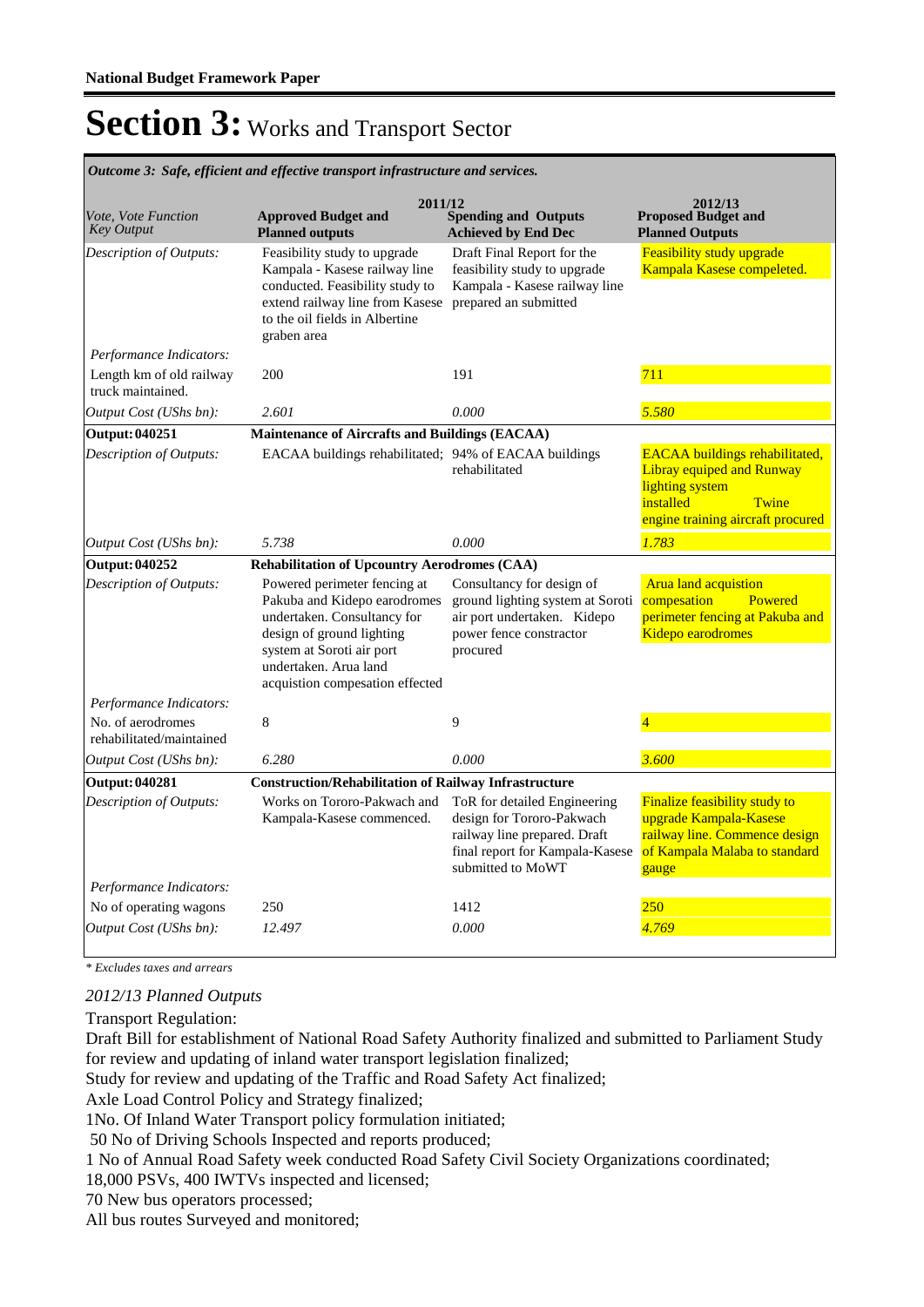50 No. Driving Schools Licensed; 20 No. Public Hearings for Bus Services Conducted; Status of 40 No. BASAs reviewed ; 2 No. of programmes of Air transport coordinated and 6No.; 13 No. of upcountry aerodromes inspected 13No.; 20% of locomotives and rolling stock & 1032Km of railway network monitored; 2 No. Of IWT ports & 20 No. Of landing sites' infrastructure inspected and monitored; 100No. of vessels inspected ; Axle control policy and strategy developed; Axle Load Limits and procedures harmonized in the region; Mobile weighbridge equipment and Weighbridge spares procured; Motor vehicle inspection regulations formulated, signed and gazzetted; Operations manual for motor vehicle inspections produced; 20 No. Public Hearings for Bus Services Conducted; The Draft National Civil Aviation Policy prepared; 13No. Upcountry aerodromes inspected ; 2No. Air Transport Facilitation Programmes coordinated; 7 No Computerised Driving permit Project regional offices monitored; Transport Services and Infrastructure Regional Transport Sector Projects and Programmes Coordinated; Draft principals to establish MATA prepared; RVR Concession monitored Performance of URC, CAA and EACAA monitored Appraisal and assessment of Government aerodromes not under CAA conducted Mv Kalangala surveyed and insured. MV Kalangala maintained and operated for at least 95% of the planned time. Maintenance and Operations of 13 No aerodromes namely; Arua, Pakuba, Masindi, Kidepo, Moroto, Lira, Tororo, Jinja, Mbarara, Kisoro, Kasese, Soroti and Gulu Aerodromes Construction of Busia, Malaba, Katuna, Mirama hills and Mutukula started Contractor for OSBP and actual works commenced. Feasibility study to upgrade Kampala - Kasese railway line finalised. Jinja pier and Portbell remodeled and designed; Mv Pamba rehabilitated Preliminary engineering design to standard guage railway network between Malaba/Kampala undertaken Feasibility study and preliminary design to develop Tanga-Arusha-Mosoma-Kampala port undertaken. Railway sidings at Mukono new ICD to roofings industry and Business Park at Namanve constructed Constructed Re-settlement action plan for encroachers conducted Master plan and detailed engineering designs for Kasese aerodrome completed construction of perimeter fence completed. Transport Regulation: -Review the Traffic and Road Safety Act; Review the inland water Transport legislation; *Medium Term Plans*

-Strengthen Monitoring of Axle Load Control by UNRA;

-Finalise the bill for Establishment of the National Road Safety Authority.

Transport Services and Infrastructure:

-Undertake a feasibility and design study of BRT in GKMA;

-Commence the rehabilitation of MV Pamba. It requires UGX 8.7bn for the whole rehabilitation;

-Complete the design of Port Bell and Jinja Piers. The stalled contract requires Euros 492,176;

-Remodel Port Bell and Jinja Piers in the medium term;

-Undertake feasibility study to upgrade Kampala-Kasese railway line (333Km);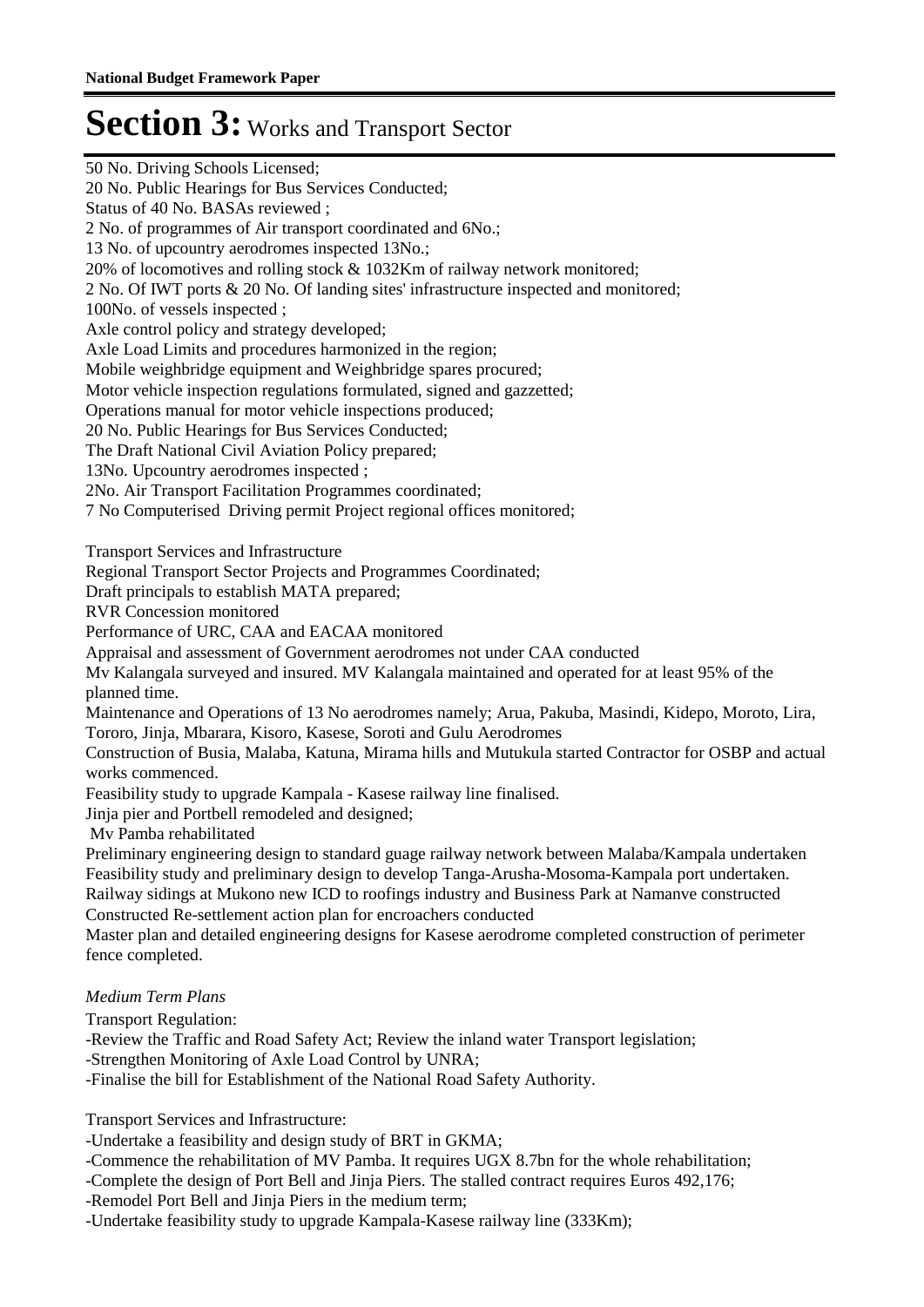-Undertake design of Kampala - Malaba railway (251Km) to standard gauge;

-Construct railway siding to Roofing Steel Industry in Kampala Industrial Park, Namanve (0.5Km);

-Commence rehabilitation of Tororo-Pakwach railway line (501Km) using National Enterprise Corporation (NEC) and Uganda peoples Defense Forces (UPDF) Engineering Brigade;

-Commission MV Kaawa and Port Bell dry dock ;

-Undertake feasibility study and preliminary design to develop Tanga-Arusha-Musoma-New Kampala port(Bukasa);

-Rehabilitate and re-equip East Africa Civil Aviation Academy (EACAA)-Soroti.Phase II;

-Maintain and develop Upcountry aerodromes. Design Kasese Airport.

### *Actions to Improve Outcome Performance*

-Gazzeting and monitoring enforcement of the updated legislation traffic and road safety Act; -Implement axle load control policy;

-Establish national road safety policy;

-Rehabilitate/upgrade and reopen the close Kampala -Kasese and Tororo-Pakwach railway lines.

#### **Table S2.3: Actions and Medium Term Strategy to Improve Sector Outcome**

| Sector Outcome 3: Safe, efficient and effective transport infrastructure and services.                                                                                     |                                                                                                                                                                                                                                     |                                                                                                                                                                                                                           |                                                                                                                                                                     |  |  |  |
|----------------------------------------------------------------------------------------------------------------------------------------------------------------------------|-------------------------------------------------------------------------------------------------------------------------------------------------------------------------------------------------------------------------------------|---------------------------------------------------------------------------------------------------------------------------------------------------------------------------------------------------------------------------|---------------------------------------------------------------------------------------------------------------------------------------------------------------------|--|--|--|
| 2011/12 Planned Actions:                                                                                                                                                   | 2011/12 Actions by Dec:                                                                                                                                                                                                             | 2012/13 Planned Actions:                                                                                                                                                                                                  | <b>MT Strategy:</b>                                                                                                                                                 |  |  |  |
| Vote: 016 Ministry of Works and Transport                                                                                                                                  |                                                                                                                                                                                                                                     |                                                                                                                                                                                                                           |                                                                                                                                                                     |  |  |  |
| Vote Function: 0401 Transport Regulation                                                                                                                                   |                                                                                                                                                                                                                                     |                                                                                                                                                                                                                           |                                                                                                                                                                     |  |  |  |
| Road Safety Policy and<br>Strategy drafted                                                                                                                                 | Principles for National Road<br>Safety Authority drafted                                                                                                                                                                            | <b>Finalise the bill for</b><br><b>Establishment of the National</b><br><b>Road Safety Authority.</b>                                                                                                                     | <b>Establish National Road</b><br><b>Safety Authority</b>                                                                                                           |  |  |  |
| Finalise axle load control<br>policy                                                                                                                                       | Recruited contract staff to<br>increase on monitoring of axle<br>load control                                                                                                                                                       | <b>Strengthen Monitoring of</b><br><b>Axle Load Control by UNRA</b>                                                                                                                                                       | Implement axle load control<br>policy                                                                                                                               |  |  |  |
| Initiate review of laws and<br>regulations by engaging<br>consultant                                                                                                       | Creation of a division<br>responsible for water and rail<br>transport regulation                                                                                                                                                    | <b>Review the Traffic and Road</b><br><b>Safety Act; Review the inland</b><br>water Transport legislation.                                                                                                                | Gazzeting and monitoring<br>enforcement of the updated<br>legislation                                                                                               |  |  |  |
| Vote Function: 04 02 Transport Services and Infrastructure                                                                                                                 |                                                                                                                                                                                                                                     |                                                                                                                                                                                                                           |                                                                                                                                                                     |  |  |  |
|                                                                                                                                                                            |                                                                                                                                                                                                                                     |                                                                                                                                                                                                                           |                                                                                                                                                                     |  |  |  |
| Consultant to prepare a<br>feasibility and design for<br>development of pilot BRT in                                                                                       | Procurement of Consultancy<br>services to prepare a feasibility<br>and design for development of                                                                                                                                    | Design for BRT in GKMA<br>commenced.                                                                                                                                                                                      | <b>BRT</b> terminals constructed.                                                                                                                                   |  |  |  |
| GKMA procured.                                                                                                                                                             | pilot BRT in GKMA<br>completed.                                                                                                                                                                                                     |                                                                                                                                                                                                                           |                                                                                                                                                                     |  |  |  |
| Commence feasility studies<br>for rehabilitation of Kampala-<br>Kasese. Complete feasibility<br>study to upgrade Tororo-<br>Packwach and Kampala -<br>Malaba railway lines | Draft report final report for<br>Kampala-Kasese prepared.<br>Feasibility for upgarde<br>Tororo-Packwach railway line<br>completed. Procurement of<br>consultancy services to<br>upgarde Kampala - Malaba<br>railway line completed. | <b>Finalise Kampala-Kasese</b><br>feasibility study. Procure<br>consultancy services to<br>prepare preminary design<br>Tororo-Packwach railway line<br>conducted. Design of<br>Kampala - Malaba railway line<br>completed | Prepare detailed design for<br>Kampala-Kasese. Compete<br>design forKampala - Malaba<br>railway line to standard guage.<br>Tororo-Packwach railway line<br>designed |  |  |  |

#### **(iv) Efficiency of Sector Budget Allocations**

To improve procurement, UNRA will carry out parallel bid evaluation involving the Evaluation Committee comprising of UNRA's staff and oversees bid evaluation consultants. Pursue accreditation from PPDA. Renew application on construction transparency initiative membership.

Technical and financial audits of road maintenance and development projects

Implementation of the District road equipment scheme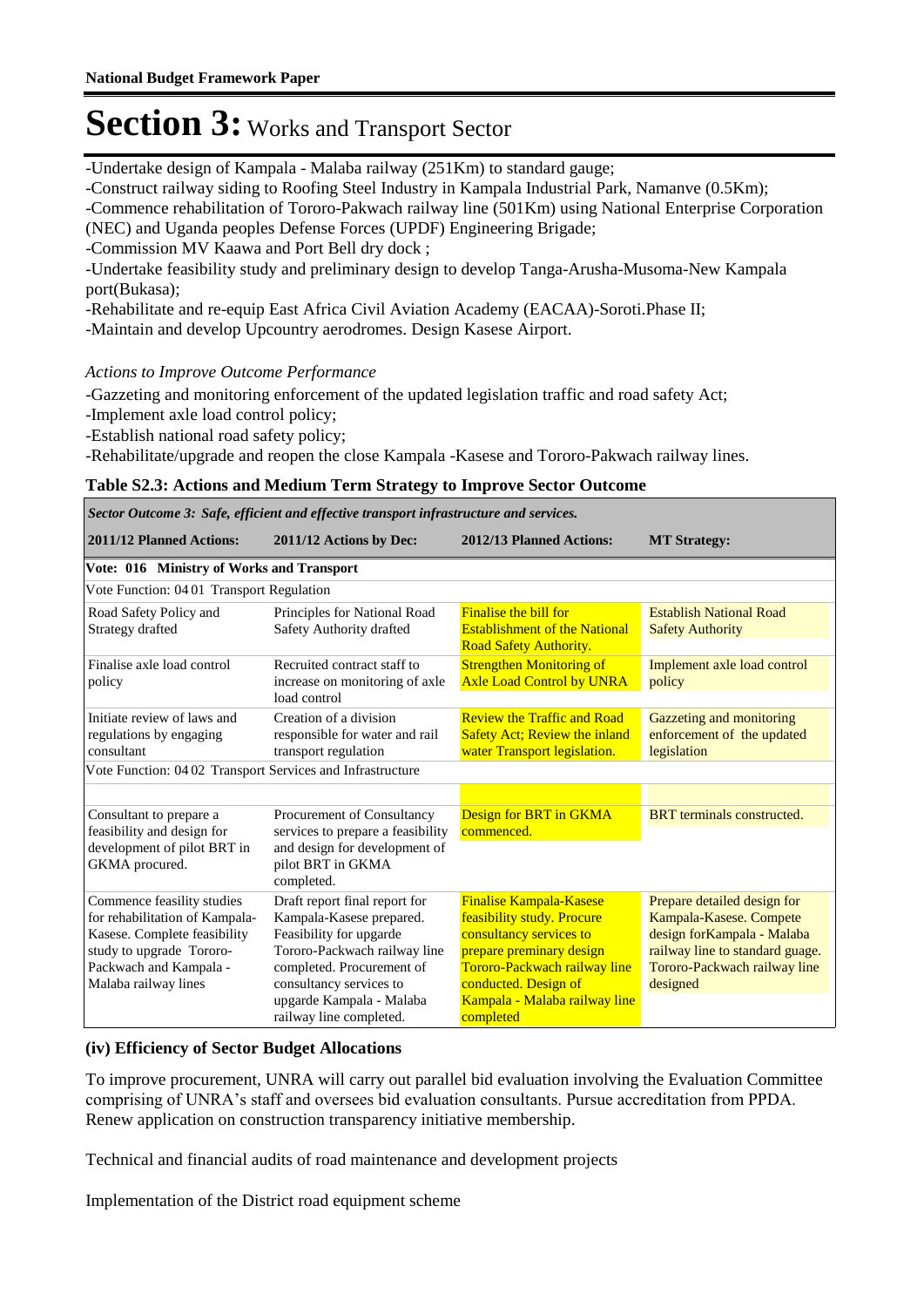Operationalisation of the Sector Monitoring and Evaluation Framework

Piloting use of recycling technology in road construction

Capacity building of local constructors and consultants through the cross roads project

**Table S2.4: Allocations to Key Sector and Service Delivery Outputs over the Medium Term**

|                                 | $(i)$ Allocation (Shs Bn) |  |                                         | (ii) % Sector Budget |       |          |                                 |       |
|---------------------------------|---------------------------|--|-----------------------------------------|----------------------|-------|----------|---------------------------------|-------|
| <b>Billion Uganda Shillings</b> |                           |  | 2011/12 2012/13 2013/14 2014/15         |                      |       |          | 2011/12 2012/13 2013/14 2014/15 |       |
| <b>Key Sector</b>               |                           |  | $1,065.3$ $1,151.7$ $1,244.0$ $1,128.3$ |                      |       |          | $83.9\%$ 75.8% 81.3%            | 80.7% |
| Service Delivery                |                           |  | $1,067.8$ 1.151.0 1.242.4 1.126.7       |                      | 84.1% | $79.5\%$ | 81.2%                           | 80.6% |

There will be no major changes in drivers of unit costs i.e. inflation will be controlled, the exchange rate will not depreciate further and prices of inputs particularly oil products will not significantly increase. The bid prices will be within the budget estimates

There will no adverse weather conditions particularly the floods

#### **Table S2.5: Key Unit Costs of Services in the Sector (Shs '000)**

| <b>Unit Cost</b><br><b>Description</b>                                      | Actual<br>2010/11 | <b>Planned</b><br>2011/12 | <b>Proposed</b><br>2012/13 | <b>Costing Assumptions and Reasons for any Changes</b><br>and Variations from Plan           |
|-----------------------------------------------------------------------------|-------------------|---------------------------|----------------------------|----------------------------------------------------------------------------------------------|
| <b>Vote: 016 Ministry of Works and Transport</b>                            |                   |                           |                            |                                                                                              |
| Vote Function:0404 District, Urban and Community Access Roads               |                   |                           |                            |                                                                                              |
| Resealing of urban<br>roads per Km                                          | 650,000           | 650,000                   |                            | Increase in the cost of inputs like fuel and<br>construction materials.                      |
| Construction of a 15-<br>20 metre span bridge                               | 1,000,000         | 1,400,000                 |                            | Cost of cement and steel has been rising steadily.                                           |
| <b>Vote: 113 Uganda National Road Authority</b>                             |                   |                           |                            |                                                                                              |
| Vote Function:0451 National Roads Maintenance & Construction                |                   |                           |                            |                                                                                              |
| <b>Upgrading from Gravel</b><br>to Bitumen standard in<br>mountaneous areas | 2,539,683         | 2,560,000                 | 2,600,000                  | Market rates will determine the actual unit cost<br>through a competetitive bidding process. |
| Rehabilitation of<br>existing paved road                                    |                   | 739,123                   | 739,123                    | Market rates will determine the actual unit cost<br>through a competetitive bidding process. |
| Reconstruction of<br>existing old paved                                     | 1,212,381         | 1,870,905                 | 1,870,905                  | Market rates will determine the actual unit cost<br>through a competetitive bidding process. |

#### **(v) Sector Investment Plans**

Under UNRA 97% of the total budget has been allocated to capital investment (Road construction and rehabilitation) UGX 972bn out of the total budget of UGX 1,000bn.)

Under Vote 016-MoWT, expenditure budget on capital investments/purchases for FY 2012/13 accounts for 78% UGX 164.901bn out of the total budget. Of UGX 211.361bn The investments covers: roads and bridges is UGX 31.174bn (8.9%), other structures are UGX 96.070bn (58.26%), engineering and design studies is UGX 8.629bn (5.23%), machinery and equipment is 4.464bn (2.71%) and non residential buildings is UGX 5.170bn (3.14%).

#### **Table S2.6: Allocations to Capital Investment over the Medium Term**

|                                           | $(i)$ Allocation (Shs Bn) |         |                                 | $(ii)$ % Sector Budget |           |           |                         |           |
|-------------------------------------------|---------------------------|---------|---------------------------------|------------------------|-----------|-----------|-------------------------|-----------|
| <b>Billion Uganda Shillings</b>           |                           |         | 2011/12 2012/13 2013/14 2014/15 |                        |           |           | 2011/12 2012/13 2013/14 | 2014/15   |
| Consumption Expendture (Outputs Provided) | 104.6                     | 106.9   | 131.7                           | 131.5                  | $8.2\%$   | 7.4%      | 8.6%                    | 9.4%      |
| Grants and Subsidies (Outputs Funded)     | 285.3                     | 278.6   | 315.3                           | 349.0                  | 22.5%     | 19.3%     | 20.6%                   | $25.0\%$  |
| Investment (Capital Purchases)            | 879.7                     | 1.061.6 | 1.083.3                         | 917.1                  | 69.3%     | $73.4\%$  | 70.8%                   | 65.6%     |
| <b>Grand Total</b>                        | 1.269.5                   | 1,447.1 | 1,530.3                         | 1.397.6                | $100.0\%$ | $100.0\%$ | $100.0\%$               | $100.0\%$ |

-100km of National upgraded to bitumen standards

-100km of existing National paved roads rehabilitated/constructed

-500km designed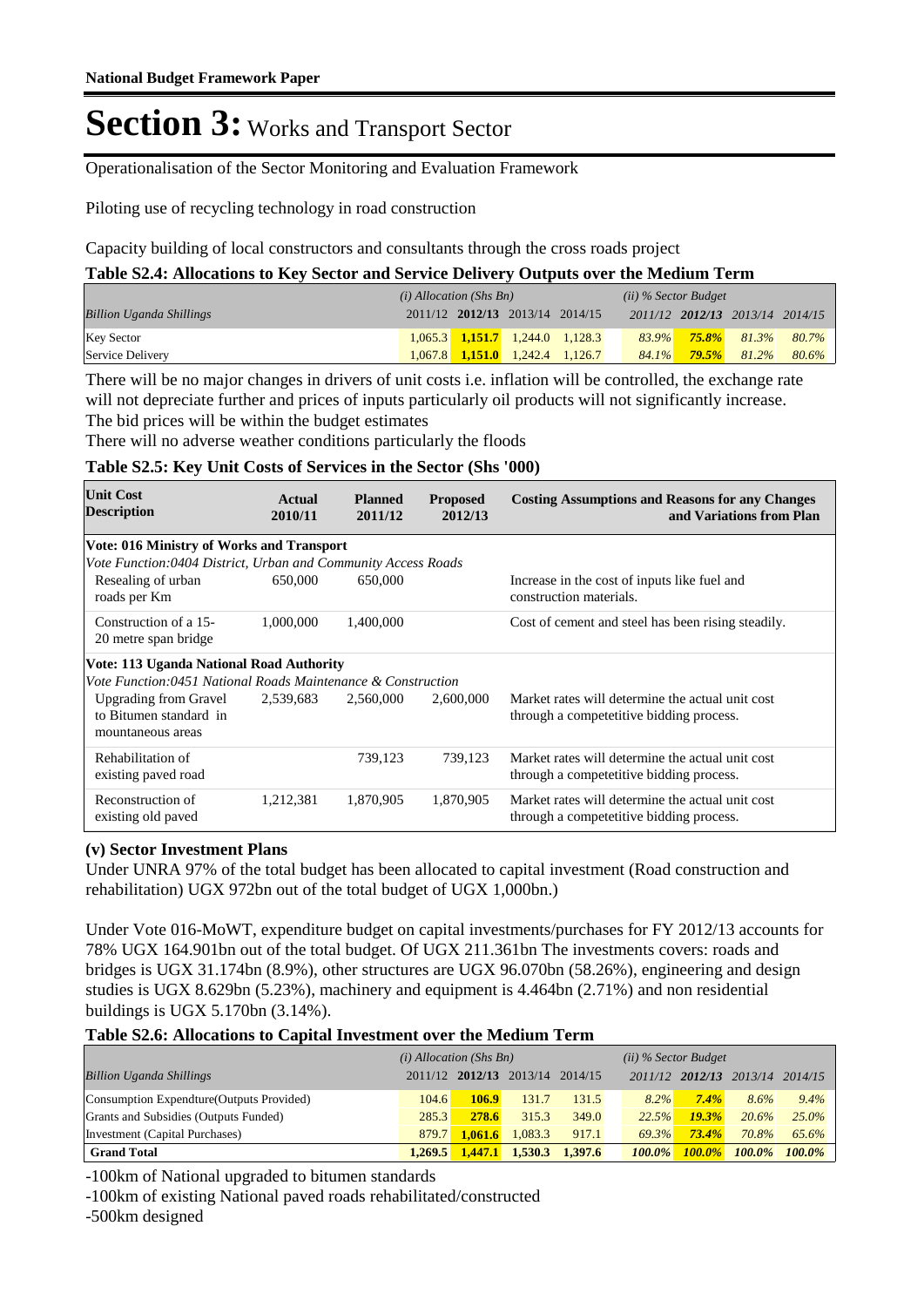-5 new bridges constructed

-28 selected bridges to be designed and constructed.

-4.0 km of urban roads tarmacked

-260km of district roads rehabilitated

-21km of roads in Karamoja region rehabilitated

-20% Phase II works consisting of State House Comptroller's Office Block constructed.

-Land acquired and construction works at Katuna, Busia, Mutukula and Malaba undertaken

-Civil Works of Mukono ICD railway station carried out

-Jinja pier and Portbell remodeled and designed detailed design for MV Kabalega II prepared and MV Pamba rehabilitated

-Feasibility study to upgrade Kampala - Kasese railway line Finalized

-Maintenance and Operations of 13 aerodromes

### **Table S2.7: Major Capital Investments**

| Project |                                                                                        | 2011/12                                                                   |                                                                                        | 2012/13                                                                                                      |
|---------|----------------------------------------------------------------------------------------|---------------------------------------------------------------------------|----------------------------------------------------------------------------------------|--------------------------------------------------------------------------------------------------------------|
|         | <b>Vote Function Output</b><br><b>UShs Thousand</b>                                    | <b>Approved Budget, Planned</b><br><b>Outputs (Quantity and Location)</b> | <b>Actual Expenditure and</b><br><b>Outputs by December</b><br>(Quantity and Location) | <b>Proposed Budget, Planned</b><br><b>Outputs (Quantity and Location)</b>                                    |
| Vote:   | 016                                                                                    | <b>Ministry of Works and Transport</b>                                    |                                                                                        |                                                                                                              |
|         | <b>Vote Function:</b><br>0401                                                          | <b>Transport Regulation</b>                                               |                                                                                        |                                                                                                              |
|         | <b>Project 1048 Motor Vehicle Inspection Services</b>                                  |                                                                           |                                                                                        |                                                                                                              |
|         | 040172 Government<br><b>Buildings and</b><br>Administrative<br><b>Infrastructure</b>   |                                                                           | TLB offices re-painted                                                                 | <b>TLB</b> offices renovated                                                                                 |
|         | <b>Total</b>                                                                           | 100,000                                                                   | $\theta$                                                                               | 100,000                                                                                                      |
|         | <b>GoU</b> Development                                                                 | 100,000                                                                   | 0                                                                                      | 100,000                                                                                                      |
|         | <b>Donor Development</b>                                                               | 0                                                                         | 0                                                                                      | $\overline{0}$                                                                                               |
|         | 040175 Purchase of Motor<br><b>Vehicles and Other</b><br><b>Transport</b><br>Equipment |                                                                           | Bidding documents prepared                                                             |                                                                                                              |
|         | <b>Total</b>                                                                           | 190,000                                                                   | $\theta$                                                                               | $\bf{0}$                                                                                                     |
|         | <b>GoU</b> Development                                                                 | 190,000                                                                   | 0                                                                                      | $\overline{\theta}$                                                                                          |
|         | <b>Donor Development</b>                                                               | $\theta$                                                                  | 0                                                                                      | $\overline{\theta}$                                                                                          |
|         | 040176 Purchase of Office<br>and ICT Equipment,<br>including Software                  |                                                                           | FQ and Statement of<br>requirements prepared                                           | 1 No. Photocopying Machine<br><b>Procured for TLB Offices</b><br>8 No. Desktop Computers<br>procured for TLB |
|         | <b>Total</b>                                                                           |                                                                           | 0                                                                                      | 80,000                                                                                                       |
|         | <b>GoU</b> Development                                                                 | 80,000<br>80,000                                                          | 0                                                                                      | 80,000                                                                                                       |
|         | <b>Donor Development</b>                                                               | $\boldsymbol{\theta}$                                                     | 0                                                                                      | $\overline{\theta}$                                                                                          |
|         | 040177 Purchase of<br><b>Specialised</b><br>Machinery &<br>Equipment                   |                                                                           | specifications prepared                                                                | <b>Equipment for Motor Vehicle</b><br><b>Inspection Procured</b><br><b>Equipment for tesing of Motor</b>     |
|         |                                                                                        |                                                                           |                                                                                        | Vehicle Number plates procured                                                                               |
|         | <b>Total</b>                                                                           | 300,000                                                                   | $\boldsymbol{\theta}$                                                                  | 570,000                                                                                                      |
|         | <b>GoU</b> Development                                                                 | 300,000                                                                   | 0                                                                                      | 570,000                                                                                                      |
|         | <b>Donor Development</b>                                                               | 0                                                                         | 0                                                                                      | $\overline{\theta}$                                                                                          |
|         |                                                                                        |                                                                           |                                                                                        |                                                                                                              |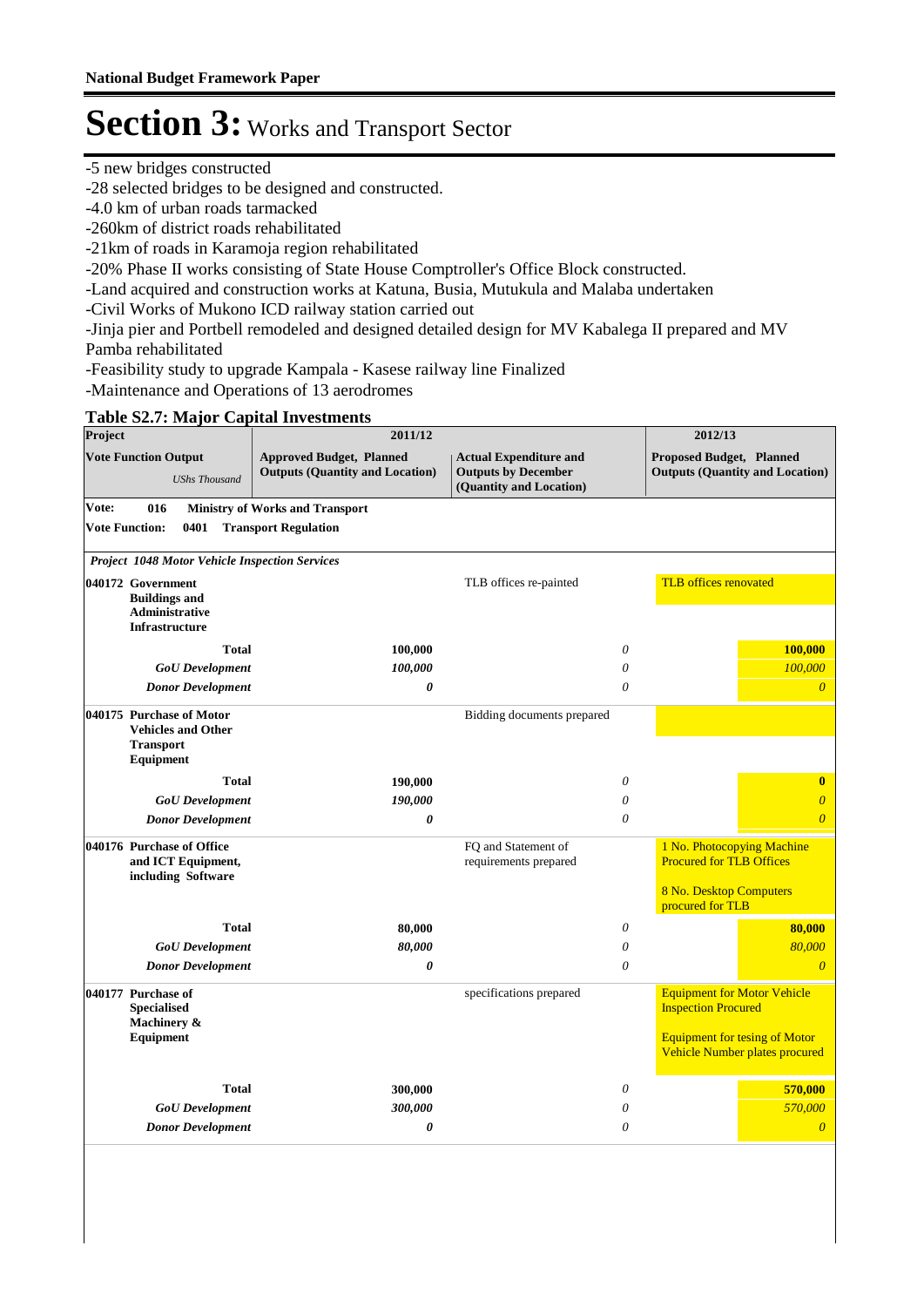| Project               |                                                                                               | 2011/12                                                                   |                                                                                        |          | 2012/13                                                                           |
|-----------------------|-----------------------------------------------------------------------------------------------|---------------------------------------------------------------------------|----------------------------------------------------------------------------------------|----------|-----------------------------------------------------------------------------------|
|                       | <b>Vote Function Output</b><br><b>UShs Thousand</b>                                           | <b>Approved Budget, Planned</b><br><b>Outputs (Quantity and Location)</b> | <b>Actual Expenditure and</b><br><b>Outputs by December</b><br>(Quantity and Location) |          | Proposed Budget, Planned<br><b>Outputs (Quantity and Location)</b>                |
| <b>Vote Function:</b> | 0401                                                                                          | <b>Transport Regulation</b>                                               |                                                                                        |          |                                                                                   |
|                       | 040178 Purchase of Office<br>and Residential<br><b>Furniture and</b><br><b>Fittings</b>       |                                                                           | Specifications prepared                                                                |          | <b>Furniture</b> procured                                                         |
|                       | <b>Total</b>                                                                                  | 30,000                                                                    |                                                                                        | 0        | 50,000                                                                            |
|                       | <b>GoU</b> Development                                                                        | 30,000                                                                    |                                                                                        | 0        | 50,000                                                                            |
|                       | <b>Donor Development</b>                                                                      | 0                                                                         |                                                                                        | 0        | $\overline{0}$                                                                    |
|                       | 040171 Acquisition of Land<br>by Government                                                   | Land for construction of Master<br>Test Centre procured                   | Terms of reference prepared                                                            |          | <b>Land for construction of Master</b><br><b>Test Centre procured</b>             |
|                       | <b>Total</b>                                                                                  | 400,000                                                                   |                                                                                        | 0        | 400,000                                                                           |
|                       | <b>GoU</b> Development                                                                        | 400,000                                                                   |                                                                                        | 0        | 400,000                                                                           |
|                       | <b>Donor Development</b>                                                                      | 0                                                                         |                                                                                        | $\theta$ | $\overline{0}$                                                                    |
|                       |                                                                                               | Project 1095 National Air Transport Facilitation Project                  |                                                                                        |          |                                                                                   |
|                       | 040178 Purchase of Office<br>and Residential<br><b>Furniture and</b><br><b>Fittings</b>       | <b>Office Furniture Procured</b>                                          | Activities not held due to lack<br>of funds                                            |          | Office furniture for the<br><b>Accident investigations</b><br>coordination office |
|                       | <b>Total</b>                                                                                  | 10,000                                                                    |                                                                                        | 0        | 20,000                                                                            |
|                       | <b>GoU</b> Development                                                                        | 10,000                                                                    |                                                                                        | 0        | 20,000                                                                            |
|                       | <b>Donor Development</b>                                                                      | $\boldsymbol{\theta}$                                                     |                                                                                        | $\theta$ | $\boldsymbol{0}$                                                                  |
|                       |                                                                                               | Project 1096 Support to Computerised Driving Permits                      |                                                                                        |          |                                                                                   |
|                       | 040176 Purchase of Office<br>and ICT Equipment,<br>including Software                         |                                                                           | RFQ approved by Contracts<br>Committee.                                                |          | <b>Computerised Driving Permit</b><br><b>Card Readers procured</b>                |
|                       | <b>Total</b>                                                                                  | 20,000                                                                    |                                                                                        | 0        | 100,000                                                                           |
|                       | <b>GoU</b> Development                                                                        | 20,000                                                                    |                                                                                        | 0        | 100,000                                                                           |
|                       | <b>Donor Development</b>                                                                      | 0                                                                         |                                                                                        | $\theta$ | $\overline{\theta}$                                                               |
| <b>Vote Function:</b> | 0402                                                                                          | <b>Transport Services and Infrastructure</b>                              |                                                                                        |          |                                                                                   |
|                       | Project 0271 Development of inland water transport                                            |                                                                           |                                                                                        |          |                                                                                   |
|                       | 040276 Purchase of Office<br>and ICT Equipment,<br>including Software                         | Computers and accessories<br>procured                                     | Adverts for computers and<br>accessories issued.                                       |          |                                                                                   |
|                       | <b>Total</b>                                                                                  | 30,000                                                                    |                                                                                        | 0        | $\mathbf{0}$                                                                      |
|                       | <b>GoU</b> Development                                                                        | 30,000                                                                    |                                                                                        | 0        | $\overline{0}$                                                                    |
|                       | <b>Donor Development</b>                                                                      | 0                                                                         |                                                                                        | 0        | $\overline{0}$                                                                    |
|                       | Project 0297 National Transport Master Plan                                                   |                                                                           |                                                                                        |          |                                                                                   |
|                       | 040275 Purchase of Motor<br><b>Vehicles and Other</b><br><b>Transport</b><br><b>Equipment</b> | Vehicle for TMP procured                                                  | Approval of a Motor Vehicle<br>solicited from OPM                                      |          |                                                                                   |
|                       | <b>Total</b>                                                                                  | 160,000                                                                   |                                                                                        | 0        | $\bf{0}$                                                                          |
|                       | <b>GoU</b> Development                                                                        | 160,000                                                                   |                                                                                        | 0        | $\boldsymbol{\theta}$                                                             |
|                       | <b>Donor Development</b>                                                                      | 0                                                                         |                                                                                        | 0        | $\boldsymbol{\theta}$                                                             |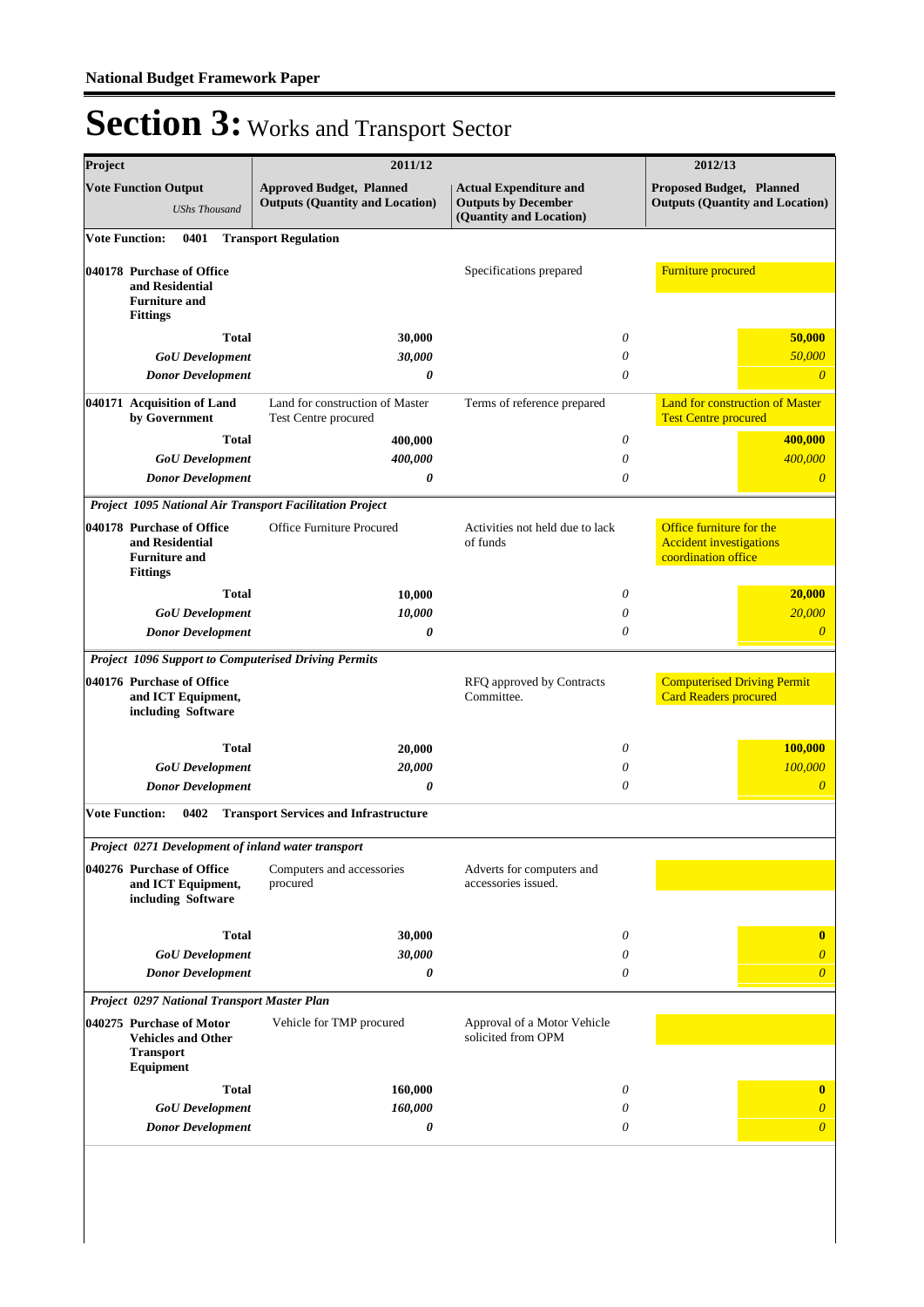| Project |                                                                                         | 2011/12                                                                                                                                                                                                                                                                                                                                                                                                                                        |                                                                                                                                                                                                                                                             | 2012/13                                                                                                                                                                                       |
|---------|-----------------------------------------------------------------------------------------|------------------------------------------------------------------------------------------------------------------------------------------------------------------------------------------------------------------------------------------------------------------------------------------------------------------------------------------------------------------------------------------------------------------------------------------------|-------------------------------------------------------------------------------------------------------------------------------------------------------------------------------------------------------------------------------------------------------------|-----------------------------------------------------------------------------------------------------------------------------------------------------------------------------------------------|
|         | <b>Vote Function Output</b><br><b>UShs Thousand</b>                                     | <b>Approved Budget, Planned</b><br><b>Outputs (Quantity and Location)</b>                                                                                                                                                                                                                                                                                                                                                                      | <b>Actual Expenditure and</b><br><b>Outputs by December</b><br>(Quantity and Location)                                                                                                                                                                      | <b>Proposed Budget, Planned</b><br><b>Outputs (Quantity and Location)</b>                                                                                                                     |
|         | <b>Vote Function:</b><br>0402                                                           | <b>Transport Services and Infrastructure</b>                                                                                                                                                                                                                                                                                                                                                                                                   |                                                                                                                                                                                                                                                             |                                                                                                                                                                                               |
|         | 040278 Purchase of Office<br>and Residential<br><b>Furniture and</b><br><b>Fittings</b> | TMP Office furnished and well<br>maintained                                                                                                                                                                                                                                                                                                                                                                                                    | Furniture for NTMP Office<br>procured and delivered.                                                                                                                                                                                                        |                                                                                                                                                                                               |
|         | <b>Total</b>                                                                            | 20,000                                                                                                                                                                                                                                                                                                                                                                                                                                         | 0                                                                                                                                                                                                                                                           | $\bf{0}$                                                                                                                                                                                      |
|         | <b>GoU</b> Development                                                                  | 20,000                                                                                                                                                                                                                                                                                                                                                                                                                                         | 0                                                                                                                                                                                                                                                           | $\boldsymbol{\theta}$                                                                                                                                                                         |
|         | <b>Donor Development</b>                                                                | $\boldsymbol{\theta}$                                                                                                                                                                                                                                                                                                                                                                                                                          | 0                                                                                                                                                                                                                                                           | $\overline{\theta}$                                                                                                                                                                           |
|         | 040276 Purchase of Office<br>and ICT Equipment,<br>including Software                   | Computers for TMP office<br>procured                                                                                                                                                                                                                                                                                                                                                                                                           | List of requirements prepared                                                                                                                                                                                                                               |                                                                                                                                                                                               |
|         | <b>Total</b>                                                                            | 20,000                                                                                                                                                                                                                                                                                                                                                                                                                                         | 0                                                                                                                                                                                                                                                           | $\bf{0}$                                                                                                                                                                                      |
|         | <b>GoU</b> Development                                                                  | 20,000                                                                                                                                                                                                                                                                                                                                                                                                                                         | 0                                                                                                                                                                                                                                                           | $\boldsymbol{\theta}$                                                                                                                                                                         |
|         | <b>Donor Development</b>                                                                | 0                                                                                                                                                                                                                                                                                                                                                                                                                                              | 0                                                                                                                                                                                                                                                           | $\overline{0}$                                                                                                                                                                                |
|         |                                                                                         | Project 0951 East African Trade and Transportation Facilitation                                                                                                                                                                                                                                                                                                                                                                                |                                                                                                                                                                                                                                                             |                                                                                                                                                                                               |
|         | 040281 Construction/Rehabil<br>itation of Railway<br><b>Infrastructure</b>              | Construction of inland container<br>depot<br>Pre-liminary Design of Tororo-<br>Pakwach Railway Line<br>completed<br>Rehabilitation and ugrade Mv<br>Kawa procured and repairs<br>completed<br>My Kawa rehabiltation<br>Supervised<br>Contractor for ICD-Mukono rail<br>station procured and<br>construction started on<br>Supervision consultant procured<br>Variations of Tororo-Packwach<br>feasibility study to standard<br>gauge completed | 80% of works on the<br>rehabilitation and ugrading of<br>Mv Kawa completed.<br>Supervision of the works at the<br>Dry dock carried out.<br>Approval of the draft contract<br>for the consultant for ICD-<br>Mukono rail station obtained<br>from WB and SG. | <b>Contractor for civil works</b><br>procured through re-tender<br><b>Civil Works of Mukono ICD</b><br>railway station done<br>Civil works supervised by<br>Consultant                        |
|         | <b>Total</b>                                                                            | 12,497,000                                                                                                                                                                                                                                                                                                                                                                                                                                     | 0                                                                                                                                                                                                                                                           | 4,768,699                                                                                                                                                                                     |
|         | <b>GoU</b> Development                                                                  | 497,000                                                                                                                                                                                                                                                                                                                                                                                                                                        | $\theta$                                                                                                                                                                                                                                                    | $\theta$                                                                                                                                                                                      |
|         | <b>Donor Development</b>                                                                | 12,000,000                                                                                                                                                                                                                                                                                                                                                                                                                                     | 0                                                                                                                                                                                                                                                           | 4,768,699                                                                                                                                                                                     |
|         | 040283 Border Post<br><b>Reahabilitation/Cons</b><br>truction                           | Construction of Busia, Malaba,<br>Katuna, Mirama hills and<br>Mutukula started<br>Contractor for OSBP and actual<br>works commenced                                                                                                                                                                                                                                                                                                            | Detailed Designs and tender<br>documents for OSBP at<br>Malaba/Busia and Mutukula<br>OSBP prepared.<br>Preliminary design report for<br>Katuna and Mirama Hills OSBP<br>prepared.                                                                           | <b>Construction of Busia, Malaba,</b><br>Katuna, Mirama hills and<br>Mutukula started<br>Contractor for OSBP and actual<br>works commenced<br>Construction supervision of<br>Civil works done |
|         | <b>Total</b>                                                                            | 13,160,000                                                                                                                                                                                                                                                                                                                                                                                                                                     | 0                                                                                                                                                                                                                                                           | 24,272,301                                                                                                                                                                                    |
|         | <b>GoU</b> Development                                                                  | 160,000                                                                                                                                                                                                                                                                                                                                                                                                                                        | $\theta$                                                                                                                                                                                                                                                    | $\theta$                                                                                                                                                                                      |
|         | <b>Donor Development</b>                                                                | 13,000,000                                                                                                                                                                                                                                                                                                                                                                                                                                     | 0                                                                                                                                                                                                                                                           | 24,272,301                                                                                                                                                                                    |
|         |                                                                                         |                                                                                                                                                                                                                                                                                                                                                                                                                                                |                                                                                                                                                                                                                                                             |                                                                                                                                                                                               |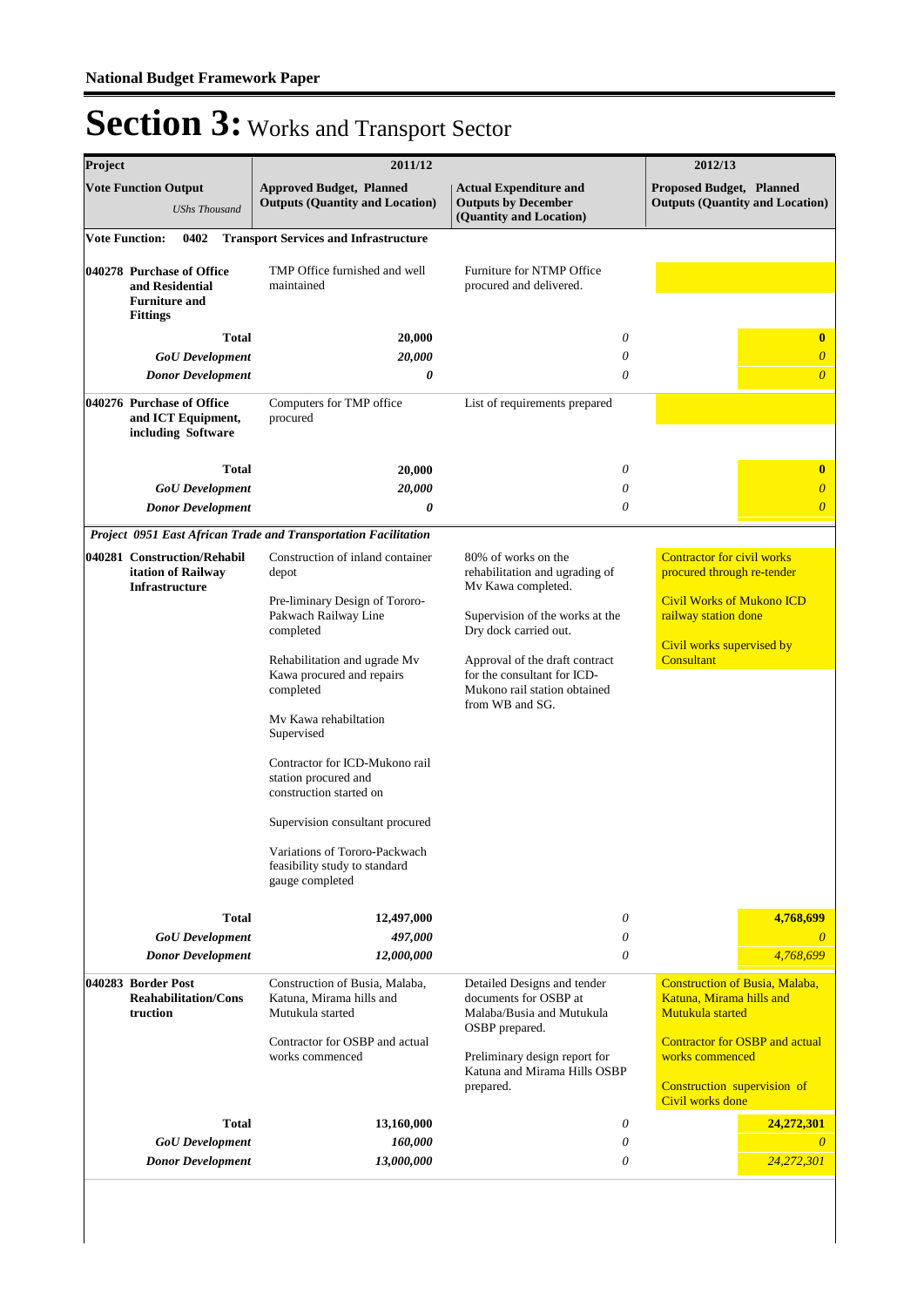| Project                     |                                             | 2011/12                                                                               |                                                                                        | 2012/13                                                            |
|-----------------------------|---------------------------------------------|---------------------------------------------------------------------------------------|----------------------------------------------------------------------------------------|--------------------------------------------------------------------|
| <b>Vote Function Output</b> | <b>UShs Thousand</b>                        | <b>Approved Budget, Planned</b><br><b>Outputs (Quantity and Location)</b>             | <b>Actual Expenditure and</b><br><b>Outputs by December</b><br>(Quantity and Location) | Proposed Budget, Planned<br><b>Outputs (Quantity and Location)</b> |
| <b>Vote Function:</b>       | 0402                                        | <b>Transport Services and Infrastructure</b>                                          |                                                                                        |                                                                    |
| 040271 Acquisition of Land  | by Government                               | Land acquired at Katuna, Busia<br>and Mutukula                                        | Received a Re-valuation report<br>for Katuna OSBP                                      | Land acquired at Katuna, Busia,<br>Mutukula and Malaba             |
|                             |                                             |                                                                                       | 45% of affected families<br>compesated at Mutukula OSBP                                |                                                                    |
|                             |                                             |                                                                                       | Resettlement Action Plan for<br>Katuna OSBP produced                                   |                                                                    |
|                             | <b>Total</b>                                | 600,000                                                                               | 0                                                                                      | 1,300,000                                                          |
|                             | <b>GoU</b> Development                      | 600,000                                                                               | $\theta$                                                                               | 1,300,000                                                          |
|                             | <b>Donor Development</b>                    | 0                                                                                     | $\theta$                                                                               | $\overline{0}$                                                     |
| 040275 Purchase of Motor    |                                             |                                                                                       | Tender documents prepared and                                                          | 1Nos. Vehicle procured                                             |
| <b>Transport</b>            | <b>Vehicles and Other</b>                   | 2No. Vehicle procured                                                                 | Contracts Committee approval<br>obtained                                               |                                                                    |
| Equipment                   |                                             |                                                                                       |                                                                                        |                                                                    |
|                             | <b>Total</b>                                | 140,000                                                                               | $\theta$                                                                               | 120,000                                                            |
|                             | <b>GoU</b> Development                      | 140,000                                                                               | $\theta$                                                                               | 120,000<br>$\overline{0}$                                          |
|                             | <b>Donor Development</b>                    | 0                                                                                     | $\theta$                                                                               |                                                                    |
| 040276 Purchase of Office   | and ICT Equipment,<br>including Software    |                                                                                       | Bidding document prepared and<br>approved.                                             | Office computers and<br><b>Accessories procured</b>                |
|                             | <b>Total</b>                                | 60,000                                                                                | 0                                                                                      | $\bf{0}$                                                           |
|                             | <b>GoU</b> Development                      | 60,000                                                                                | 0                                                                                      | $\overline{0}$                                                     |
|                             | <b>Donor Development</b>                    | 0                                                                                     | 0                                                                                      | $\overline{0}$                                                     |
|                             |                                             | Project 1049 Kampala-Kasese Railway Line Project                                      |                                                                                        |                                                                    |
| 040275 Purchase of Motor    |                                             | Motor vehicle Monitoring and                                                          | Vehicle Procurement Halted by                                                          |                                                                    |
| <b>Transport</b>            | <b>Vehicles and Other</b>                   | supervision procured                                                                  | <b>OPM</b>                                                                             |                                                                    |
| Equipment                   |                                             |                                                                                       |                                                                                        |                                                                    |
|                             | <b>Total</b>                                | 70,000                                                                                | 0                                                                                      | $\bf{0}$                                                           |
|                             | <b>GoU</b> Development                      | 70,000                                                                                | $\boldsymbol{\omega}$                                                                  | $\boldsymbol{\omega}$                                              |
|                             | <b>Donor Development</b>                    | 0                                                                                     | $\theta$                                                                               | $\boldsymbol{\theta}$                                              |
|                             |                                             | Project 1051 New Ferry to replace Kabalega - Opening Southern R                       |                                                                                        |                                                                    |
| 040280 Construction/Rehabil | itation of Inland<br><b>Water Transport</b> | Final designs for MV Kabalega<br>2, Portbell and Jinja piers<br>produced and approved | Design inception report for Jinja<br>and Portbell prepared.                            | Jinja pier and Portbell<br>remodelled and designed                 |
| Infrastructure              |                                             | Invited and evaluated bids for<br>procurement of Contractor                           |                                                                                        | Detailed design for MV<br>Kabalega II prepared                     |
|                             |                                             |                                                                                       |                                                                                        | My Pamba rehabilitated                                             |
|                             | Total                                       | 600,000                                                                               | 0                                                                                      | 2,924,000                                                          |
|                             | <b>GoU</b> Development                      | 600,000                                                                               | 0                                                                                      | 2,924,000                                                          |
|                             | <b>Donor Development</b>                    | 0                                                                                     | 0                                                                                      | $\theta$                                                           |
| <b>Vote Function:</b>       | 0403                                        | <b>Construction Standards and Quality Assurance</b>                                   |                                                                                        |                                                                    |
|                             |                                             |                                                                                       |                                                                                        |                                                                    |
|                             |                                             | Project 0270 Development & Strengthening Quality Management                           |                                                                                        |                                                                    |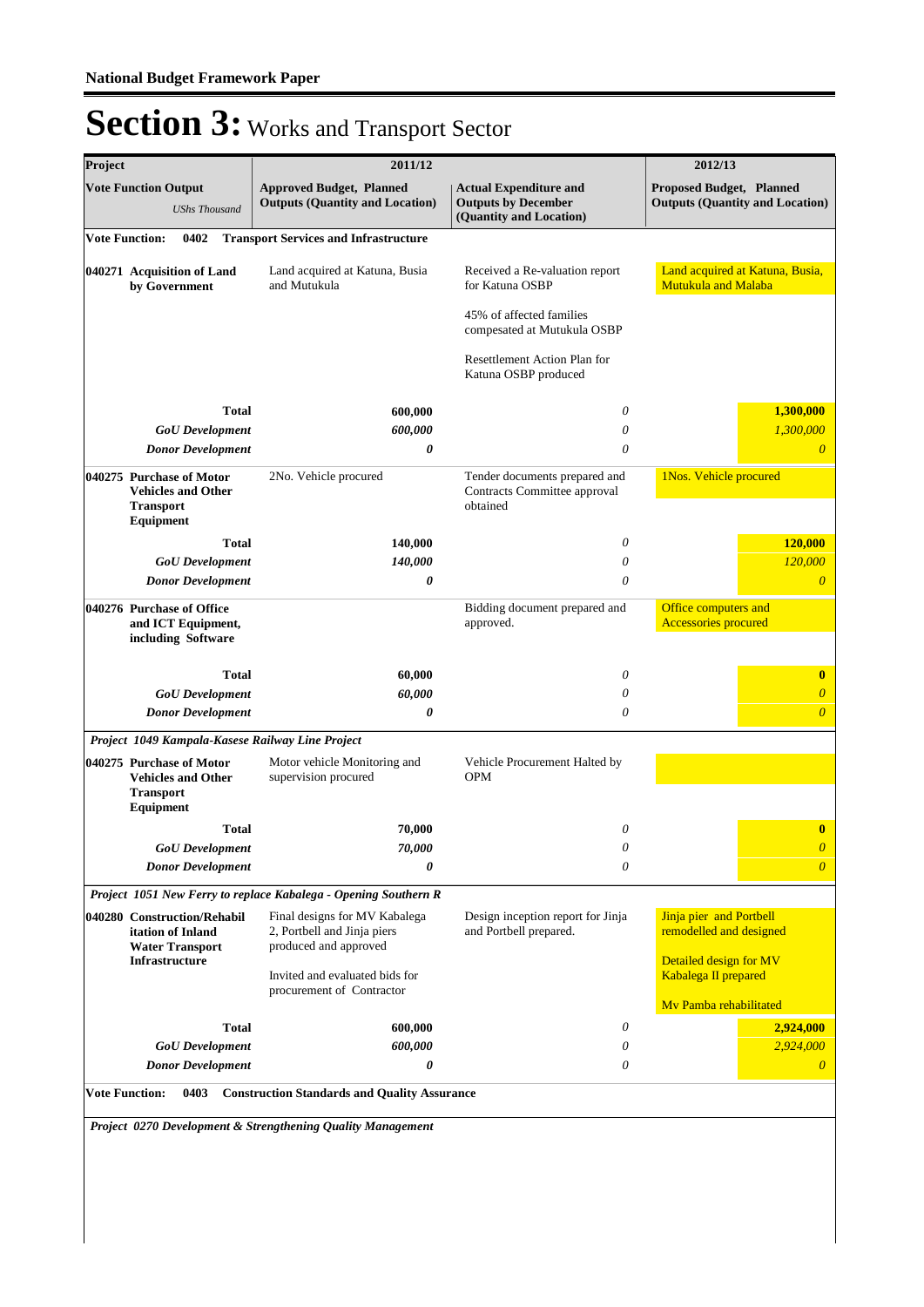| Project |                                                                                         | 2011/12                                                                   |                                                                                             | 2012/13                                                                                    |
|---------|-----------------------------------------------------------------------------------------|---------------------------------------------------------------------------|---------------------------------------------------------------------------------------------|--------------------------------------------------------------------------------------------|
|         | <b>Vote Function Output</b><br><b>UShs Thousand</b>                                     | <b>Approved Budget, Planned</b><br><b>Outputs (Quantity and Location)</b> | <b>Actual Expenditure and</b><br><b>Outputs by December</b><br>(Quantity and Location)      | Proposed Budget, Planned<br><b>Outputs (Quantity and Location)</b>                         |
|         | <b>Vote Function:</b><br>0403                                                           | <b>Construction Standards and Quality Assurance</b>                       |                                                                                             |                                                                                            |
|         | 040376 Purchase of Office<br>and ICT Equipment,<br>including Software                   | GIS mapping soft ware updated.<br>4 no. computers and printers            | Tender Documents finalised and<br>forwarded for consilidation<br>under the IT Section       | 1. A GIS mapping software<br>updated.                                                      |
|         |                                                                                         | purchased.                                                                |                                                                                             | 2. Computers with anitivrus<br>sodtware, scanners and printers<br>purchased (5 sets)       |
|         |                                                                                         |                                                                           |                                                                                             | 3. Road Design software<br>purchased (2no.)                                                |
|         |                                                                                         |                                                                           |                                                                                             | 4. International Reference<br><b>Standards and Specifications</b><br>purchased (4sets)     |
|         | <b>Total</b>                                                                            | 30,000                                                                    | $\theta$                                                                                    | 50,000                                                                                     |
|         | <b>GoU</b> Development                                                                  | 30,000                                                                    | 0                                                                                           | 50,000                                                                                     |
|         | <b>Donor Development</b>                                                                | 0                                                                         | 0                                                                                           | $\theta$                                                                                   |
|         | 040377 Purchase of<br><b>Specialised</b><br>Machinery &                                 | Laboratory equipment procured.                                            | Activities suspended                                                                        | 1. A Vehicle mounted Bump<br>Integrator procured.                                          |
|         | Equipment                                                                               |                                                                           |                                                                                             | 2. A Drilling Rig procured                                                                 |
|         | <b>Total</b>                                                                            | 430,000                                                                   | 0                                                                                           | 360,000                                                                                    |
|         | <b>GoU</b> Development                                                                  | 430,000                                                                   | 0                                                                                           | 360,000                                                                                    |
|         | <b>Donor Development</b>                                                                | 0                                                                         | 0                                                                                           | $\overline{0}$                                                                             |
|         | 040375 Purchase of Motor<br><b>Vehicles and Other</b><br><b>Transport</b>               | 2 no. monitoring vehicles<br>procured.                                    | Followed up with the Prime<br>Ministers for the procurement<br>of vehicles.                 | 2no. monitoring vehicles<br>procured.                                                      |
|         | Equipment                                                                               |                                                                           |                                                                                             |                                                                                            |
|         | <b>Total</b>                                                                            | 180,000                                                                   | $\theta$                                                                                    | 80,000                                                                                     |
|         | <b>GoU</b> Development<br><b>Donor Development</b>                                      | 180,000<br>0                                                              | 0<br>0                                                                                      | 80,000<br>$\theta$                                                                         |
|         |                                                                                         |                                                                           |                                                                                             |                                                                                            |
|         | 040372 Government<br><b>Buildings and</b><br>Administrative                             | Materials laboratories renovated.                                         | Selection of contractors<br>approved by contracts<br>committee.                             | <b>Central Materials Testing and</b><br><b>Research Laboratory at Kireka</b><br>renovated. |
|         | <b>Infrastructure</b>                                                                   |                                                                           | Works commenced                                                                             |                                                                                            |
|         | Total                                                                                   | 150,000                                                                   | 0                                                                                           | 200,000                                                                                    |
|         | <b>GoU</b> Development                                                                  | 150,000                                                                   | 0                                                                                           | 200,000                                                                                    |
|         | <b>Donor Development</b>                                                                | 0                                                                         | 0                                                                                           | $\theta$                                                                                   |
|         | 040378 Purchase of Office<br>and Residential<br><b>Furniture and</b><br><b>Fittings</b> |                                                                           | <b>Solicitation Documents</b><br>approved by Contracts<br>Committee.                        | <b>Five Offices furnished</b>                                                              |
|         | <b>Total</b>                                                                            | 13,300                                                                    | 0                                                                                           | 20,000                                                                                     |
|         | $GoU$ Development                                                                       | 13,300                                                                    | 0                                                                                           | 20,000                                                                                     |
|         | <b>Donor Development</b>                                                                | 0                                                                         | 0                                                                                           | $\boldsymbol{\theta}$                                                                      |
|         | 040373 Roads, Streets and<br><b>Highways</b>                                            | 5 km of trial low-cost roads<br>constructed                               | Construction of 1km of low-cost<br>road section on a trial contract<br>in Mbale undertaken. |                                                                                            |
|         | <b>Total</b>                                                                            | 150,000                                                                   | 0                                                                                           | $\bf{0}$                                                                                   |
|         | <b>GoU</b> Development                                                                  | 150,000                                                                   | 0                                                                                           | $\overline{0}$                                                                             |
|         | <b>Donor Development</b>                                                                | 0                                                                         | 0                                                                                           | $\overline{0}$                                                                             |
|         | $1204$ Unagusta stations                                                                | $\Delta L \Delta L/L$                                                     |                                                                                             |                                                                                            |

*Project 0304 Upcountry stations rehabilitation*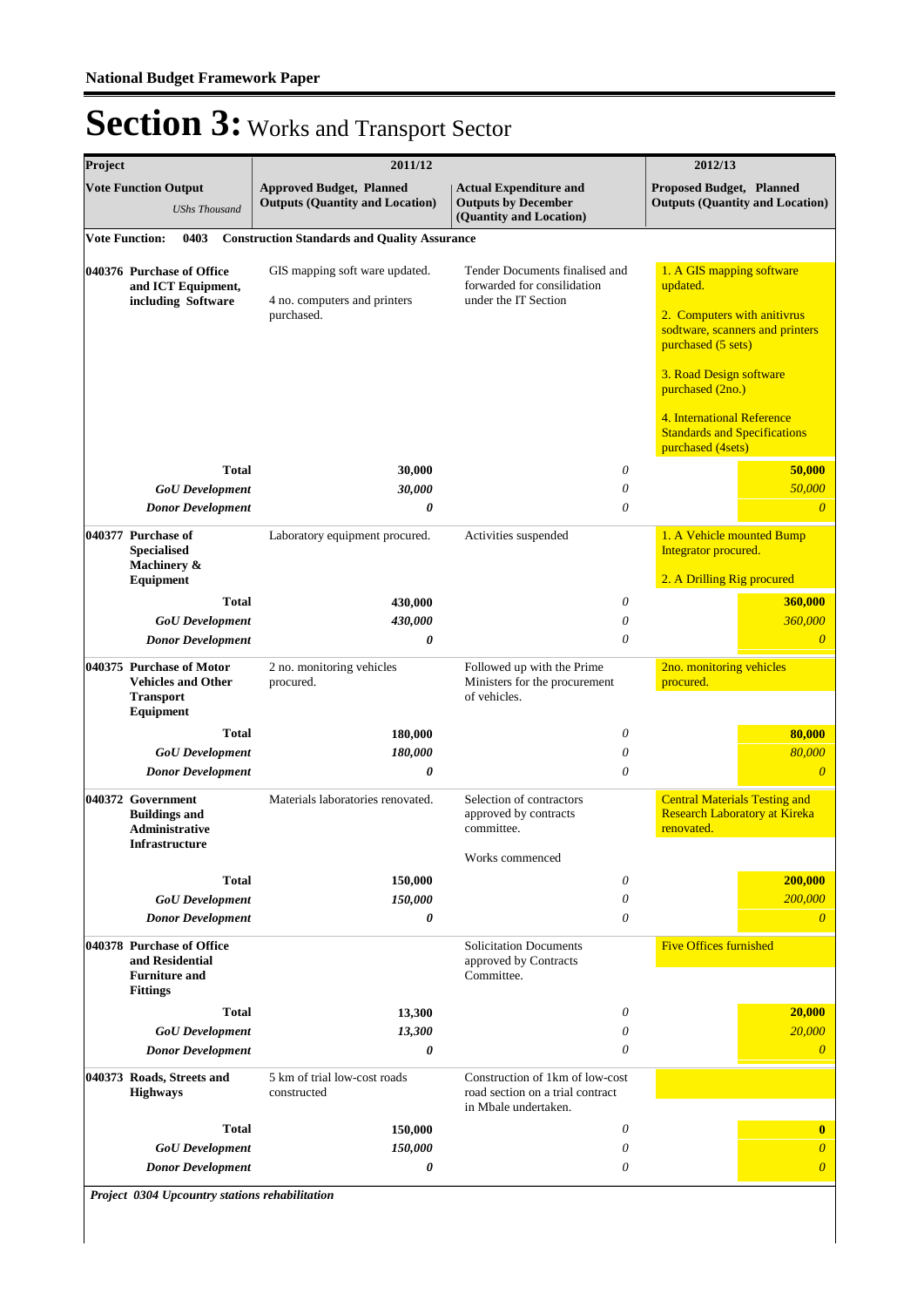| Project |                                                                                             | 2011/12                                                                                                                                                                                                                          |                                                                                                                                                                                                                                                                                      | 2012/13                                                                                                                                                                                                                    |
|---------|---------------------------------------------------------------------------------------------|----------------------------------------------------------------------------------------------------------------------------------------------------------------------------------------------------------------------------------|--------------------------------------------------------------------------------------------------------------------------------------------------------------------------------------------------------------------------------------------------------------------------------------|----------------------------------------------------------------------------------------------------------------------------------------------------------------------------------------------------------------------------|
|         | <b>Vote Function Output</b><br><b>UShs Thousand</b>                                         | <b>Approved Budget, Planned</b><br><b>Outputs (Quantity and Location)</b>                                                                                                                                                        | <b>Actual Expenditure and</b><br><b>Outputs by December</b><br>(Quantity and Location)                                                                                                                                                                                               | <b>Proposed Budget, Planned</b><br><b>Outputs (Quantity and Location)</b>                                                                                                                                                  |
|         | <b>Vote Function:</b><br>0403                                                               | <b>Construction Standards and Quality Assurance</b>                                                                                                                                                                              |                                                                                                                                                                                                                                                                                      |                                                                                                                                                                                                                            |
|         | 040372 Government<br><b>Buildings and</b><br><b>Administrative</b><br><b>Infrastructure</b> | Further works on remodelling of<br>offices at Central Mechanical<br>Workshop tendered and<br>executed.                                                                                                                           | Routine minor repairs and<br>maintenance of offices at<br>Entebbe and Kampala carried<br>out                                                                                                                                                                                         | <b>External works and residual</b><br>remodelling works for offices<br>at Central Mechanical<br>Workshops executed.                                                                                                        |
|         |                                                                                             | Repairs and maintenance of<br>Ministry of Works and<br>Transport offices carried out.                                                                                                                                            | 25% works at Kireka Central<br>Materials Laboratory executed<br>3No. Site inspections held and<br>reports / minutes issued                                                                                                                                                           | Repairs and maintenance of<br><b>Ministry of Works and</b><br><b>Transport offices at Kampala</b><br>and Kireka carried out.                                                                                               |
|         |                                                                                             |                                                                                                                                                                                                                                  | 1No. Contractor's claim for<br>payment checked and certified                                                                                                                                                                                                                         |                                                                                                                                                                                                                            |
|         | <b>Total</b><br><b>GoU</b> Development<br><b>Donor Development</b>                          | 285,000<br>285,000<br>0                                                                                                                                                                                                          | 0<br>0<br>0                                                                                                                                                                                                                                                                          | 370,000<br>370,000<br>$\overline{0}$                                                                                                                                                                                       |
|         |                                                                                             | Project 0936 Redevelopment of State House at Entebbe                                                                                                                                                                             |                                                                                                                                                                                                                                                                                      |                                                                                                                                                                                                                            |
|         | 040372 Government<br><b>Buildings and</b><br><b>Administrative</b><br><b>Infrastructure</b> |                                                                                                                                                                                                                                  | Bids (estimated at Ushs. 25)<br>billion) for Phase II works for<br>construction of State House<br>Comptroller's Office Block were<br>evaluated and contract awarded.                                                                                                                 | 20% Phase II works consisting<br>of State House Comptroller's<br><b>Office Block constructed</b><br>Tax requirements for services<br>and works processed                                                                   |
|         | <b>Total</b>                                                                                | 2,340,000                                                                                                                                                                                                                        | 0                                                                                                                                                                                                                                                                                    | 1,846,000                                                                                                                                                                                                                  |
|         | <b>GoU</b> Development                                                                      | 2,340,000                                                                                                                                                                                                                        | $\theta$                                                                                                                                                                                                                                                                             | 1,846,000                                                                                                                                                                                                                  |
|         | <b>Donor Development</b>                                                                    | 0                                                                                                                                                                                                                                | 0                                                                                                                                                                                                                                                                                    | $\theta$                                                                                                                                                                                                                   |
|         | 040378 Purchase of Office<br>and Residential<br><b>Furniture and</b><br><b>Fittings</b>     |                                                                                                                                                                                                                                  | Fixed furniture and fittings bills<br>included in the works contract<br>that was evaluated.                                                                                                                                                                                          |                                                                                                                                                                                                                            |
|         | <b>Total</b>                                                                                | 1,470,000                                                                                                                                                                                                                        | 0                                                                                                                                                                                                                                                                                    | $\bf{0}$                                                                                                                                                                                                                   |
|         | <b>GoU</b> Development                                                                      | 1,470,000                                                                                                                                                                                                                        | 0                                                                                                                                                                                                                                                                                    | $\overline{\theta}$                                                                                                                                                                                                        |
|         | <b>Donor Development</b>                                                                    | 0                                                                                                                                                                                                                                | 0                                                                                                                                                                                                                                                                                    | $\overline{\theta}$                                                                                                                                                                                                        |
|         |                                                                                             | Project 0965 Redevelopment of Kyabazinga's Palace at Igenge                                                                                                                                                                      |                                                                                                                                                                                                                                                                                      |                                                                                                                                                                                                                            |
|         | 040372 Government<br><b>Buildings and</b><br>Administrative<br><b>Infrastructure</b>        | Phase I works comprising Main<br>Palace, Katwikiro's House,<br>Guard House, Boundary Wall,<br><b>Electrical and Mechanical</b><br>Works and Landscaping 95%<br>completed<br>Supervision of consultancy<br>contract 90% completed | Settlement of outstanding<br>payments for Consultant was<br>partially done due inadequate<br>funds.<br>Phase II works were evaluated<br>and contract awarded.<br><b>Bids for Consultancy services</b><br>for supervision of Phase II<br>works were evaluated and<br>contract awarded | 100% of Phase II works<br>comprising Generator house,<br>Mechanical site works, Civil<br>works, External works, External<br>toilet, Landscaping and Senior<br>staff quarters executed.<br>Consultancy contract supervised. |
|         | <b>Total</b>                                                                                | 1,149,000                                                                                                                                                                                                                        | 0                                                                                                                                                                                                                                                                                    | 647,000                                                                                                                                                                                                                    |
|         | <b>GoU</b> Development                                                                      | 1,149,000                                                                                                                                                                                                                        | 0                                                                                                                                                                                                                                                                                    | 647,000                                                                                                                                                                                                                    |
|         | <b>Donor Development</b>                                                                    | 0                                                                                                                                                                                                                                | 0                                                                                                                                                                                                                                                                                    | $\theta$                                                                                                                                                                                                                   |

*Project 0966 Late Gen.Tito Okello's residence*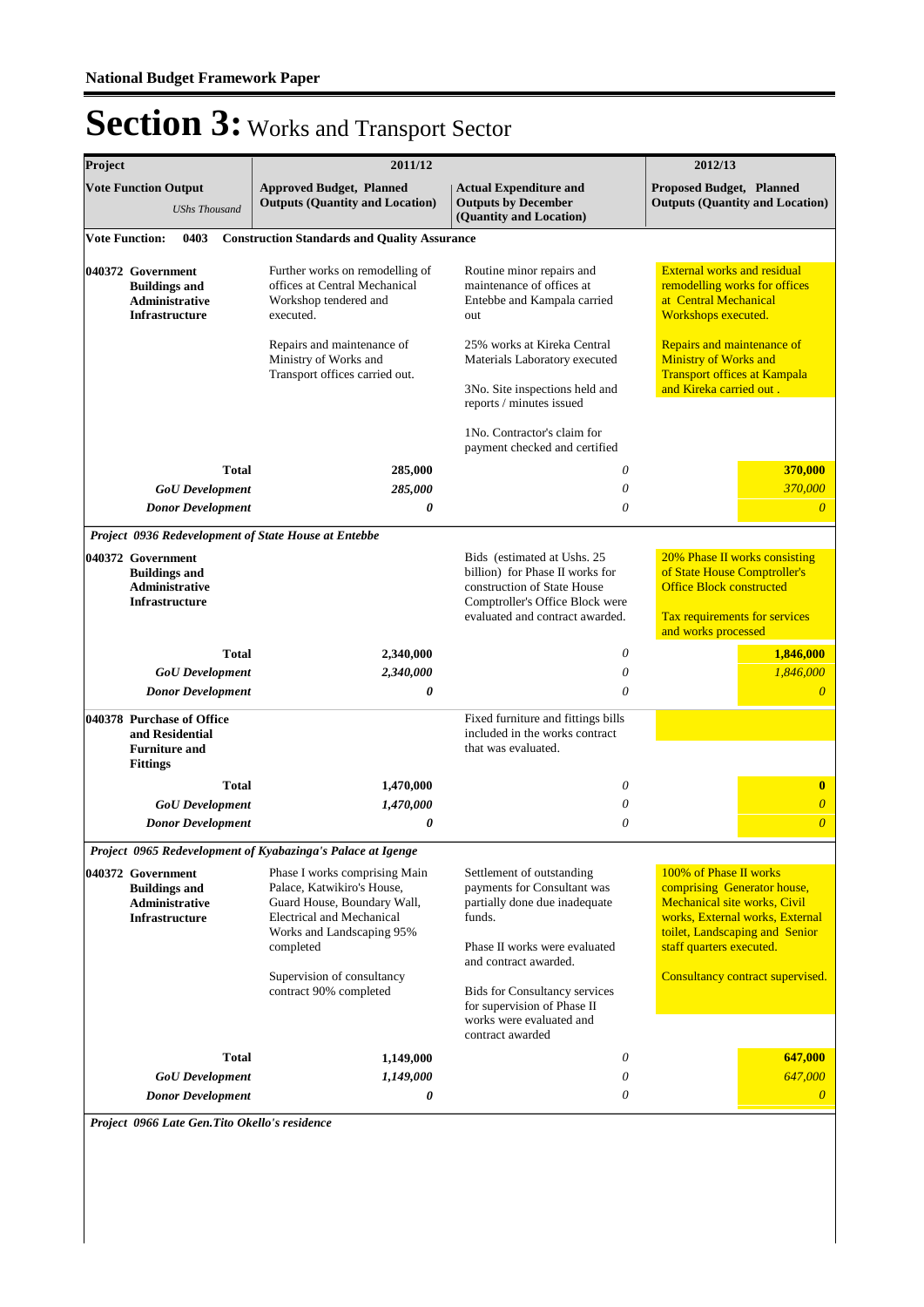| Project                                                                              |                                                                                             | 2011/12                                                                                                                            |                                                                                                                                                | 2012/13                                                                                                                 |                                                                                                  |
|--------------------------------------------------------------------------------------|---------------------------------------------------------------------------------------------|------------------------------------------------------------------------------------------------------------------------------------|------------------------------------------------------------------------------------------------------------------------------------------------|-------------------------------------------------------------------------------------------------------------------------|--------------------------------------------------------------------------------------------------|
|                                                                                      | <b>Vote Function Output</b><br><b>UShs Thousand</b>                                         | <b>Approved Budget, Planned</b><br><b>Outputs (Quantity and Location)</b>                                                          | <b>Actual Expenditure and</b><br><b>Outputs by December</b><br>(Quantity and Location)                                                         | Proposed Budget, Planned                                                                                                | <b>Outputs (Quantity and Location)</b>                                                           |
| <b>Vote Function:</b>                                                                | 0403                                                                                        | <b>Construction Standards and Quality Assurance</b>                                                                                |                                                                                                                                                |                                                                                                                         |                                                                                                  |
| 040372 Government<br><b>Buildings and</b><br>Administrative<br><b>Infrastructure</b> |                                                                                             |                                                                                                                                    | 60% of works executed.                                                                                                                         | 100% Phase I outstanding<br>House and construction of<br>at Hill Top completed                                          | works consisting of completion<br>of residual works on the Main<br>Guest wing and external works |
|                                                                                      | <b>Total</b>                                                                                | 100,000                                                                                                                            | 0                                                                                                                                              |                                                                                                                         | 200,000                                                                                          |
|                                                                                      | <b>GoU</b> Development                                                                      | 100,000                                                                                                                            | 0                                                                                                                                              |                                                                                                                         | 200,000                                                                                          |
|                                                                                      | <b>Donor Development</b>                                                                    | 0                                                                                                                                  | 0                                                                                                                                              |                                                                                                                         | $\theta$                                                                                         |
|                                                                                      | Project 0967 General Constrn & Rehab Works                                                  |                                                                                                                                    |                                                                                                                                                |                                                                                                                         |                                                                                                  |
|                                                                                      | 040378 Purchase of Office<br>and Residential<br><b>Furniture and</b><br><b>Fittings</b>     | Office furniture for coordination<br>office procured                                                                               | Preparation of Bidding<br>documents commenced                                                                                                  | office procured                                                                                                         | Office furniture for coordination                                                                |
|                                                                                      | <b>Total</b>                                                                                | 11,957                                                                                                                             | 0                                                                                                                                              |                                                                                                                         | $\bf{0}$                                                                                         |
|                                                                                      | <b>GoU</b> Development                                                                      | 11,957                                                                                                                             | $\theta$                                                                                                                                       |                                                                                                                         | $\boldsymbol{0}$                                                                                 |
|                                                                                      | <b>Donor Development</b>                                                                    | 0                                                                                                                                  | $\theta$                                                                                                                                       |                                                                                                                         | $\boldsymbol{\theta}$                                                                            |
|                                                                                      | 040371 Acquisition of Land<br>by Government                                                 | Land for development of<br>markets acquired                                                                                        | Technical advice submitted to<br>Ministry of Local Government<br>on contracts for the<br>redevelopment of Naguru and<br>Nakawa Housing Estate. |                                                                                                                         |                                                                                                  |
|                                                                                      | <b>Total</b>                                                                                | 50,000                                                                                                                             | 0                                                                                                                                              |                                                                                                                         | $\bf{0}$                                                                                         |
|                                                                                      | <b>GoU</b> Development                                                                      | 50,000                                                                                                                             | 0                                                                                                                                              |                                                                                                                         | $\overline{0}$                                                                                   |
|                                                                                      | <b>Donor Development</b>                                                                    | $\boldsymbol{\theta}$                                                                                                              | $\theta$                                                                                                                                       |                                                                                                                         | $\overline{0}$                                                                                   |
|                                                                                      | 040372 Government<br><b>Buildings and</b><br><b>Administrative</b><br><b>Infrastructure</b> | Kalerwe market 100%<br>completed<br>80% works on Busega and<br>Lukaya markets completed<br>50% works on Mpanga market<br>completed | 54% of the works at Lukaya<br>Market executed.                                                                                                 | <b>Completion of outstanding</b><br>works to Phase 1 of Lukaya<br>market.<br><b>Toilet Block and Shops</b><br>completed | Works for Phase 2 including:<br>Landscape and Parking, 1No.                                      |
|                                                                                      |                                                                                             | Kyabakuza market constructed<br>to 80% completion.<br>Emmergancy general<br>construction works executed.                           |                                                                                                                                                |                                                                                                                         |                                                                                                  |
|                                                                                      | <b>Total</b>                                                                                | 1,208,000                                                                                                                          | 0                                                                                                                                              |                                                                                                                         | 765,000                                                                                          |
|                                                                                      | <b>GoU</b> Development                                                                      | 1,208,000                                                                                                                          | 0                                                                                                                                              |                                                                                                                         | 765,000                                                                                          |
|                                                                                      | <b>Donor Development</b>                                                                    | 0                                                                                                                                  | 0                                                                                                                                              |                                                                                                                         | $\theta$                                                                                         |

*Project 1045 Interconnectivity Project*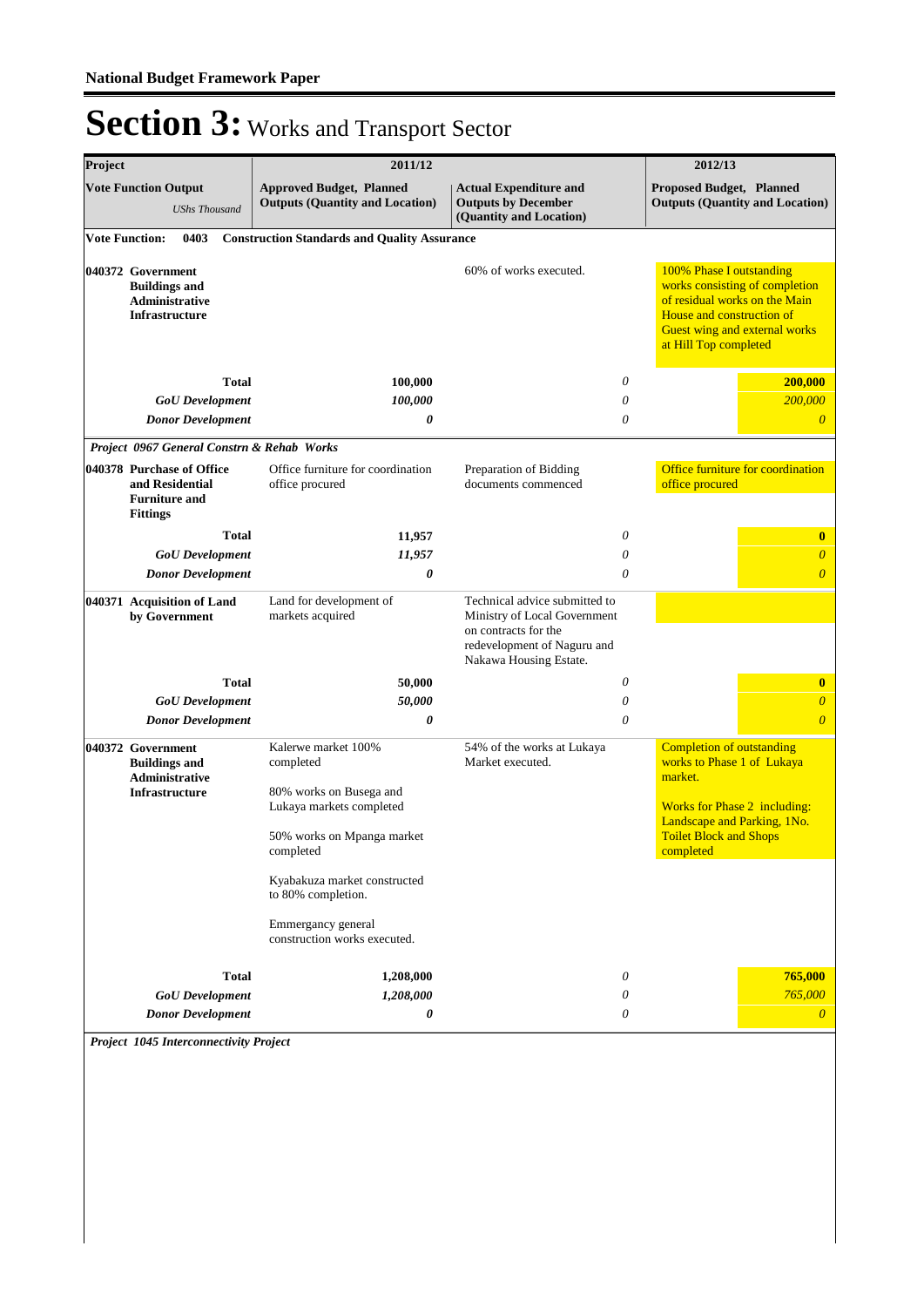| Project                                                                                     | 2011/12                                                                                                                                                                                                                                                                                                                                                                                                                                                                                                                                    |                                                                                                                                                                                                                                                                                                                                                       | 2012/13                                                                                                                                                                                                                                                                                                                                                  |
|---------------------------------------------------------------------------------------------|--------------------------------------------------------------------------------------------------------------------------------------------------------------------------------------------------------------------------------------------------------------------------------------------------------------------------------------------------------------------------------------------------------------------------------------------------------------------------------------------------------------------------------------------|-------------------------------------------------------------------------------------------------------------------------------------------------------------------------------------------------------------------------------------------------------------------------------------------------------------------------------------------------------|----------------------------------------------------------------------------------------------------------------------------------------------------------------------------------------------------------------------------------------------------------------------------------------------------------------------------------------------------------|
| <b>Vote Function Output</b><br><b>UShs Thousand</b>                                         | <b>Approved Budget, Planned</b><br><b>Outputs (Quantity and Location)</b>                                                                                                                                                                                                                                                                                                                                                                                                                                                                  | <b>Actual Expenditure and</b><br><b>Outputs by December</b><br>(Quantity and Location)                                                                                                                                                                                                                                                                | <b>Proposed Budget, Planned</b><br><b>Outputs (Quantity and Location)</b>                                                                                                                                                                                                                                                                                |
| <b>Vote Function:</b><br>0403                                                               | <b>Construction Standards and Quality Assurance</b>                                                                                                                                                                                                                                                                                                                                                                                                                                                                                        |                                                                                                                                                                                                                                                                                                                                                       |                                                                                                                                                                                                                                                                                                                                                          |
| 040373 Roads, Streets and<br><b>Highways</b>                                                | Rehabilitation and maintanence<br>works of 470 Km of roads(Spill<br>over from FY 2008/09)<br>executed, certified and<br>completed.Project reports and<br>works certificates prepared.<br>-Rehabilitation and<br>maintanence works of 51 Km<br>of roads(new undertakings)<br>procured.These include:Dura-<br>Rwimi road(32Km), Access road<br>to Nsamizi radar<br>site(1.6Km), Parade grounds and<br>driveways at<br>NALI(1.5Km), Kisenyi-<br>Nakawuli-Pepeyi community<br>road(11.3Km).Project reports<br>and works certificates prepared. | Contracts for 150Km of road<br>procured<br>Rehabilitation and maintanence<br>works of 103 Km of roads in<br>Kalangala, Kiboga,<br>Kyankwanzi, Kayunga, Kamuli,<br>Kumi, Soroti, Bukedea,<br>Sironko, Butaleja, Kiryandongo,<br>Isingiro, Bundibugyo and<br>Rukungiri supervised,<br>monitored, performance reports<br>and work certificates prepared. | -Contracts for 160Km of road<br>procured<br>-Rehabilitation and<br>maintanence works of 160 Km<br>of roads in Masindi, Luweero,<br>Wakiso, Kiboga, Ibanda, Arua,<br>Kole, Soroti, Serere and<br><b>Budiope supervised and</b><br>monitored, performance reports<br>and work certificates<br>prepared.Project reports and<br>works certificates prepared. |
| <b>Total</b>                                                                                | 7,542,000                                                                                                                                                                                                                                                                                                                                                                                                                                                                                                                                  | 0                                                                                                                                                                                                                                                                                                                                                     | 4,800,000                                                                                                                                                                                                                                                                                                                                                |
| <b>GoU</b> Development                                                                      | 7,542,000                                                                                                                                                                                                                                                                                                                                                                                                                                                                                                                                  | 0                                                                                                                                                                                                                                                                                                                                                     | 4,800,000                                                                                                                                                                                                                                                                                                                                                |
| <b>Donor Development</b>                                                                    | 0                                                                                                                                                                                                                                                                                                                                                                                                                                                                                                                                          | 0                                                                                                                                                                                                                                                                                                                                                     | $\overline{0}$                                                                                                                                                                                                                                                                                                                                           |
| <b>Project 1061 Construction of Government Office Blocks</b>                                |                                                                                                                                                                                                                                                                                                                                                                                                                                                                                                                                            |                                                                                                                                                                                                                                                                                                                                                       |                                                                                                                                                                                                                                                                                                                                                          |
| 040372 Government<br><b>Buildings and</b><br><b>Administrative</b><br><b>Infrastructure</b> | <b>Construction of Office Block</b><br>50% completed. Supervision<br>consultant procured.<br>Consultancy services contract<br>supervised                                                                                                                                                                                                                                                                                                                                                                                                   | Coats of Arms delivered.<br>15% (cumulative) of defects in<br>snag list corrected and<br>maintenance of installations<br>carried out.                                                                                                                                                                                                                 | Car parking designs and works<br>monitored and supervised<br>Preparatory civill works for car<br>parking carried out                                                                                                                                                                                                                                     |
| <b>Total</b>                                                                                | 2,190,000                                                                                                                                                                                                                                                                                                                                                                                                                                                                                                                                  | 0                                                                                                                                                                                                                                                                                                                                                     | 536,620                                                                                                                                                                                                                                                                                                                                                  |
| <b>GoU</b> Development                                                                      | 2,190,000                                                                                                                                                                                                                                                                                                                                                                                                                                                                                                                                  | 0                                                                                                                                                                                                                                                                                                                                                     | 536,620                                                                                                                                                                                                                                                                                                                                                  |
| <b>Donor Development</b>                                                                    | 0                                                                                                                                                                                                                                                                                                                                                                                                                                                                                                                                          | 0                                                                                                                                                                                                                                                                                                                                                     | $\overline{0}$                                                                                                                                                                                                                                                                                                                                           |
| <b>Project 1098 Roads in Oil Prospecting Areas</b>                                          |                                                                                                                                                                                                                                                                                                                                                                                                                                                                                                                                            |                                                                                                                                                                                                                                                                                                                                                       |                                                                                                                                                                                                                                                                                                                                                          |
| 040373 Roads, Streets and A total of 38km of selected<br><b>Highways</b>                    | priority roads to support oil<br>prospecting in the areas of the<br>Albertine region not covered by<br>UNRA or district local<br>governments maintained and<br>rehabilitated                                                                                                                                                                                                                                                                                                                                                               | A total of 16km of selected<br>priority roads to support oil<br>prospecting in the areas of the<br>Albertine region (Paraa-Pakuba)<br>not covered by UNRA or<br>district local governments<br>maintained and rehabilitated                                                                                                                            | A total of 7km of selected<br>priority roads to support oil<br>prospecting in the areas of the<br>Albertine region not covered by<br><b>UNRA</b> or district local<br>governments surveyed and<br>rehabilitated                                                                                                                                          |
|                                                                                             |                                                                                                                                                                                                                                                                                                                                                                                                                                                                                                                                            |                                                                                                                                                                                                                                                                                                                                                       |                                                                                                                                                                                                                                                                                                                                                          |
| Total                                                                                       | 714,373                                                                                                                                                                                                                                                                                                                                                                                                                                                                                                                                    | 0                                                                                                                                                                                                                                                                                                                                                     | 350,000<br>350,000                                                                                                                                                                                                                                                                                                                                       |
| <b>GoU</b> Development<br><b>Donor Development</b>                                          | 714,373<br>0                                                                                                                                                                                                                                                                                                                                                                                                                                                                                                                               | 0<br>$\boldsymbol{\mathit{0}}$                                                                                                                                                                                                                                                                                                                        | $\theta$                                                                                                                                                                                                                                                                                                                                                 |

*Project 1173 Construction of MoWT Headquarters Building*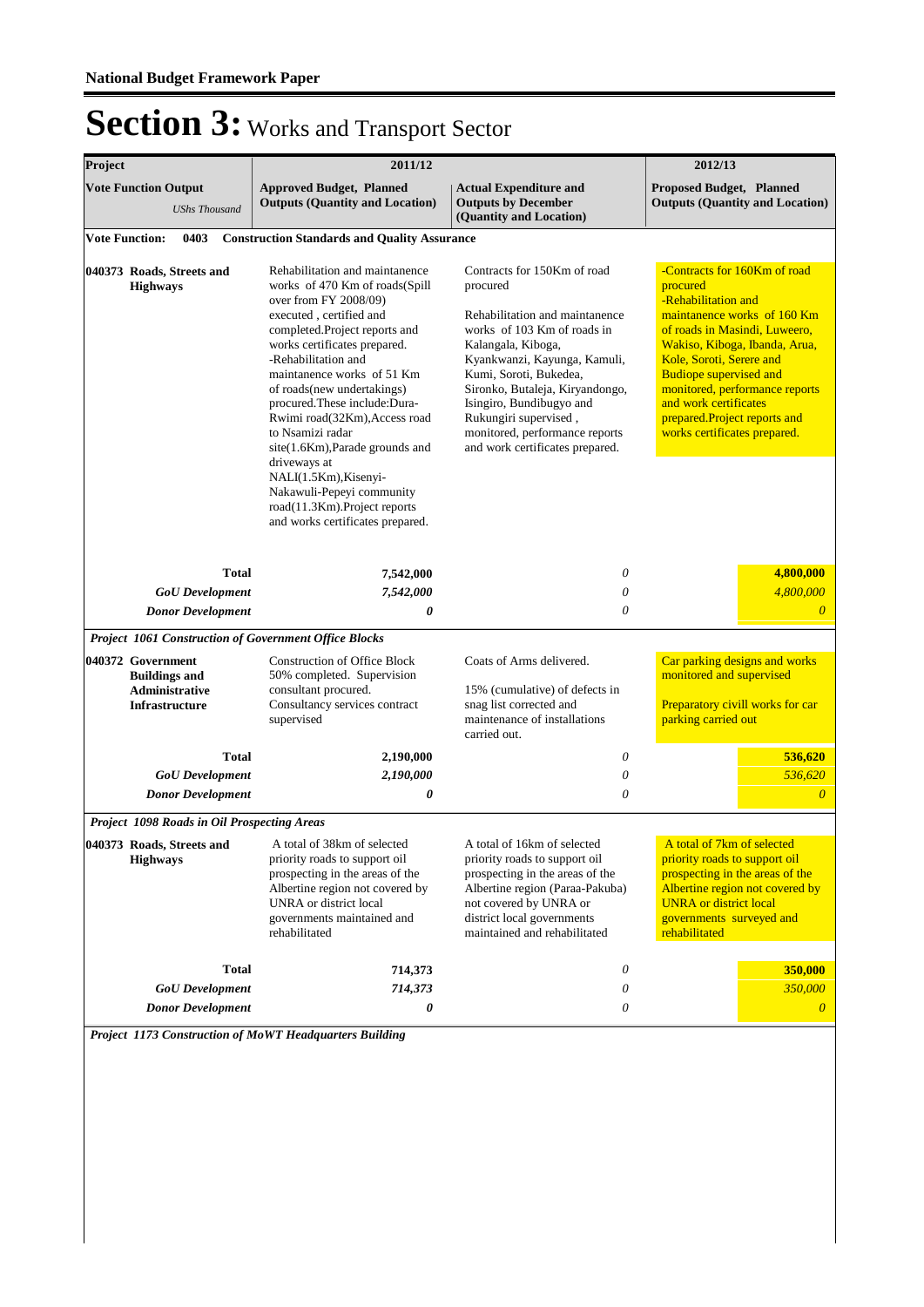| Project                                                                       | 2011/12                                                                   |                                                                                                                                                                                                                                                                                                                                                  | 2012/13                                                                                                                                                                                                                                                                                                                                  |  |  |
|-------------------------------------------------------------------------------|---------------------------------------------------------------------------|--------------------------------------------------------------------------------------------------------------------------------------------------------------------------------------------------------------------------------------------------------------------------------------------------------------------------------------------------|------------------------------------------------------------------------------------------------------------------------------------------------------------------------------------------------------------------------------------------------------------------------------------------------------------------------------------------|--|--|
| <b>Vote Function Output</b><br><b>UShs Thousand</b>                           | <b>Approved Budget, Planned</b><br><b>Outputs (Quantity and Location)</b> | <b>Actual Expenditure and</b><br><b>Outputs by December</b><br>(Quantity and Location)                                                                                                                                                                                                                                                           | Proposed Budget, Planned<br><b>Outputs (Quantity and Location)</b>                                                                                                                                                                                                                                                                       |  |  |
| <b>Vote Function:</b><br>0403                                                 | <b>Construction Standards and Quality Assurance</b>                       |                                                                                                                                                                                                                                                                                                                                                  |                                                                                                                                                                                                                                                                                                                                          |  |  |
| 040372 Government<br><b>Buildings and</b><br>Administrative<br>Infrastructure |                                                                           | Confirmation of funding for<br>consultancy services obtained.<br>Re-evaluation of bids for<br>preparatory works for<br>construction of MOWT<br>Headquarters completed and<br>contracts committee approval<br>obtained.<br>Proposals for donor funding for<br>construction prepared. Turkish<br>Government and Chinesse<br>Government considered. | Preparatory works for<br>construction of MoWT<br><b>Headquarters completed</b><br><b>Project Consultants supervised.</b><br>Staff at the project site relocated<br>Tents and accessories for use on<br><b>Ministry's functions and</b><br>national functions procured<br>Tax requirements for services,<br>works and supplies processed. |  |  |
| <b>Total</b>                                                                  | 2,320,000                                                                 | $\boldsymbol{\theta}$                                                                                                                                                                                                                                                                                                                            | 2,334,400                                                                                                                                                                                                                                                                                                                                |  |  |
| <b>GoU</b> Development                                                        | 2,320,000                                                                 | $\boldsymbol{\theta}$                                                                                                                                                                                                                                                                                                                            | 2,334,400                                                                                                                                                                                                                                                                                                                                |  |  |
| <b>Donor Development</b>                                                      | 0                                                                         | $\theta$                                                                                                                                                                                                                                                                                                                                         | $\overline{0}$                                                                                                                                                                                                                                                                                                                           |  |  |
|                                                                               |                                                                           |                                                                                                                                                                                                                                                                                                                                                  |                                                                                                                                                                                                                                                                                                                                          |  |  |
|                                                                               |                                                                           |                                                                                                                                                                                                                                                                                                                                                  |                                                                                                                                                                                                                                                                                                                                          |  |  |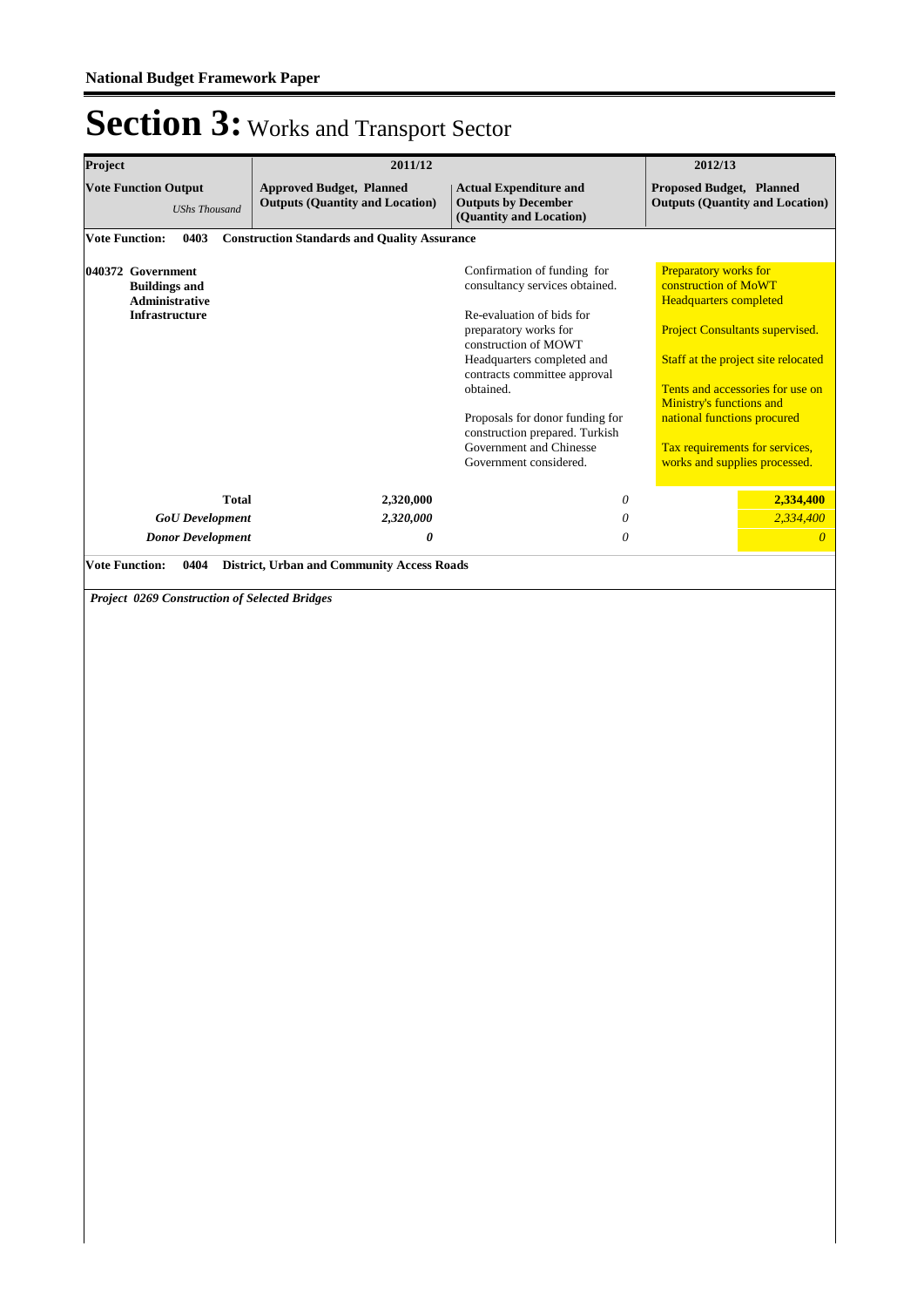| Project |                                                                       | 2011/12                                                                                                                                                                                                                                                                                                                                                                                                                                                                                                                                                                                                                                                                                                                                                                                                                                                                                                                                                                                              |                                                                                                                                                                                                                                                                                                                                                                                                                                                                                          | 2012/13                                                                                                                                                                                                                                                                                                                                                                                                                                                                                                                                                                                                                                                                                                                                                                      |
|---------|-----------------------------------------------------------------------|------------------------------------------------------------------------------------------------------------------------------------------------------------------------------------------------------------------------------------------------------------------------------------------------------------------------------------------------------------------------------------------------------------------------------------------------------------------------------------------------------------------------------------------------------------------------------------------------------------------------------------------------------------------------------------------------------------------------------------------------------------------------------------------------------------------------------------------------------------------------------------------------------------------------------------------------------------------------------------------------------|------------------------------------------------------------------------------------------------------------------------------------------------------------------------------------------------------------------------------------------------------------------------------------------------------------------------------------------------------------------------------------------------------------------------------------------------------------------------------------------|------------------------------------------------------------------------------------------------------------------------------------------------------------------------------------------------------------------------------------------------------------------------------------------------------------------------------------------------------------------------------------------------------------------------------------------------------------------------------------------------------------------------------------------------------------------------------------------------------------------------------------------------------------------------------------------------------------------------------------------------------------------------------|
|         | <b>Vote Function Output</b><br><b>UShs Thousand</b>                   | <b>Approved Budget, Planned</b><br><b>Outputs (Quantity and Location)</b>                                                                                                                                                                                                                                                                                                                                                                                                                                                                                                                                                                                                                                                                                                                                                                                                                                                                                                                            | <b>Actual Expenditure and</b><br><b>Outputs by December</b><br>(Quantity and Location)                                                                                                                                                                                                                                                                                                                                                                                                   | <b>Proposed Budget, Planned</b><br><b>Outputs (Quantity and Location)</b>                                                                                                                                                                                                                                                                                                                                                                                                                                                                                                                                                                                                                                                                                                    |
|         | <b>Vote Function:</b><br>0404                                         | <b>District, Urban and Community Access Roads</b>                                                                                                                                                                                                                                                                                                                                                                                                                                                                                                                                                                                                                                                                                                                                                                                                                                                                                                                                                    |                                                                                                                                                                                                                                                                                                                                                                                                                                                                                          |                                                                                                                                                                                                                                                                                                                                                                                                                                                                                                                                                                                                                                                                                                                                                                              |
|         | 040474 Major Bridges                                                  | Selected bridges designed and<br>constructed.<br>Spillover from 2009/10:<br>Saaka (Kaliro), Agwa (Lira),<br>Alla 2 (Arua), Okor (Kumi),<br>Nyanga (Isingiro), Simu Pondo<br>(Sironko), Kabundaire<br>(Kabarole) & Birara (Rukungiri)<br>New Constructions:<br>Kaguta (Lira), Kanyamateke<br>(Kisoro), Semiliki<br>(Bundibugyo), Nyagak<br>(Zombo), Karujumba (Kasese)<br>New Designs:<br>Bunabdasa Swamp (Sironko),<br>Kikasa Swamp (Lyantonde),<br>Lujoji (Abim), Alala (Nebbi),<br>Nsingano (Mayuge), Aca<br>(Arua), Nyagak 2 (Zombo)<br>Tochi Swamp (Oyam), Ntungwe<br>(Kanungu), Rwizi (Mbarara),<br>Aswa Upper (Amuru), Aswa<br>Lower (Amuru), Ayugi<br>(Amuru), Ora4 (Zombo);<br>and the 17 IDB funded bridges<br>in North Eastern Uganda<br>constructed [Olyanai, Abalang,<br>Alipa, Ajeliek, Ojonai, Opot,<br>Achuna, Komolo, Getom(Soroti<br>distr.); Aakol, Airogo(Kumi<br>distr.); Abalang 3, Agali,<br>Enget(Lira distr.); Kochi 2,<br>Nyawa (Moyo distr.)]. No of<br>culverts purchased | Completion of the following<br>bridge projects: Kabundaire,<br>Okor & Simu-Pondo;<br>Procurement of contractors for<br>construction of Kaguta and<br>Nyagak finalized and contracts<br>awarded;<br>In-house design of selected<br>bridges carried out & tender<br>documents prepared;<br>Supervision of on-going bridge<br>projects carried out;<br>Design Report for the<br>consultancy services for<br>construction of 17 bridges<br>received from Consultant,<br>reviewed & approved; | Selected bridges designed and<br>constructed.<br>On going projects:<br>Saaka (Kaliro), Kaguta (Lira),<br>Alla2 (Arua), Okor (Kumi),<br>Birara (Rukungiri) & Nyagak<br>bridge (Zombo), & Kabaale<br>(Kiboga)<br><b>On-going Designs:</b><br>Bunabdasa Swamp (Sironko),<br>Kikasa Swamp (Lyantonde),<br>Kibira (Nebbi), Saaka (Kaliro),<br>Nsingano (Mayuge), Rwizi<br>(Mbarara), Rwamabaale<br>(Kibaale), Bukwali (Kabarole)<br><b>New Constructions:</b><br>Alala (Nebbi), Kisaigi (Kibaale)<br>& Buhinga (Kabarole)<br>17 Bridges in North and North<br>Eastern Uganda funded by IDB:<br>Olyanai, Abalang, Alipa,<br>Ajeliek, Ojanai, Opot, Aakol,<br>Airogo (kumi); Balla, Abalang,<br>Agali and Enget (Lira); Kochi<br>and Nyawa (Moyo).<br>Number of culverts purchased. |
|         | <b>Total</b>                                                          | 5,383,000                                                                                                                                                                                                                                                                                                                                                                                                                                                                                                                                                                                                                                                                                                                                                                                                                                                                                                                                                                                            | 0                                                                                                                                                                                                                                                                                                                                                                                                                                                                                        | 3,560,000                                                                                                                                                                                                                                                                                                                                                                                                                                                                                                                                                                                                                                                                                                                                                                    |
|         | <b>GoU</b> Development                                                | 5,383,000                                                                                                                                                                                                                                                                                                                                                                                                                                                                                                                                                                                                                                                                                                                                                                                                                                                                                                                                                                                            | 0                                                                                                                                                                                                                                                                                                                                                                                                                                                                                        | 3,560,000                                                                                                                                                                                                                                                                                                                                                                                                                                                                                                                                                                                                                                                                                                                                                                    |
|         | <b>Donor Development</b>                                              | 0                                                                                                                                                                                                                                                                                                                                                                                                                                                                                                                                                                                                                                                                                                                                                                                                                                                                                                                                                                                                    | $\theta$                                                                                                                                                                                                                                                                                                                                                                                                                                                                                 | $\theta$                                                                                                                                                                                                                                                                                                                                                                                                                                                                                                                                                                                                                                                                                                                                                                     |
|         | 040471 Acquisition of Land<br>by Government                           |                                                                                                                                                                                                                                                                                                                                                                                                                                                                                                                                                                                                                                                                                                                                                                                                                                                                                                                                                                                                      | Environmental screening of the<br>IDB funded 17 bridges project<br>carried out.                                                                                                                                                                                                                                                                                                                                                                                                          | Sensitization, survey, evaluation<br>and affected persons<br>compensated                                                                                                                                                                                                                                                                                                                                                                                                                                                                                                                                                                                                                                                                                                     |
|         | <b>Total</b>                                                          | 100,000                                                                                                                                                                                                                                                                                                                                                                                                                                                                                                                                                                                                                                                                                                                                                                                                                                                                                                                                                                                              | 0                                                                                                                                                                                                                                                                                                                                                                                                                                                                                        | 40,000                                                                                                                                                                                                                                                                                                                                                                                                                                                                                                                                                                                                                                                                                                                                                                       |
|         | <b>GoU</b> Development                                                | 100,000                                                                                                                                                                                                                                                                                                                                                                                                                                                                                                                                                                                                                                                                                                                                                                                                                                                                                                                                                                                              | 0                                                                                                                                                                                                                                                                                                                                                                                                                                                                                        | 40,000                                                                                                                                                                                                                                                                                                                                                                                                                                                                                                                                                                                                                                                                                                                                                                       |
|         | <b>Donor Development</b>                                              | 0                                                                                                                                                                                                                                                                                                                                                                                                                                                                                                                                                                                                                                                                                                                                                                                                                                                                                                                                                                                                    | 0                                                                                                                                                                                                                                                                                                                                                                                                                                                                                        | $\theta$                                                                                                                                                                                                                                                                                                                                                                                                                                                                                                                                                                                                                                                                                                                                                                     |
|         | 040476 Purchase of Office<br>and ICT Equipment,<br>including Software | Five Desktop Computers, Two<br>Laptops & Two Printers<br>procured                                                                                                                                                                                                                                                                                                                                                                                                                                                                                                                                                                                                                                                                                                                                                                                                                                                                                                                                    | <b>Bidding Document prepared</b><br>and Cointracts Committee<br>approval Sought.                                                                                                                                                                                                                                                                                                                                                                                                         | 5No. GPS devices & Bridge<br><b>Management System software</b><br>procured under IDB project;<br>14No. Computers and 4No.<br><b>Printers procured</b>                                                                                                                                                                                                                                                                                                                                                                                                                                                                                                                                                                                                                        |
|         | <b>Total</b>                                                          | 36,000                                                                                                                                                                                                                                                                                                                                                                                                                                                                                                                                                                                                                                                                                                                                                                                                                                                                                                                                                                                               | 0                                                                                                                                                                                                                                                                                                                                                                                                                                                                                        | 45,000                                                                                                                                                                                                                                                                                                                                                                                                                                                                                                                                                                                                                                                                                                                                                                       |
|         | <b>GoU</b> Development                                                | 36,000                                                                                                                                                                                                                                                                                                                                                                                                                                                                                                                                                                                                                                                                                                                                                                                                                                                                                                                                                                                               | 0                                                                                                                                                                                                                                                                                                                                                                                                                                                                                        | 45,000                                                                                                                                                                                                                                                                                                                                                                                                                                                                                                                                                                                                                                                                                                                                                                       |
|         | <b>Donor Development</b>                                              | 0                                                                                                                                                                                                                                                                                                                                                                                                                                                                                                                                                                                                                                                                                                                                                                                                                                                                                                                                                                                                    | 0                                                                                                                                                                                                                                                                                                                                                                                                                                                                                        | $\theta$                                                                                                                                                                                                                                                                                                                                                                                                                                                                                                                                                                                                                                                                                                                                                                     |
|         |                                                                       |                                                                                                                                                                                                                                                                                                                                                                                                                                                                                                                                                                                                                                                                                                                                                                                                                                                                                                                                                                                                      |                                                                                                                                                                                                                                                                                                                                                                                                                                                                                          |                                                                                                                                                                                                                                                                                                                                                                                                                                                                                                                                                                                                                                                                                                                                                                              |

*Project 0306 Urban Roads Re-sealing*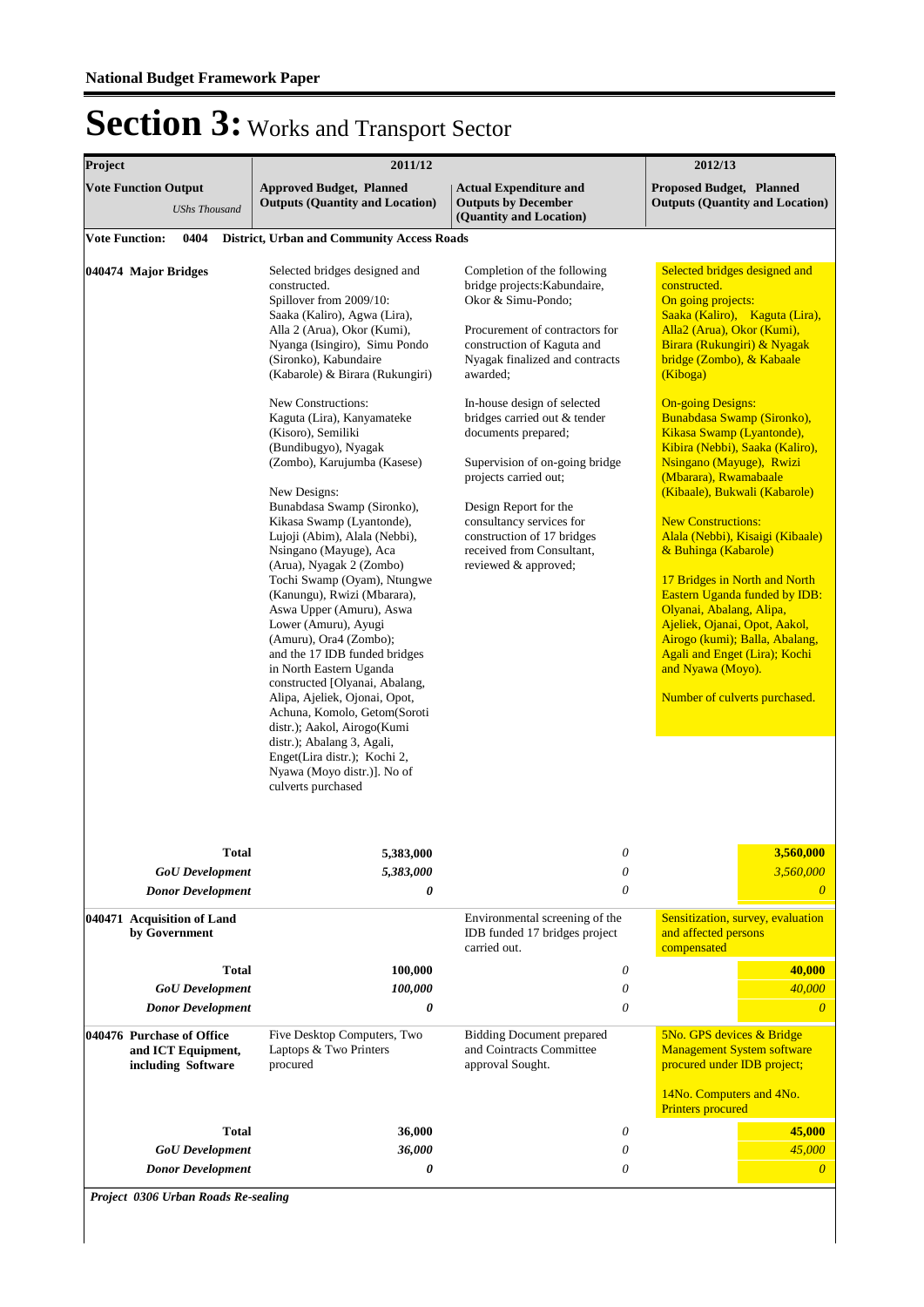| Project |                                                                                                                    | 2011/12                                                                                                                                                                    |                                                                                                                                                                  | 2012/13                                                                                                                                                                                                                                                                                                     |
|---------|--------------------------------------------------------------------------------------------------------------------|----------------------------------------------------------------------------------------------------------------------------------------------------------------------------|------------------------------------------------------------------------------------------------------------------------------------------------------------------|-------------------------------------------------------------------------------------------------------------------------------------------------------------------------------------------------------------------------------------------------------------------------------------------------------------|
|         | <b>Vote Function Output</b><br><b>UShs Thousand</b>                                                                | <b>Approved Budget, Planned</b><br><b>Outputs (Quantity and Location)</b>                                                                                                  | <b>Actual Expenditure and</b><br><b>Outputs by December</b><br>(Quantity and Location)                                                                           | <b>Proposed Budget, Planned</b><br><b>Outputs (Quantity and Location)</b>                                                                                                                                                                                                                                   |
|         | <b>Vote Function:</b><br>0404                                                                                      | <b>District, Urban and Community Access Roads</b>                                                                                                                          |                                                                                                                                                                  |                                                                                                                                                                                                                                                                                                             |
|         | 040481 Urban roads<br>construction and<br>rehabilitation<br>(Bitumen standard)                                     | 15.5km of urban roads<br>tarmacked in Kampala, Lukaya,<br>Lyantonde, Kumi and Kyenjojo.<br>7.5km Kampala City<br>2km Lukaya<br>1km Lyantonde,<br>3km Gulu,<br>2km kyenjojo | construction materials inputs<br>procured for Kyenjojo Town<br>Council roads.<br>2 km tarmacked in Bwanda                                                        | 4.0 km of urban roads<br>tarmacked in Rubirizi,<br>Kapchorwa, Katakwi Kumi and<br>Kamuli<br>0.8 km Rubirizi<br>0.8 km Kamuli<br>0.8 km Katawi,<br>0.8 km Kumi<br>0.8 km Kapchorwa<br><b>Operationalisation of Zonal</b><br>equipment<br>-Consultancy services fees<br>- Private operator management<br>fees |
|         | Total                                                                                                              | 1,853,000                                                                                                                                                                  | 0                                                                                                                                                                | 2,130,000                                                                                                                                                                                                                                                                                                   |
|         | <b>GoU</b> Development                                                                                             | 1,853,000                                                                                                                                                                  | 0                                                                                                                                                                | 2,130,000                                                                                                                                                                                                                                                                                                   |
|         | <b>Donor Development</b><br>040475 Purchase of Motor<br><b>Vehicles and Other</b><br><b>Transport</b><br>Equipment | 0<br>5 No. heavy plants repairing<br>4 No. light trucks repaired.<br>Assorted fast moving spare<br>parts.                                                                  | $\theta$<br>adverts not run<br>procurment of supplies in<br>process-contract awarded.                                                                            | $\overline{0}$<br>2 No. heavy plants repairing<br>2 No. light trucks repaired.<br><b>Assorted fast moving spare</b><br>parts.                                                                                                                                                                               |
|         | <b>Total</b>                                                                                                       | 287,000                                                                                                                                                                    | 0                                                                                                                                                                | 200,000                                                                                                                                                                                                                                                                                                     |
|         | <b>GoU</b> Development                                                                                             | 287,000                                                                                                                                                                    | 0                                                                                                                                                                | 200,000                                                                                                                                                                                                                                                                                                     |
|         | <b>Donor Development</b>                                                                                           | 0                                                                                                                                                                          | $\theta$                                                                                                                                                         | $\overline{\theta}$                                                                                                                                                                                                                                                                                         |
|         | <b>Project 0307 Rehab. Of Districts Roads</b>                                                                      |                                                                                                                                                                            |                                                                                                                                                                  |                                                                                                                                                                                                                                                                                                             |
|         | 040473 Roads, Streets and<br><b>Highways</b>                                                                       | 160km of district roads<br>rehabilitated and maintained                                                                                                                    | Detailed workplans for Road<br>Rehabilitation prepared                                                                                                           | 100km of district roads<br>rehabilitated.<br><b>Operationalisation of Zonal</b><br>Equipment system.                                                                                                                                                                                                        |
|         | Total                                                                                                              | 1,752,000                                                                                                                                                                  | 0                                                                                                                                                                | 2,500,000                                                                                                                                                                                                                                                                                                   |
|         | <b>GoU</b> Development                                                                                             | 1,752,000                                                                                                                                                                  | $\theta$                                                                                                                                                         | 2,500,000                                                                                                                                                                                                                                                                                                   |
|         | <b>Donor Development</b>                                                                                           | 0                                                                                                                                                                          | 0                                                                                                                                                                | $\boldsymbol{\theta}$                                                                                                                                                                                                                                                                                       |
|         |                                                                                                                    | Project 0995 Community Agriculture Infrastructre improvement                                                                                                               |                                                                                                                                                                  |                                                                                                                                                                                                                                                                                                             |
|         | 040473 Roads, Streets and<br><b>Highways</b>                                                                       | <b>Environmental Impact Report</b><br>prpared.<br>Baseline survey Report prepared.                                                                                         | 103 No. petty contractors<br>trained in for CAIIP<br>rehabilitated roads under<br>CAIIP1, CAIIP2 and CAIIP3 in<br>Kaliro, Kamuli, Buyende and<br>Iganga District | Road inventory and condition<br>assesment conducted on<br><b>Community roads</b><br>Selected community access<br>roads designed.                                                                                                                                                                            |
|         |                                                                                                                    |                                                                                                                                                                            | 4.5 Km of demostration roads<br>constructed                                                                                                                      |                                                                                                                                                                                                                                                                                                             |
|         | Total                                                                                                              | 600,000                                                                                                                                                                    | 0                                                                                                                                                                | 850,000                                                                                                                                                                                                                                                                                                     |
|         | <b>GoU</b> Development                                                                                             | 600,000                                                                                                                                                                    | 0                                                                                                                                                                | 850,000                                                                                                                                                                                                                                                                                                     |
|         | <b>Donor Development</b>                                                                                           | 0                                                                                                                                                                          | 0                                                                                                                                                                | $\boldsymbol{\theta}$                                                                                                                                                                                                                                                                                       |
|         |                                                                                                                    | Project 0996 Support to Tourism infrastructure development                                                                                                                 |                                                                                                                                                                  |                                                                                                                                                                                                                                                                                                             |
|         | 040473 Roads, Streets and<br><b>Highways</b>                                                                       | 60km of Tourism Roads<br>Rehabilitated                                                                                                                                     | 10km of Tourism Roads<br>Rehabilitated                                                                                                                           | 20km of Tourism Roads<br>Rehabilitated                                                                                                                                                                                                                                                                      |
|         | <b>Total</b>                                                                                                       | 980,000                                                                                                                                                                    | 0                                                                                                                                                                | 350,000                                                                                                                                                                                                                                                                                                     |
|         | <b>GoU</b> Development<br><b>Donor Development</b>                                                                 | 980,000<br>0                                                                                                                                                               | 0<br>0                                                                                                                                                           | 350,000<br>$\overline{0}$                                                                                                                                                                                                                                                                                   |
|         |                                                                                                                    |                                                                                                                                                                            |                                                                                                                                                                  |                                                                                                                                                                                                                                                                                                             |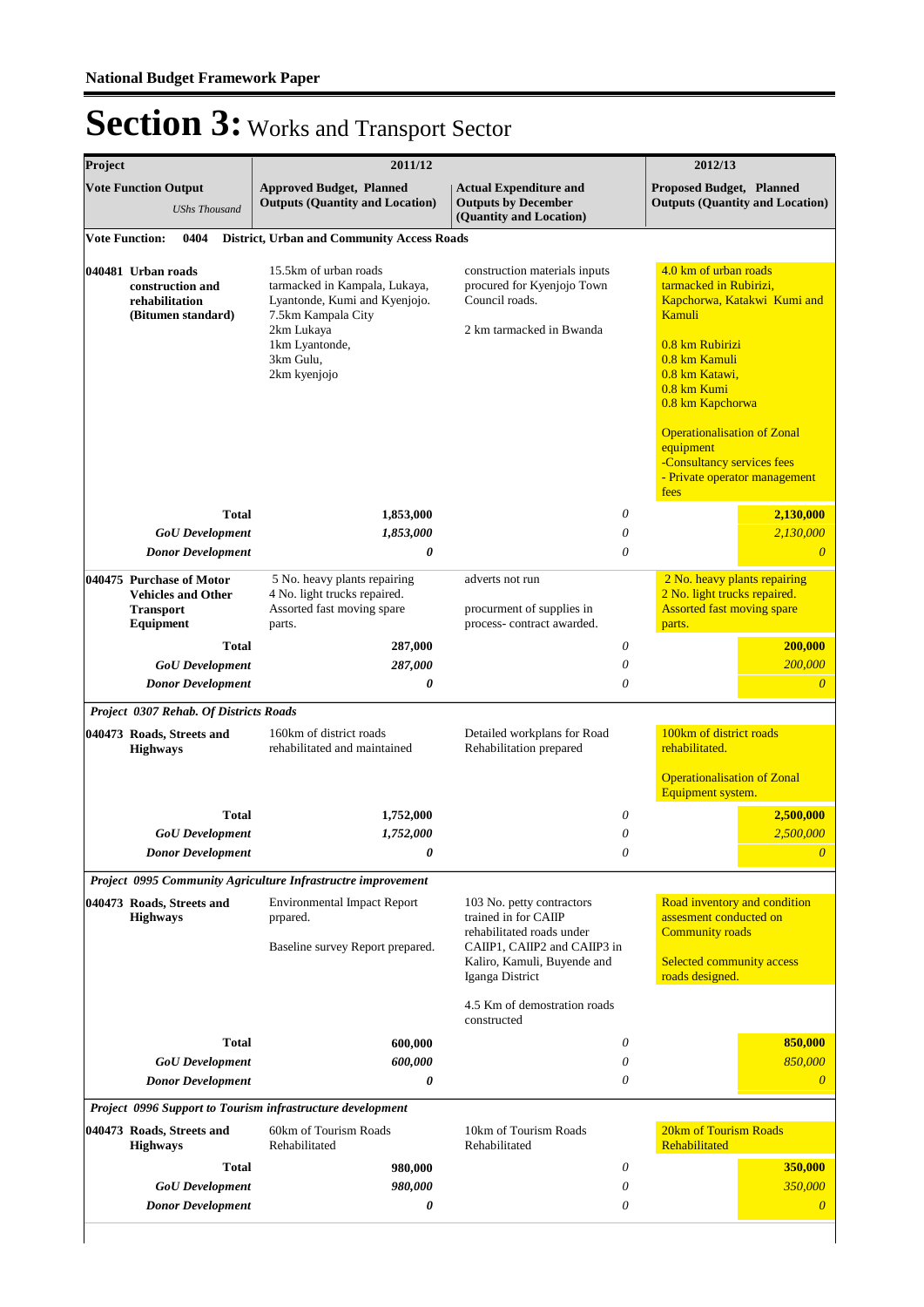| Project                                                               | 2011/12                                                                                                                                                                                                                                                                                   |                                                                                                                                                                                                                                                                                                                                                         | 2012/13                                                                                                                                                                                                                                                                         |
|-----------------------------------------------------------------------|-------------------------------------------------------------------------------------------------------------------------------------------------------------------------------------------------------------------------------------------------------------------------------------------|---------------------------------------------------------------------------------------------------------------------------------------------------------------------------------------------------------------------------------------------------------------------------------------------------------------------------------------------------------|---------------------------------------------------------------------------------------------------------------------------------------------------------------------------------------------------------------------------------------------------------------------------------|
| <b>Vote Function Output</b><br><b>UShs Thousand</b>                   | <b>Approved Budget, Planned</b><br><b>Outputs (Quantity and Location)</b>                                                                                                                                                                                                                 | <b>Actual Expenditure and</b><br><b>Outputs by December</b><br>(Quantity and Location)                                                                                                                                                                                                                                                                  | <b>Proposed Budget, Planned</b><br><b>Outputs (Quantity and Location)</b>                                                                                                                                                                                                       |
| <b>Vote Function:</b><br>0404                                         | <b>District, Urban and Community Access Roads</b>                                                                                                                                                                                                                                         |                                                                                                                                                                                                                                                                                                                                                         |                                                                                                                                                                                                                                                                                 |
| 040476 Purchase of Office<br>and ICT Equipment,<br>including Software | 2Number computer and 1printer<br>procured                                                                                                                                                                                                                                                 | Bidding documents prepared.                                                                                                                                                                                                                                                                                                                             |                                                                                                                                                                                                                                                                                 |
| <b>Total</b>                                                          | 5,000                                                                                                                                                                                                                                                                                     | 0                                                                                                                                                                                                                                                                                                                                                       | $\bf{0}$                                                                                                                                                                                                                                                                        |
| <b>GoU</b> Development<br><b>Donor Development</b>                    | 5,000<br>0                                                                                                                                                                                                                                                                                | 0<br>0                                                                                                                                                                                                                                                                                                                                                  | $\overline{0}$<br>$\overline{0}$                                                                                                                                                                                                                                                |
| Project 1062 Special Karamoja Security and Disarmament                |                                                                                                                                                                                                                                                                                           |                                                                                                                                                                                                                                                                                                                                                         |                                                                                                                                                                                                                                                                                 |
| 040473 Roads, Streets and<br><b>Highways</b>                          | -139km of roads rehabilitated;<br>Girik River-Lokales-Karita<br>Road, Loroo-Katekekire and<br>Moroto-Nakiloro-Kenya Border<br>roads, Lokichar-Turtuko-<br>Nyakwae Road and Kalapata-<br>Piire Road<br>-Construction of 2Nos Bridges<br>(Girik & Nyakwae) in<br>Karamoja region completed. | Designs for 445Km of roads<br>completed.<br>Procurement of Contracts for<br>445km of roads, namely;<br>Kaabong-Lopedo-Timo (41km),<br>Koputh-Lolelia-Lobanya-Orom<br>(110km), Rupa-Mogos-<br>Kalosarich-Lochichar (86km),<br>Loroo-Lorengichora (109km)<br>and Loroo-Amudat-Karita<br>(99km) commenced, documents<br>approved by Contracts<br>Committee | -21km of roads in Karamoja<br>region rehabilitated<br>-21km of roads in Karamoja<br>region supervised<br>-Project reports and work<br>certificates prepared.                                                                                                                    |
| <b>Total</b>                                                          | 2,237,000                                                                                                                                                                                                                                                                                 | 0                                                                                                                                                                                                                                                                                                                                                       | 2,730,000                                                                                                                                                                                                                                                                       |
| <b>GoU</b> Development<br><b>Donor Development</b>                    | 2,237,000<br>0                                                                                                                                                                                                                                                                            | 0<br>$\theta$                                                                                                                                                                                                                                                                                                                                           | 2,730,000<br>$\overline{\theta}$                                                                                                                                                                                                                                                |
| Project 1171 U - Growth Support to MELTC                              |                                                                                                                                                                                                                                                                                           |                                                                                                                                                                                                                                                                                                                                                         |                                                                                                                                                                                                                                                                                 |
| 040473 Roads, Streets and<br><b>Highways</b>                          |                                                                                                                                                                                                                                                                                           | 0.5 kms of demonstration road<br>sealed todate with different seal<br>types.<br>Districts trained staff in<br>LCScarrying out design, material<br>surveys and tests.                                                                                                                                                                                    | 3kms demonstration site for<br><b>LCS</b> training<br>3 No. CAS Demo sites<br>3 <sub>kms</sub> demonstration site for<br>LBT training & a Box culvert<br>for the community<br>25 No. Trial contracts in LCS to<br>25 No. trained contractor firms<br>covering 12.5 kms in total |
| <b>Total</b>                                                          | 2,105,000                                                                                                                                                                                                                                                                                 | 0                                                                                                                                                                                                                                                                                                                                                       | 1,800,000                                                                                                                                                                                                                                                                       |
| <b>GoU</b> Development<br><b>Donor Development</b>                    | 2,105,000<br>0                                                                                                                                                                                                                                                                            | 0<br>0                                                                                                                                                                                                                                                                                                                                                  | 1,800,000<br>$\overline{0}$                                                                                                                                                                                                                                                     |
| Project 1172 U - Growth Support to DUCAR                              |                                                                                                                                                                                                                                                                                           |                                                                                                                                                                                                                                                                                                                                                         |                                                                                                                                                                                                                                                                                 |
| 040476 Purchase of Office<br>and ICT Equipment,<br>including Software |                                                                                                                                                                                                                                                                                           | Contract Committee approved<br>the Bidding Documents                                                                                                                                                                                                                                                                                                    | 6No. GPS recievers procured                                                                                                                                                                                                                                                     |
| <b>Total</b>                                                          | 60,000                                                                                                                                                                                                                                                                                    | 0                                                                                                                                                                                                                                                                                                                                                       | 60,000                                                                                                                                                                                                                                                                          |
| <b>GoU</b> Development<br><b>Donor Development</b>                    | 60,000<br>0                                                                                                                                                                                                                                                                               | 0<br>0                                                                                                                                                                                                                                                                                                                                                  | 60,000<br>$\boldsymbol{\theta}$                                                                                                                                                                                                                                                 |
| <b>Vote Function:</b><br>0405                                         | <b>Mechanical Engineering Services</b>                                                                                                                                                                                                                                                    |                                                                                                                                                                                                                                                                                                                                                         |                                                                                                                                                                                                                                                                                 |
| Project 0515 Rehabilitation of Bugembe Workshop                       |                                                                                                                                                                                                                                                                                           |                                                                                                                                                                                                                                                                                                                                                         |                                                                                                                                                                                                                                                                                 |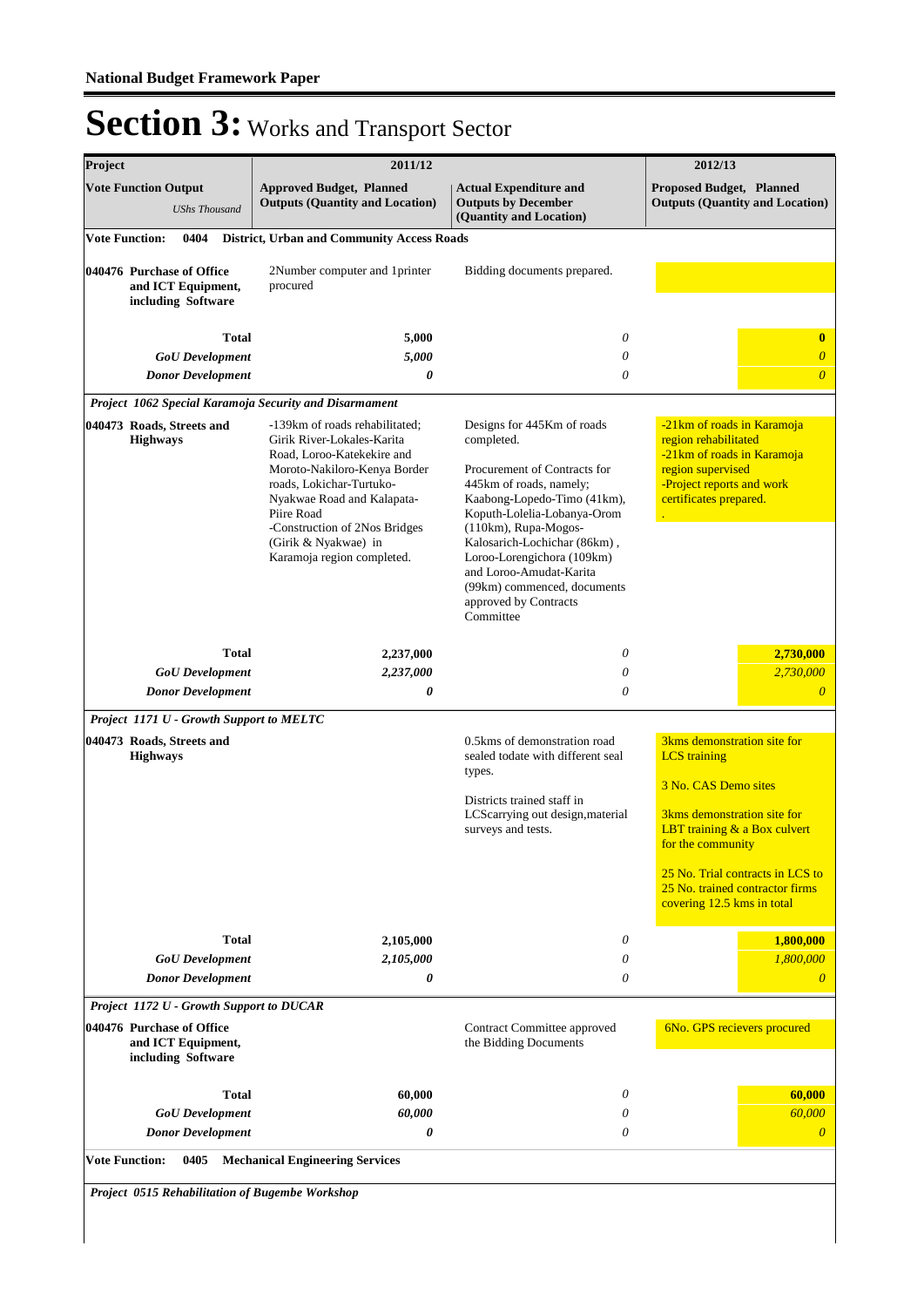| Project               |                                                                                         | 2011/12                                                                                    |                                                                                                                                                                                                                                                                                                                                                                                                                                                                | 2012/13                                                                                       |
|-----------------------|-----------------------------------------------------------------------------------------|--------------------------------------------------------------------------------------------|----------------------------------------------------------------------------------------------------------------------------------------------------------------------------------------------------------------------------------------------------------------------------------------------------------------------------------------------------------------------------------------------------------------------------------------------------------------|-----------------------------------------------------------------------------------------------|
|                       | <b>Vote Function Output</b><br><b>UShs Thousand</b>                                     | <b>Approved Budget, Planned</b><br><b>Outputs (Quantity and Location)</b>                  | <b>Actual Expenditure and</b><br><b>Outputs by December</b><br>(Quantity and Location)                                                                                                                                                                                                                                                                                                                                                                         | <b>Proposed Budget, Planned</b><br><b>Outputs (Quantity and Location)</b>                     |
| <b>Vote Function:</b> | 0405                                                                                    | <b>Mechanical Engineering Services</b>                                                     |                                                                                                                                                                                                                                                                                                                                                                                                                                                                |                                                                                               |
|                       | 040577 Purchase of<br><b>Specialised</b><br>Machinery &<br><b>Equipment</b>             |                                                                                            | Tenders for the procurement of<br>assorted workshop<br>tools/equipment and personnel<br>protective equipment<br>advertised, bids issued, received<br>and evaluated.<br>Contract for the Management of<br>Mv Kalangala with Solicitor<br>General.<br>Contract for insurance broker<br>for Mv Kalangala awarded.<br>Contract for Marine Surveyor of<br>MV Kalangala awarded.<br>MV Kalangala maintained and<br>operated for at least 95% of the<br>planned time. | 10% of workshop equipment<br>upgraded.<br>1 No. specialized equipment<br>(Back Hoe) procured. |
|                       | <b>Total</b>                                                                            | 490,000                                                                                    | 0                                                                                                                                                                                                                                                                                                                                                                                                                                                              | 344,000                                                                                       |
|                       | <b>GoU</b> Development                                                                  | 490,000                                                                                    | 0                                                                                                                                                                                                                                                                                                                                                                                                                                                              | 344,000                                                                                       |
|                       | <b>Donor Development</b>                                                                | 0                                                                                          | $\theta$                                                                                                                                                                                                                                                                                                                                                                                                                                                       | $\overline{\theta}$                                                                           |
| <b>Vote Function:</b> | 0449                                                                                    | <b>Policy, Planning and Support Services</b>                                               |                                                                                                                                                                                                                                                                                                                                                                                                                                                                |                                                                                               |
|                       |                                                                                         | Project 1050 Establishment of the National Transport Data Bank                             |                                                                                                                                                                                                                                                                                                                                                                                                                                                                |                                                                                               |
|                       | 044976 Purchase of Office<br>and ICT Equipment,<br>including Software                   | TSDMS hardware and software<br>procured                                                    | Bids for the Procurement of<br>TSDMS equipment received<br>and Evaluated.                                                                                                                                                                                                                                                                                                                                                                                      | Office equipment and<br>accessories procured                                                  |
|                       | <b>Total</b>                                                                            | 50,000                                                                                     | 0                                                                                                                                                                                                                                                                                                                                                                                                                                                              | 40,161                                                                                        |
|                       | <b>GoU</b> Development                                                                  | 50,000                                                                                     | $\theta$                                                                                                                                                                                                                                                                                                                                                                                                                                                       | 40,161                                                                                        |
|                       | <b>Donor Development</b>                                                                | 0                                                                                          | $\theta$                                                                                                                                                                                                                                                                                                                                                                                                                                                       | $\boldsymbol{\theta}$                                                                         |
|                       | 044978 Purchase of Office<br>and Residential<br><b>Furniture and</b><br><b>Fittings</b> | Furniture for the TSDMS unit<br>procured                                                   | Office furniture for new staff<br>procured                                                                                                                                                                                                                                                                                                                                                                                                                     | <b>Furniture for the TSDMS Lab</b>                                                            |
|                       | <b>Total</b>                                                                            | 30.000                                                                                     | 0                                                                                                                                                                                                                                                                                                                                                                                                                                                              | 40,000                                                                                        |
|                       | <b>GoU</b> Development                                                                  | 30,000                                                                                     | 0                                                                                                                                                                                                                                                                                                                                                                                                                                                              | 40,000                                                                                        |
|                       | <b>Donor Development</b>                                                                | 0                                                                                          | $\theta$                                                                                                                                                                                                                                                                                                                                                                                                                                                       | $\overline{0}$                                                                                |
|                       |                                                                                         | Project 1101 Building Infra. for Growth-MoWT Change Programme                              |                                                                                                                                                                                                                                                                                                                                                                                                                                                                |                                                                                               |
|                       | 044978 Purchase of Office<br>and Residential<br><b>Furniture and</b><br><b>Fittings</b> | Asorted office funiture and<br>fixtures and fittings procured                              | Invitations sent out, evaluated<br>and tender awarded                                                                                                                                                                                                                                                                                                                                                                                                          | <b>Assorted office furniture,</b><br>fixtures and fittings procured                           |
|                       | <b>Total</b>                                                                            | 40,000                                                                                     | 0                                                                                                                                                                                                                                                                                                                                                                                                                                                              | 10,000                                                                                        |
|                       | <b>GoU</b> Development                                                                  | 40,000                                                                                     | 0                                                                                                                                                                                                                                                                                                                                                                                                                                                              | 10,000                                                                                        |
|                       | <b>Donor Development</b>                                                                | 0                                                                                          | $\theta$                                                                                                                                                                                                                                                                                                                                                                                                                                                       | $\theta$                                                                                      |
|                       | 044976 Purchase of Office<br>and ICT Equipment,<br>including Software                   | 20No. of computers, software<br>and accessories, and 1 heavy<br>duty photocopiers procured | invitations sent out, bid<br>evaluated and tenders awarded                                                                                                                                                                                                                                                                                                                                                                                                     | 2No. Computers, software and<br>accessories, 4no. Small printer<br>procured and maintained.   |
|                       | <b>Total</b>                                                                            | 80,000                                                                                     | 0                                                                                                                                                                                                                                                                                                                                                                                                                                                              | 10,000                                                                                        |
|                       | <b>GoU</b> Development                                                                  | 80,000                                                                                     | 0                                                                                                                                                                                                                                                                                                                                                                                                                                                              | 10,000                                                                                        |
|                       | <b>Donor Development</b>                                                                | 0                                                                                          | 0                                                                                                                                                                                                                                                                                                                                                                                                                                                              | $\overline{\theta}$                                                                           |
|                       |                                                                                         |                                                                                            |                                                                                                                                                                                                                                                                                                                                                                                                                                                                |                                                                                               |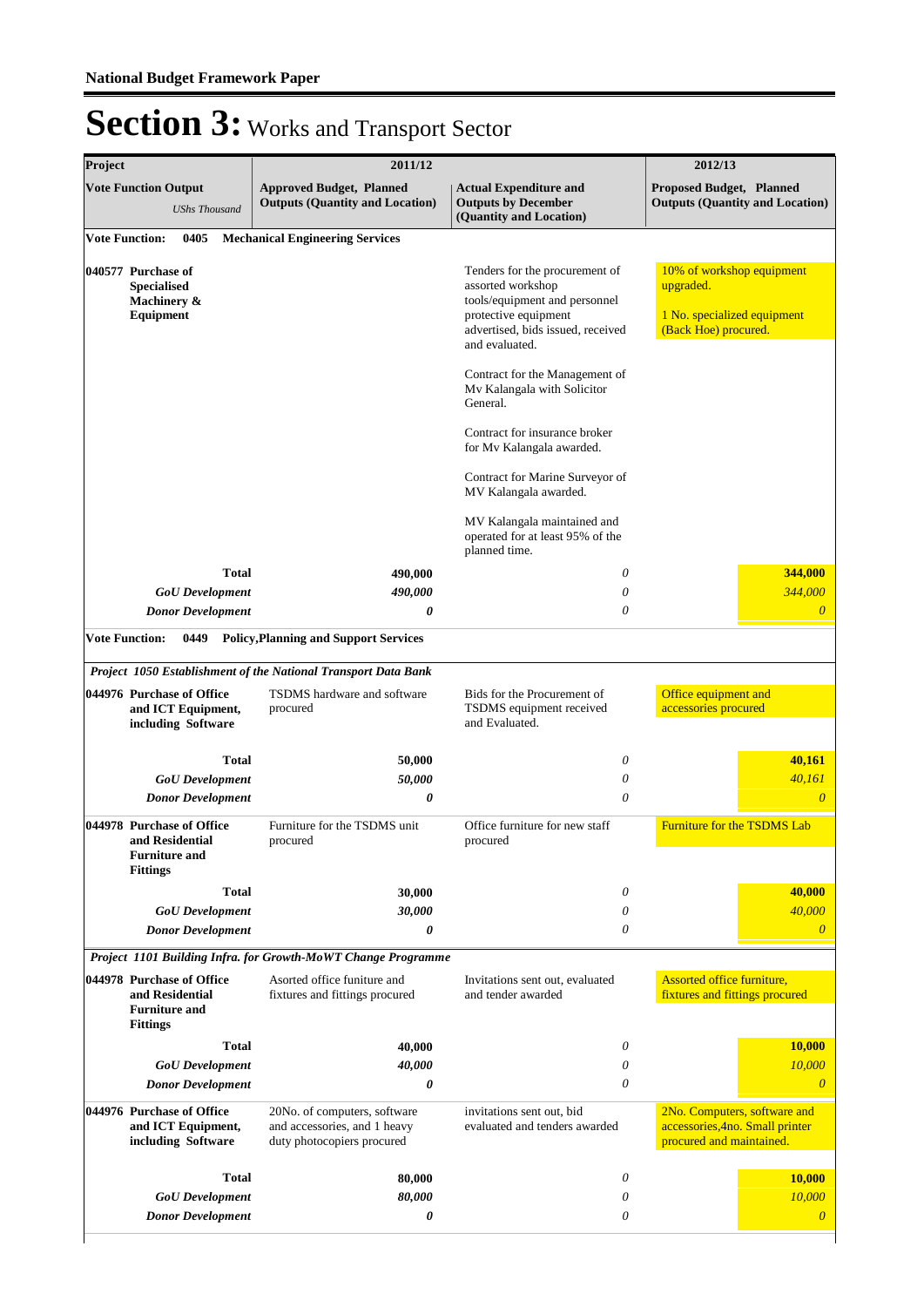| Project                                                                                                                                                                                                             | 2011/12                                                                                                                                                                                                                                                                  |                                                                                                                                                                                                                                                                                                                                                                                                                                                           | 2012/13                                                                                                                                                                                                                                                                                                                                                                                                                                                                                                                                                                                                                                                                                                                                                      |
|---------------------------------------------------------------------------------------------------------------------------------------------------------------------------------------------------------------------|--------------------------------------------------------------------------------------------------------------------------------------------------------------------------------------------------------------------------------------------------------------------------|-----------------------------------------------------------------------------------------------------------------------------------------------------------------------------------------------------------------------------------------------------------------------------------------------------------------------------------------------------------------------------------------------------------------------------------------------------------|--------------------------------------------------------------------------------------------------------------------------------------------------------------------------------------------------------------------------------------------------------------------------------------------------------------------------------------------------------------------------------------------------------------------------------------------------------------------------------------------------------------------------------------------------------------------------------------------------------------------------------------------------------------------------------------------------------------------------------------------------------------|
| <b>Vote Function Output</b><br><b>UShs Thousand</b>                                                                                                                                                                 | <b>Approved Budget, Planned</b><br><b>Outputs (Quantity and Location)</b>                                                                                                                                                                                                | <b>Actual Expenditure and</b><br><b>Outputs by December</b><br>(Quantity and Location)                                                                                                                                                                                                                                                                                                                                                                    | Proposed Budget, Planned<br><b>Outputs (Quantity and Location)</b>                                                                                                                                                                                                                                                                                                                                                                                                                                                                                                                                                                                                                                                                                           |
| <b>Vote Function:</b><br>0449                                                                                                                                                                                       | <b>Policy, Planning and Support Services</b>                                                                                                                                                                                                                             |                                                                                                                                                                                                                                                                                                                                                                                                                                                           |                                                                                                                                                                                                                                                                                                                                                                                                                                                                                                                                                                                                                                                                                                                                                              |
| Project 1105 Strengthening Sector Coord, Planning & ICT                                                                                                                                                             |                                                                                                                                                                                                                                                                          |                                                                                                                                                                                                                                                                                                                                                                                                                                                           |                                                                                                                                                                                                                                                                                                                                                                                                                                                                                                                                                                                                                                                                                                                                                              |
| 044976 Purchase of Office<br>and ICT Equipment,<br>including Software<br><b>Total</b><br><b>GoU</b> Development<br><b>Donor Development</b><br>044977 Purchase of<br><b>Specialised</b><br>Machinery &<br>Equipment | Client access licences procured<br>Security of LAN<br>improved, Corporate Antivirus<br>software procured.<br>Genuine Windows and Office<br>software procured.<br>3 No of computers, heavy<br>photocopier, projector and a<br>scanner procured<br>800,000<br>800,000<br>0 | Bids were re-evaluated of<br>proposals for the design and<br>building of Voice over Internet<br>Protocol (VoIP) network at the<br>remodelled offices at Central<br>Mechanial Workshops, TLB<br>and Central Materials<br>Laboratory finalised.<br>Ministry website maintained.<br>Inventory for the hardware and<br>ICT equipment, LAN/WAN,<br>website prepared.<br>0<br>0<br>0<br>Bidding documents were<br>prepared for the supply of TV<br>set and DSTV | <b>Unified Messaging and</b><br><b>Communication system</b><br>implemented.<br><b>Voice over Internet Protocol</b><br>(VoIP) network built.<br><b>Ministry's ICT policy</b><br>developed<br>Ministry website redesigned, and<br>domain name/hosting<br>subscription paid.<br>2No. Desktops,<br>2No. Laptops procured.<br>Software license (Ms Office, Ms<br>Windows 7, Ms Exchange 2010<br><b>Enterprise, Ms SharePoint</b><br>2010, Corpoarte anti-virus)<br>procured.<br><b>Maintenance Contract for ICT</b><br>equipment, LAN/WAN, website<br>prepared.<br><b>National Backbone</b><br>Infrastructure network extended<br>to Central Mechanical<br><b>Workshops</b><br>TV set and DSTV procured and<br>installed.<br>600,000<br>600,000<br>$\overline{0}$ |
| Total<br><b>GoU</b> Development                                                                                                                                                                                     | 10,000<br>10,000                                                                                                                                                                                                                                                         | 0<br>0                                                                                                                                                                                                                                                                                                                                                                                                                                                    | $\bf{0}$<br>$\theta$                                                                                                                                                                                                                                                                                                                                                                                                                                                                                                                                                                                                                                                                                                                                         |
| <b>Donor Development</b>                                                                                                                                                                                            | 0                                                                                                                                                                                                                                                                        | 0                                                                                                                                                                                                                                                                                                                                                                                                                                                         | $\theta$                                                                                                                                                                                                                                                                                                                                                                                                                                                                                                                                                                                                                                                                                                                                                     |
| <b>Vote:</b><br>113<br><b>Vote Function:</b><br>0451<br>Project 0265 Upgrade Atiak - Moyo-Afoji (104km)                                                                                                             | <b>Uganda National Road Authority</b><br><b>National Roads Maintenance &amp; Construction</b>                                                                                                                                                                            |                                                                                                                                                                                                                                                                                                                                                                                                                                                           |                                                                                                                                                                                                                                                                                                                                                                                                                                                                                                                                                                                                                                                                                                                                                              |
| 045174 Major Bridges                                                                                                                                                                                                | 5 bridges completed.                                                                                                                                                                                                                                                     | 11.56% of the works were<br>completed. The bridges worked<br>on were; Ayugi, Irei, Surumu,<br>Laropi, Lower Cala and Amua.                                                                                                                                                                                                                                                                                                                                | 3 bridges completed.                                                                                                                                                                                                                                                                                                                                                                                                                                                                                                                                                                                                                                                                                                                                         |
| Total                                                                                                                                                                                                               | 8,000,000                                                                                                                                                                                                                                                                | 0                                                                                                                                                                                                                                                                                                                                                                                                                                                         | 8,000,000                                                                                                                                                                                                                                                                                                                                                                                                                                                                                                                                                                                                                                                                                                                                                    |
| <b>GoU</b> Development<br><b>Donor Development</b>                                                                                                                                                                  | 8,000,000<br>0                                                                                                                                                                                                                                                           | 0<br>0                                                                                                                                                                                                                                                                                                                                                                                                                                                    | 8,000,000<br>$\theta$                                                                                                                                                                                                                                                                                                                                                                                                                                                                                                                                                                                                                                                                                                                                        |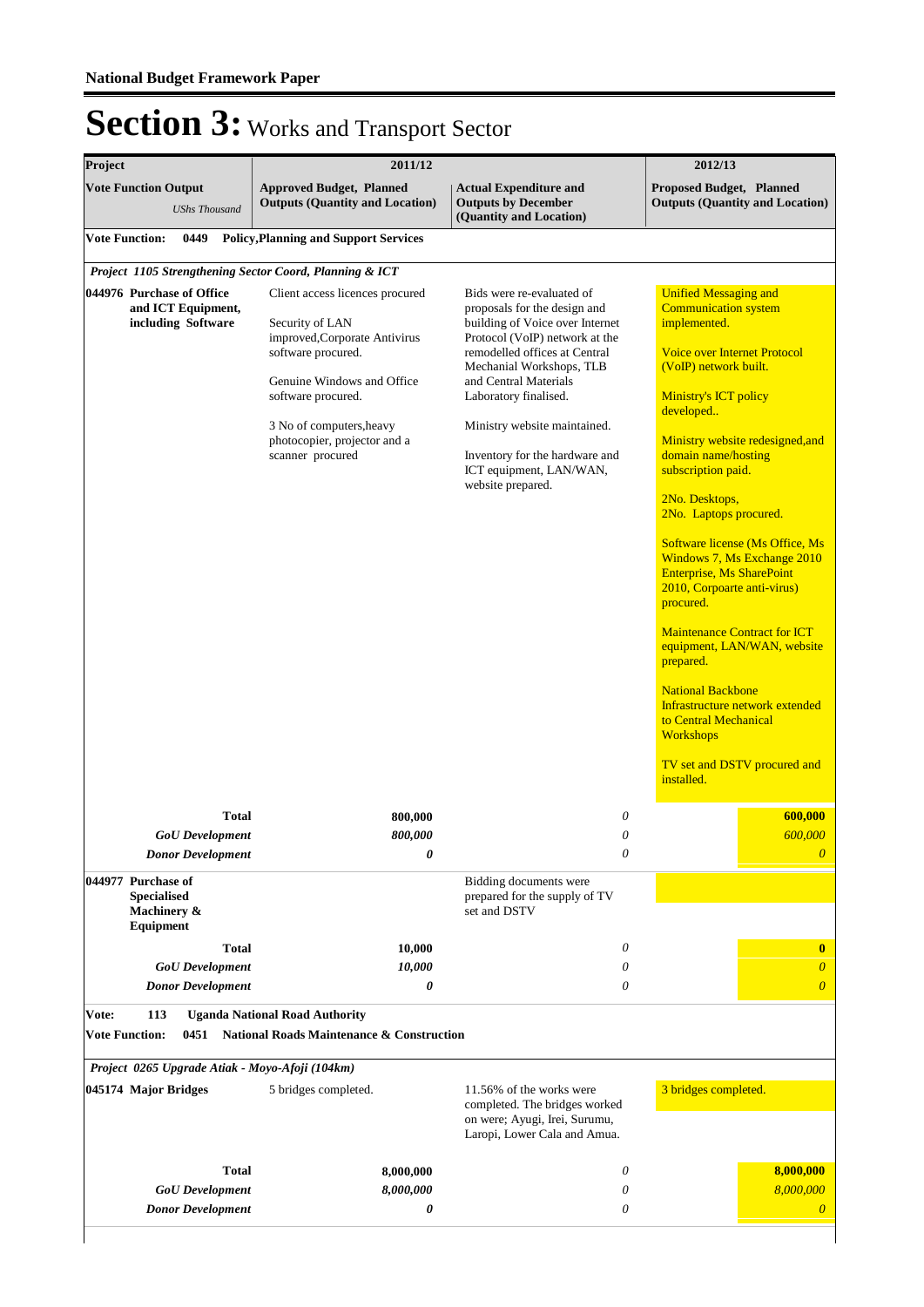| Project |                                                                                            | 2011/12                                                                                                                                                                   |                                                                                                                                                                                                                | 2012/13                                                                                                                                 |
|---------|--------------------------------------------------------------------------------------------|---------------------------------------------------------------------------------------------------------------------------------------------------------------------------|----------------------------------------------------------------------------------------------------------------------------------------------------------------------------------------------------------------|-----------------------------------------------------------------------------------------------------------------------------------------|
|         | <b>Vote Function Output</b><br><b>UShs Thousand</b>                                        | <b>Approved Budget, Planned</b><br><b>Outputs (Quantity and Location)</b>                                                                                                 | <b>Actual Expenditure and</b><br><b>Outputs by December</b><br>(Quantity and Location)                                                                                                                         | Proposed Budget, Planned<br><b>Outputs (Quantity and Location)</b>                                                                      |
|         | <b>Vote Function:</b><br>0451                                                              | <b>National Roads Maintenance &amp; Construction</b>                                                                                                                      |                                                                                                                                                                                                                |                                                                                                                                         |
|         | Project 0267 Improvement of Ferry Services                                                 |                                                                                                                                                                           |                                                                                                                                                                                                                |                                                                                                                                         |
|         | 045180 National Road<br><b>Construction/Rehabil</b><br>itation (Bitumen<br>Standard)       | 1 ferry landings constructed.<br>Ferry for Lwampanga -<br>Namasale delivered and<br>commission<br>Contract for replacement of<br>Laropi ferry signed and advance<br>paid. | The Ferry for Lwampanga -<br>Namasale were delivered.<br>Procurement of Laropi ferry is<br>ongoing. Evaluation of bids is<br>ongoing.<br>Construction of ferry landings<br>for Obongi and Lwampanga            | 2 ferry landings constructed.<br>Ferry for Lwampanga -<br>Namasale commissioned.<br>Laropi ferry delivered, tested<br>and commissioned. |
|         |                                                                                            |                                                                                                                                                                           | ferries is ongoing.                                                                                                                                                                                            |                                                                                                                                         |
|         | <b>Total</b>                                                                               | 3,000,000                                                                                                                                                                 | 0                                                                                                                                                                                                              | 5,000,000                                                                                                                               |
|         | <b>GoU</b> Development<br><b>Donor Development</b>                                         | 3,000,000<br>0                                                                                                                                                            | $\theta$<br>$\theta$                                                                                                                                                                                           | 5,000,000<br>$\theta$                                                                                                                   |
|         |                                                                                            |                                                                                                                                                                           |                                                                                                                                                                                                                |                                                                                                                                         |
|         | Project 0268 Kampala Northern Bypass (17km)<br>045171 Acquisition of Land<br>by Government | Title deeds for the road reserve<br>secured.<br>Land for upcountry stations<br>surveyed                                                                                   | Procured new consultant to<br>complete land expropriation.<br>The process is on-going                                                                                                                          | Title deeds for the road reserve.                                                                                                       |
|         | <b>Total</b>                                                                               | 1,500,000                                                                                                                                                                 | 0                                                                                                                                                                                                              | 500,000                                                                                                                                 |
|         | <b>GoU</b> Development                                                                     | 1,500,000                                                                                                                                                                 | 0                                                                                                                                                                                                              | 500,000                                                                                                                                 |
|         | <b>Donor Development</b>                                                                   | 0                                                                                                                                                                         | 0                                                                                                                                                                                                              | $\overline{0}$                                                                                                                          |
|         |                                                                                            | Project 0278 Upgrade Kabale - Kisoro - Bunagana/ Kyanika (98km)                                                                                                           |                                                                                                                                                                                                                |                                                                                                                                         |
|         | 045180 National Road<br><b>Construction/Rehabil</b><br>itation (Bitumen<br>Standard)       | 11% of the works completed                                                                                                                                                | 7% of the works were<br>completed out of the annual<br>target of 11%. This brings the<br>cummulative achievement since<br>the project start to 80% based<br>the revised programme.                             | 10% of the works completed.                                                                                                             |
|         | <b>Total</b>                                                                               | 54,373,000                                                                                                                                                                | 0                                                                                                                                                                                                              | 48,785,691                                                                                                                              |
|         | <b>GoU</b> Development                                                                     | 34,300,000                                                                                                                                                                | 0                                                                                                                                                                                                              | 10,800,000                                                                                                                              |
|         | <b>Donor Development</b>                                                                   | 20,073,000                                                                                                                                                                | 0                                                                                                                                                                                                              | 37,985,691                                                                                                                              |
|         | 045171 Acquisition of Land<br>by Government                                                | 3 hectares procured                                                                                                                                                       | 15 hectares procured out of the<br>annual target of 3 hectares.                                                                                                                                                | 3 hectares of land and<br>properties therein procured.                                                                                  |
|         | <b>Total</b>                                                                               | 700,000                                                                                                                                                                   | 0                                                                                                                                                                                                              | 200,000                                                                                                                                 |
|         | <b>GoU</b> Development                                                                     | 700,000                                                                                                                                                                   | $\theta$                                                                                                                                                                                                       | 200,000                                                                                                                                 |
|         | <b>Donor Development</b>                                                                   | 0                                                                                                                                                                         | $\theta$                                                                                                                                                                                                       | $\overline{0}$                                                                                                                          |
|         | Project 0279 Improvement of traffic flow in Kampala                                        |                                                                                                                                                                           |                                                                                                                                                                                                                |                                                                                                                                         |
|         | 045180 National Road<br><b>Construction/Rehabil</b><br>itation (Bitumen<br>Standard)       | Bugolobi and Nankulabye<br>juctions designed for<br>improvement and signaling.                                                                                            | The consultant was procured.<br>Preparation of the Concept<br>designs is ongoing and will be<br>submitted by February 2012.<br>The concept designs will then<br>be used to launch design and<br>build tenders. | Design and build contractor<br>procured for the construction of<br><b>Bugolobi and Nankulabye</b><br>juctions.                          |
|         | <b>Total</b>                                                                               | 200,000                                                                                                                                                                   | 0                                                                                                                                                                                                              | $\bf{0}$                                                                                                                                |
|         | <b>GoU</b> Development                                                                     | 200,000                                                                                                                                                                   | 0                                                                                                                                                                                                              | $\boldsymbol{\theta}$                                                                                                                   |
|         | <b>Donor Development</b>                                                                   | 0                                                                                                                                                                         | 0                                                                                                                                                                                                              | $\overline{0}$                                                                                                                          |
|         |                                                                                            | Project 0283 Rehabiltation/Development of Border Posts                                                                                                                    |                                                                                                                                                                                                                |                                                                                                                                         |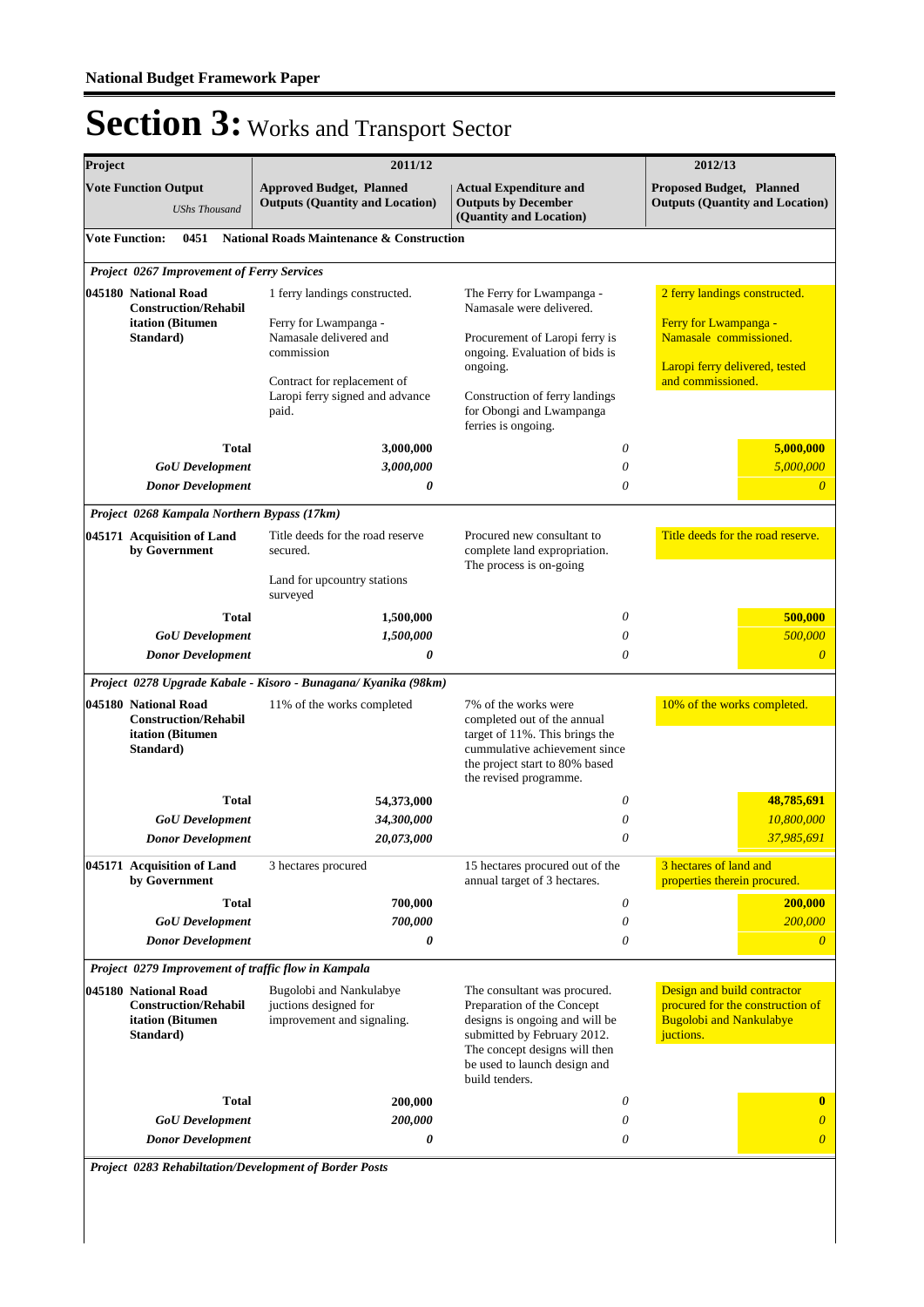| Project               |                                                                                      | 2011/12                                                                                                     |                                                                                                                                         | 2012/13                                                                    |
|-----------------------|--------------------------------------------------------------------------------------|-------------------------------------------------------------------------------------------------------------|-----------------------------------------------------------------------------------------------------------------------------------------|----------------------------------------------------------------------------|
|                       | <b>Vote Function Output</b><br><b>UShs Thousand</b>                                  | <b>Approved Budget, Planned</b><br><b>Outputs (Quantity and Location)</b>                                   | <b>Actual Expenditure and</b><br><b>Outputs by December</b><br>(Quantity and Location)                                                  | <b>Proposed Budget, Planned</b><br><b>Outputs (Quantity and Location)</b>  |
| <b>Vote Function:</b> | 0451                                                                                 | <b>National Roads Maintenance &amp; Construction</b>                                                        |                                                                                                                                         |                                                                            |
|                       | 045180 National Road<br><b>Construction/Rehabil</b><br>itation (Bitumen<br>Standard) | Design completed.                                                                                           | This project was transferred to<br>the MoWT under one stop<br>border post project.                                                      |                                                                            |
|                       | <b>Total</b>                                                                         | 100,000                                                                                                     | 0                                                                                                                                       | $\bf{0}$                                                                   |
|                       | <b>GoU</b> Development                                                               | 100,000                                                                                                     | 0                                                                                                                                       | $\overline{0}$                                                             |
|                       | <b>Donor Development</b>                                                             | 0                                                                                                           | 0                                                                                                                                       | $\overline{\theta}$                                                        |
|                       | Project 0292 Upgrade Busunju - Hoima (145km)                                         |                                                                                                             |                                                                                                                                         |                                                                            |
|                       | 045171 Acquisition of Land<br>by Government                                          | Communities along Busunju -<br>Kiboga - Hoima road sensitised<br>on the need to respect the road<br>reserve | Activities were rescheduled to<br>commence in third quarter<br>because of financial constraints.                                        |                                                                            |
|                       | <b>Total</b>                                                                         | 100,000                                                                                                     | $\theta$                                                                                                                                | $\bf{0}$                                                                   |
|                       | <b>GoU</b> Development                                                               | 100,000                                                                                                     | 0                                                                                                                                       | $\overline{0}$                                                             |
|                       | <b>Donor Development</b>                                                             | 0                                                                                                           | 0                                                                                                                                       | $\overline{0}$                                                             |
|                       |                                                                                      | Project 0295 Upgrade Kampala -Gayaza- Zirobwe (44.3km)                                                      |                                                                                                                                         |                                                                            |
|                       | 045171 Acquisition of Land<br>by Government                                          | 2 hectares procured and land<br>acquisition completed                                                       | 9.7 hectares procured out of the<br>planned annual target of 3 ha.                                                                      |                                                                            |
|                       | <b>Total</b>                                                                         | 1,000,000                                                                                                   | 0                                                                                                                                       | $\bf{0}$                                                                   |
|                       | <b>GoU</b> Development                                                               | 1,000,000                                                                                                   | $\theta$                                                                                                                                | $\overline{0}$                                                             |
|                       | <b>Donor Development</b>                                                             | 0                                                                                                           | 0                                                                                                                                       | $\overline{\theta}$                                                        |
|                       | 045180 National Road<br><b>Construction/Rehabil</b><br>itation (Bitumen<br>Standard) | 10% of the works completed.                                                                                 | 10% of works completed. This<br>project was substantially<br>completed in July 2011 and it is<br>now under defects liability<br>period. | <b>Defect Liability Period</b><br>Certificate Issued to the<br>Contractor. |
|                       | <b>Total</b>                                                                         | 8,000,000                                                                                                   | 0                                                                                                                                       | 7,000,000                                                                  |
|                       | <b>GoU</b> Development                                                               | 0                                                                                                           | 0                                                                                                                                       | 7,000,000                                                                  |
|                       | <b>Donor Development</b>                                                             | 8,000,000                                                                                                   | 0                                                                                                                                       | $\boldsymbol{0}$                                                           |
|                       | Project 0299 Upgrade Soroti - Dokolo - Lira (123km)                                  |                                                                                                             |                                                                                                                                         |                                                                            |
|                       | 045180 National Road<br><b>Construction/Rehabil</b><br>itation (Bitumen<br>Standard) | Final Certificate for supervision<br>services                                                               | Awaiting approval of<br>supplementary report to<br>complete payment                                                                     | <b>Final Certificate for supervision</b><br>services                       |
|                       | <b>Total</b>                                                                         | 100,000                                                                                                     | 0                                                                                                                                       | $\bf{0}$                                                                   |
|                       | <b>GoU</b> Development                                                               | 100,000                                                                                                     | 0                                                                                                                                       | $\theta$                                                                   |
|                       | <b>Donor Development</b>                                                             | 0                                                                                                           | 0                                                                                                                                       | $\overline{0}$                                                             |
|                       | 045171 Acquisition of Land<br>by Government                                          | Community along Soroti -<br>Dokolo - Lira road sensitised on<br>the need to respect the road<br>serve       | The sensitisation activities were<br>not carried out because of lack<br>of funds.                                                       |                                                                            |
|                       | <b>Total</b>                                                                         | 200,000                                                                                                     | 0                                                                                                                                       | $\bf{0}$                                                                   |
|                       | <b>GoU</b> Development                                                               | 200,000                                                                                                     | 0                                                                                                                                       | $\boldsymbol{\theta}$                                                      |
|                       | <b>Donor Development</b>                                                             | 0                                                                                                           | 0                                                                                                                                       | $\boldsymbol{\theta}$                                                      |
|                       | Project 0315 Reconstruct Masaka - Mbarara (154km)                                    |                                                                                                             |                                                                                                                                         |                                                                            |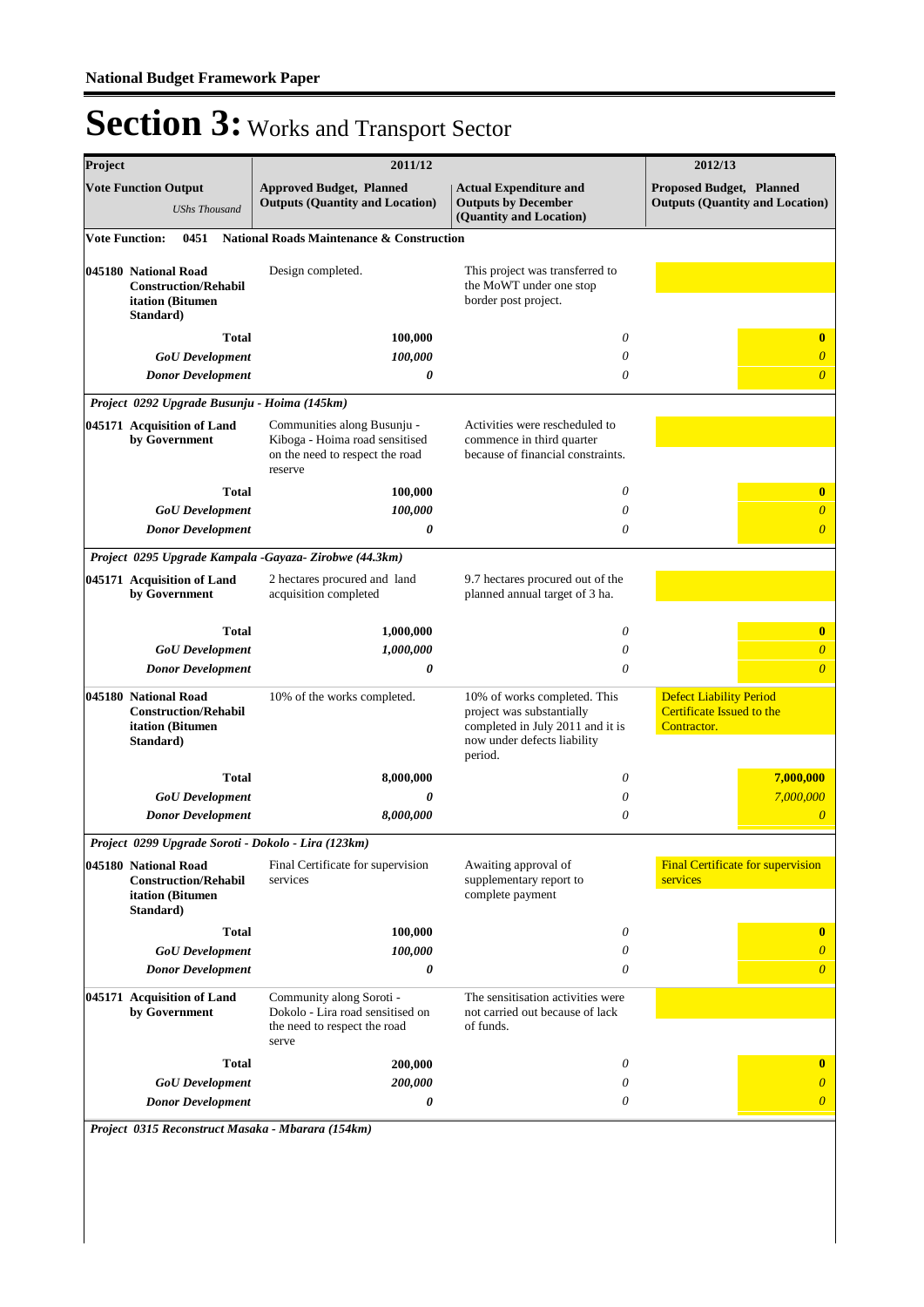| Project |                                                                                      | 2011/12                                                                   |                                                                                                                                                              | 2012/13                                                                   |
|---------|--------------------------------------------------------------------------------------|---------------------------------------------------------------------------|--------------------------------------------------------------------------------------------------------------------------------------------------------------|---------------------------------------------------------------------------|
|         | <b>Vote Function Output</b><br><b>UShs Thousand</b>                                  | <b>Approved Budget, Planned</b><br><b>Outputs (Quantity and Location)</b> | <b>Actual Expenditure and</b><br><b>Outputs by December</b><br>(Quantity and Location)                                                                       | <b>Proposed Budget, Planned</b><br><b>Outputs (Quantity and Location)</b> |
|         | <b>Vote Function:</b><br>0451                                                        | <b>National Roads Maintenance &amp; Construction</b>                      |                                                                                                                                                              |                                                                           |
|         | 045180 National Road                                                                 | 20% of the road works                                                     | 14.63% of the works were                                                                                                                                     | 5% of the works completed.                                                |
|         | <b>Construction/Rehabil</b><br>itation (Bitumen                                      | completed.                                                                | completed out of the planned<br>target of 20%. This brings the                                                                                               | Completion certificate issued.                                            |
|         | Standard)                                                                            |                                                                           | cumulative achievement since<br>the project start to 85.46%<br>based on the reside programme<br>of works. 134.7km are at DBM<br>level and 130.9km completed. |                                                                           |
|         | Total                                                                                | 40,000,000                                                                | $\theta$                                                                                                                                                     | 9,996,234                                                                 |
|         | <b>GoU</b> Development                                                               | 0                                                                         | 0                                                                                                                                                            | $\theta$                                                                  |
|         | <b>Donor Development</b>                                                             | 40,000,000                                                                | 0                                                                                                                                                            | 9,996,234                                                                 |
|         | 045171 Acquisition of Land<br>by Government                                          | 4 Hectares procured                                                       | 10 hectares of land were<br>procured out of the annual<br>target of 4 hectares.                                                                              |                                                                           |
|         | <b>Total</b>                                                                         | 200,000                                                                   | $\theta$                                                                                                                                                     | $\bf{0}$                                                                  |
|         | <b>GoU</b> Development                                                               | 200,000                                                                   | $\theta$                                                                                                                                                     | $\theta$                                                                  |
|         | <b>Donor Development</b>                                                             | 0                                                                         | $\theta$                                                                                                                                                     | $\overline{\theta}$                                                       |
|         |                                                                                      | Project 0321 Upgrade Fort Portal - Budibugyo - Lamia (104km)              |                                                                                                                                                              |                                                                           |
|         | 045171 Acquisition of Land<br>by Government                                          | 10 hectres of land procured                                               | Submitted to the CGV a<br>suplementary valuation report<br>and approval was being awaited.                                                                   | 10 hectres of land and<br>properties therein procured                     |
|         | <b>Total</b>                                                                         | 500,000                                                                   | $\theta$                                                                                                                                                     | 500,000                                                                   |
|         | <b>GoU</b> Development                                                               | 500,000                                                                   | 0                                                                                                                                                            | 500,000                                                                   |
|         | <b>Donor Development</b>                                                             | 0                                                                         | $\theta$                                                                                                                                                     | $\overline{0}$                                                            |
|         | 045180 National Road                                                                 | 30% of the works completed.                                               | 20% of the works were                                                                                                                                        | 25% of the works completed.                                               |
|         | <b>Construction/Rehabil</b><br>itation (Bitumen<br>Standard)                         |                                                                           | completed out of the annual<br>target of 30%. This brings the<br>cumulative achievement since<br>the project start to 57.5%                                  |                                                                           |
|         | Total                                                                                | 47,900,000                                                                | $\theta$                                                                                                                                                     | 63,979,666                                                                |
|         | <b>GoU</b> Development                                                               | 7,900,000                                                                 | 0                                                                                                                                                            | 10,000,000                                                                |
|         | <b>Donor Development</b>                                                             | 40,000,000                                                                | $\theta$                                                                                                                                                     | 53,979,666                                                                |
|         |                                                                                      | Project 0954 Design Muyembe-Moroto - Kotido (290km)                       |                                                                                                                                                              |                                                                           |
|         | 045171 Acquisition of Land<br>by Government                                          | 10 hectares of land acquired                                              | There was no land acquired<br>because of lack of funds.                                                                                                      |                                                                           |
|         | <b>Total</b>                                                                         | 500,000                                                                   | $\theta$                                                                                                                                                     | $\bf{0}$                                                                  |
|         | <b>GoU</b> Development                                                               | 500,000                                                                   | $\theta$                                                                                                                                                     | $\overline{0}$                                                            |
|         | <b>Donor Development</b>                                                             | 0                                                                         | $\theta$                                                                                                                                                     | $\overline{0}$                                                            |
|         | 045180 National Road<br><b>Construction/Rehabil</b><br>itation (Bitumen<br>Standard) | 5% of the works completed                                                 | Works did not commence<br>because of cash flow constraints.                                                                                                  |                                                                           |
|         | <b>Total</b>                                                                         | 9,500,000                                                                 | $\theta$                                                                                                                                                     | $\bf{0}$                                                                  |
|         | <b>GoU</b> Development                                                               | 9,500,000                                                                 | 0                                                                                                                                                            | $\overline{0}$                                                            |
|         | <b>Donor Development</b>                                                             | 0                                                                         | 0                                                                                                                                                            | $\boldsymbol{\theta}$                                                     |
|         |                                                                                      |                                                                           |                                                                                                                                                              |                                                                           |

*Project 0955 Upgrade Nyakahita-Ibanda-Fort Portal (208km)*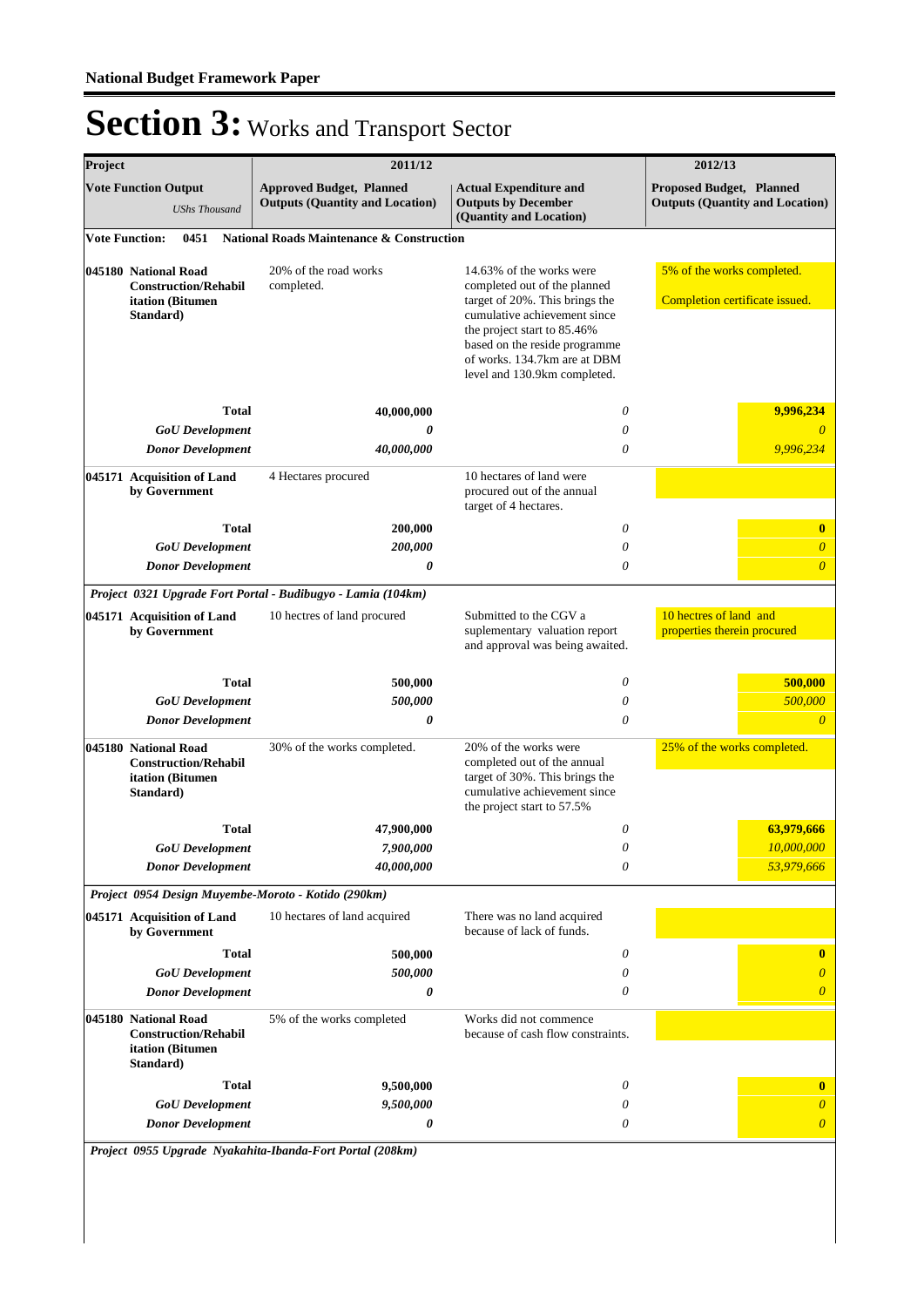| Project                                                                 | 2011/12                                                                   |                                                                                                                             | 2012/13                                                                                |
|-------------------------------------------------------------------------|---------------------------------------------------------------------------|-----------------------------------------------------------------------------------------------------------------------------|----------------------------------------------------------------------------------------|
| <b>Vote Function Output</b><br><b>UShs Thousand</b>                     | <b>Approved Budget, Planned</b><br><b>Outputs (Quantity and Location)</b> | <b>Actual Expenditure and</b><br><b>Outputs by December</b><br>(Quantity and Location)                                      | <b>Proposed Budget, Planned</b><br><b>Outputs (Quantity and Location)</b>              |
| <b>Vote Function:</b><br>0451                                           | National Roads Maintenance & Construction                                 |                                                                                                                             |                                                                                        |
| 045171 Acquisition of Land<br>by Government                             | 15 hectares of land procured                                              | 15 hectares were procured out<br>of the annual target of 15.                                                                | 20 hectares of land and<br>properties therein procured.                                |
|                                                                         | Total<br>700,000                                                          | 0                                                                                                                           | 2,000,000                                                                              |
| <b>GoU</b> Development                                                  | 700,000                                                                   | 0                                                                                                                           | 2,000,000                                                                              |
| <b>Donor Development</b>                                                | 0                                                                         | 0                                                                                                                           | $\theta$                                                                               |
| 045180 National Road<br><b>Construction/Rehabil</b><br>itation (Bitumen | Nyakahita-Kazo: 15%<br>Roadworks completed                                | Nyakahita - Kazo - 37.1% of the<br>works completed.                                                                         | Nyakahita-Kazo: 20% of<br>roadworks completed.                                         |
| Standard)                                                               | Kazo-Kamwenge: 15%<br>Roadworks completed                                 | Kazo - Kamwenge - 16.8% of<br>the works completed. This<br>brings the cummulative since                                     | Kazo-Kamwenge: 20%<br>roadworks completed.                                             |
|                                                                         |                                                                           | the project start to 19.7%                                                                                                  | <b>Kamwenge - Fort Portal:</b><br>contractor procured and<br>mobilisation completed.   |
|                                                                         | Total<br>69,300,000                                                       | 0                                                                                                                           | 112,962,344                                                                            |
| <b>GoU</b> Development                                                  | 9,300,000                                                                 | 0                                                                                                                           | 13,000,000                                                                             |
| <b>Donor Development</b>                                                | 60,000,000                                                                | $\theta$                                                                                                                    | 99,962,344                                                                             |
| Project 0957 Design the New Nile Bridge at Jinja                        |                                                                           |                                                                                                                             |                                                                                        |
| 045174 Major Bridges                                                    | Detailed Design and bidding<br>documents completed                        | The revised final draft design<br>report was submitted and final<br>designs are expected by                                 | Contractor and supervision<br>consultant procured.                                     |
|                                                                         |                                                                           | February 2012. Prequalification<br>of the contractors was<br>advertised and the deadline for<br>submissions was mid January | Contractor fully mobilised.                                                            |
|                                                                         |                                                                           | 2011.                                                                                                                       |                                                                                        |
| <b>GoU</b> Development                                                  | <b>Total</b><br>5,060,000<br>0                                            | 0<br>0                                                                                                                      | 58,979,666<br>5,000,000                                                                |
| <b>Donor Development</b>                                                | 5,060,000                                                                 | 0                                                                                                                           | 53,979,666                                                                             |
|                                                                         | Project 1031 Upgrade Gulu - Atiak - Bibia/ Nimule (104km)                 |                                                                                                                             |                                                                                        |
| 045180 National Road<br><b>Construction/Rehabil</b><br>itation (Bitumen | Gulu-Atiak: 10% of Works<br>completed                                     | Contract was signed in October<br>2011. The contractors<br>commenced mobilisation and                                       | Gulu-Atiak: 20% of road works<br>completed.                                            |
| Standard)                                                               | Atiak-Nimule:mobilisation<br>completed.                                   | works were expected to start in<br>February 2012.                                                                           | Atiak-Nimule:Contractor and<br>supervision consultant procured<br>and fully mobilised. |
|                                                                         | <b>Total</b><br>30,000,000                                                | 0                                                                                                                           | 69,973,641                                                                             |
| <b>GoU</b> Development<br><b>Donor Development</b>                      | 0<br>30,000,000                                                           | 0<br>0                                                                                                                      | 69,973,641                                                                             |
| 045171 Acquisition of Land<br>by Government                             | Gulu-Atiak: 35 hectares<br>procured.                                      | 41.82 hectare were procured out<br>of the annual target of 35<br>hectares.                                                  | Gulu-Atiak: 20 hectares of land<br>and properties therein procured.                    |
|                                                                         | Atiak-Nimule: 10 hectares<br>procured.                                    |                                                                                                                             | Atiak-Nimule: 20 hectares of<br>land and propoerties therein<br>procured.              |
|                                                                         |                                                                           |                                                                                                                             |                                                                                        |
|                                                                         | <b>Total</b><br>2,000,000                                                 | 0                                                                                                                           | 2,000,000                                                                              |
| <b>GoU</b> Development                                                  | 2,000,000                                                                 | 0                                                                                                                           | 2,000,000                                                                              |

*Project 1032 Upgrade Vurra - Arua - Koboko - Oraba (92km)*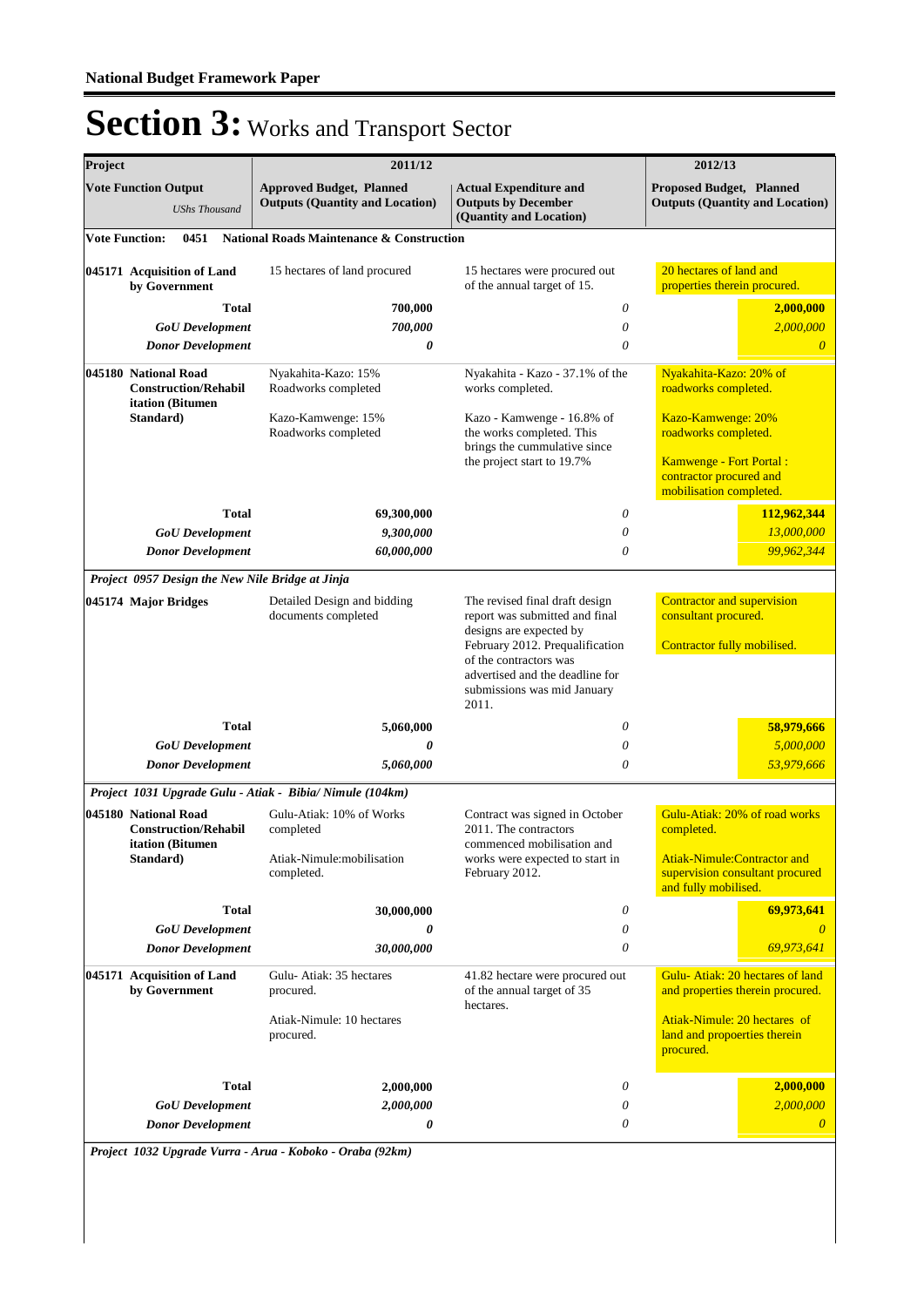| Project               |                                                                                      | 2011/12                                                                   |                                                                                                                              | 2012/13                                                                   |
|-----------------------|--------------------------------------------------------------------------------------|---------------------------------------------------------------------------|------------------------------------------------------------------------------------------------------------------------------|---------------------------------------------------------------------------|
|                       | <b>Vote Function Output</b><br><b>UShs Thousand</b>                                  | <b>Approved Budget, Planned</b><br><b>Outputs (Quantity and Location)</b> | <b>Actual Expenditure and</b><br><b>Outputs by December</b><br>(Quantity and Location)                                       | <b>Proposed Budget, Planned</b><br><b>Outputs (Quantity and Location)</b> |
| <b>Vote Function:</b> | 0451                                                                                 | <b>National Roads Maintenance &amp; Construction</b>                      |                                                                                                                              |                                                                           |
|                       | 045171 Acquisition of Land<br>by Government                                          | 35 hectares procured                                                      | Contract was signed and the<br>consultant commenced<br>mobilisation.                                                         | 30 hectares of land and<br>properties therein procured.                   |
|                       |                                                                                      |                                                                           | Payment of compensation<br>awaits approval of land and<br>property valuation report.                                         |                                                                           |
|                       | Total                                                                                | 2,000,000                                                                 | 0                                                                                                                            | 2,000,000                                                                 |
|                       | <b>GoU</b> Development                                                               | 2,000,000                                                                 | 0                                                                                                                            | 2,000,000                                                                 |
|                       | <b>Donor Development</b>                                                             | 0                                                                         | 0                                                                                                                            | $\theta$                                                                  |
|                       | 045180 National Road<br><b>Construction/Rehabil</b><br>itation (Bitumen<br>Standard) | 10% of works completed.                                                   | The contract was signed in July<br>2011. The contractor mobilised<br>and works were expected to<br>commence in Janaury 2012. | 20% of road works completed.                                              |
|                       | Total                                                                                | 30,000,000                                                                | 0                                                                                                                            | 39,984,937                                                                |
|                       | <b>GoU</b> Development                                                               | 0                                                                         | 0                                                                                                                            |                                                                           |
|                       | <b>Donor Development</b>                                                             | 30,000,000                                                                | $\theta$                                                                                                                     | 39,984,937                                                                |
|                       | Project 1033 Design Hoima - Kaiso -Tonya (85km)                                      |                                                                           |                                                                                                                              |                                                                           |
|                       | 045180 National Road<br><b>Construction/Rehabil</b><br>itation (Bitumen              | 15% of works completed.                                                   | The contract was signed in July<br>2011.<br>The contractor commenced on 5                                                    | 10% of road works completed.                                              |
|                       | Standard)                                                                            |                                                                           | December 2011. The contractor<br>has set up camps and road<br>works are expected to<br>commence by February 2012.            |                                                                           |
|                       | <b>Total</b>                                                                         | 38,000,000                                                                | 0                                                                                                                            | 28,000,000                                                                |
|                       | <b>GoU</b> Development                                                               | 38,000,000                                                                | 0                                                                                                                            | 28,000,000                                                                |
|                       | <b>Donor Development</b>                                                             | 0                                                                         | $\theta$                                                                                                                     | $\overline{0}$                                                            |
|                       | 045171 Acquisition of Land<br>by Government                                          | 18 hectares of land procured.                                             | Payment of compensation<br>commenced                                                                                         | 30 hectares of land and<br>properties therein procured.                   |
|                       | Total                                                                                | 2,000,000                                                                 | $\theta$                                                                                                                     | 2,000,000                                                                 |
|                       | <b>GoU</b> Development                                                               | 2,000,000                                                                 | $\theta$                                                                                                                     | 2,000,000                                                                 |
|                       | <b>Donor Development</b>                                                             | 0                                                                         | $\theta$                                                                                                                     | $\theta$                                                                  |
|                       |                                                                                      | Project 1034 Design of Mukono-Katosi-Nyenga (72km)                        |                                                                                                                              |                                                                           |
|                       | 045171 Acquisition of Land<br>by Government                                          | 5 hectares                                                                | No activity was undertaken<br>because of insufficient funds.                                                                 |                                                                           |
|                       | Total                                                                                | 500,000                                                                   | 0                                                                                                                            | $\bf{0}$                                                                  |
|                       | <b>GoU</b> Development                                                               | 500,000                                                                   | $\theta$                                                                                                                     |                                                                           |
|                       | <b>Donor Development</b>                                                             | 0                                                                         | 0                                                                                                                            | $\overline{0}$                                                            |
|                       | 045180 National Road<br><b>Construction/Rehabil</b><br>itation (Bitumen<br>Standard) | 5% of the works completed                                                 | Signing of the contract has<br>delayed because of lack of<br>sufficient funds.                                               |                                                                           |
|                       | Total                                                                                | 9,500,000                                                                 | 0                                                                                                                            | $\bf{0}$                                                                  |
|                       | <b>GoU</b> Development                                                               | 9,500,000                                                                 | 0                                                                                                                            | $\theta$                                                                  |
|                       | <b>Donor Development</b>                                                             | 0                                                                         | 0                                                                                                                            | $\theta$                                                                  |
|                       | Project 1037 Upgrade Mbarara-Kikagata (70km)                                         |                                                                           |                                                                                                                              |                                                                           |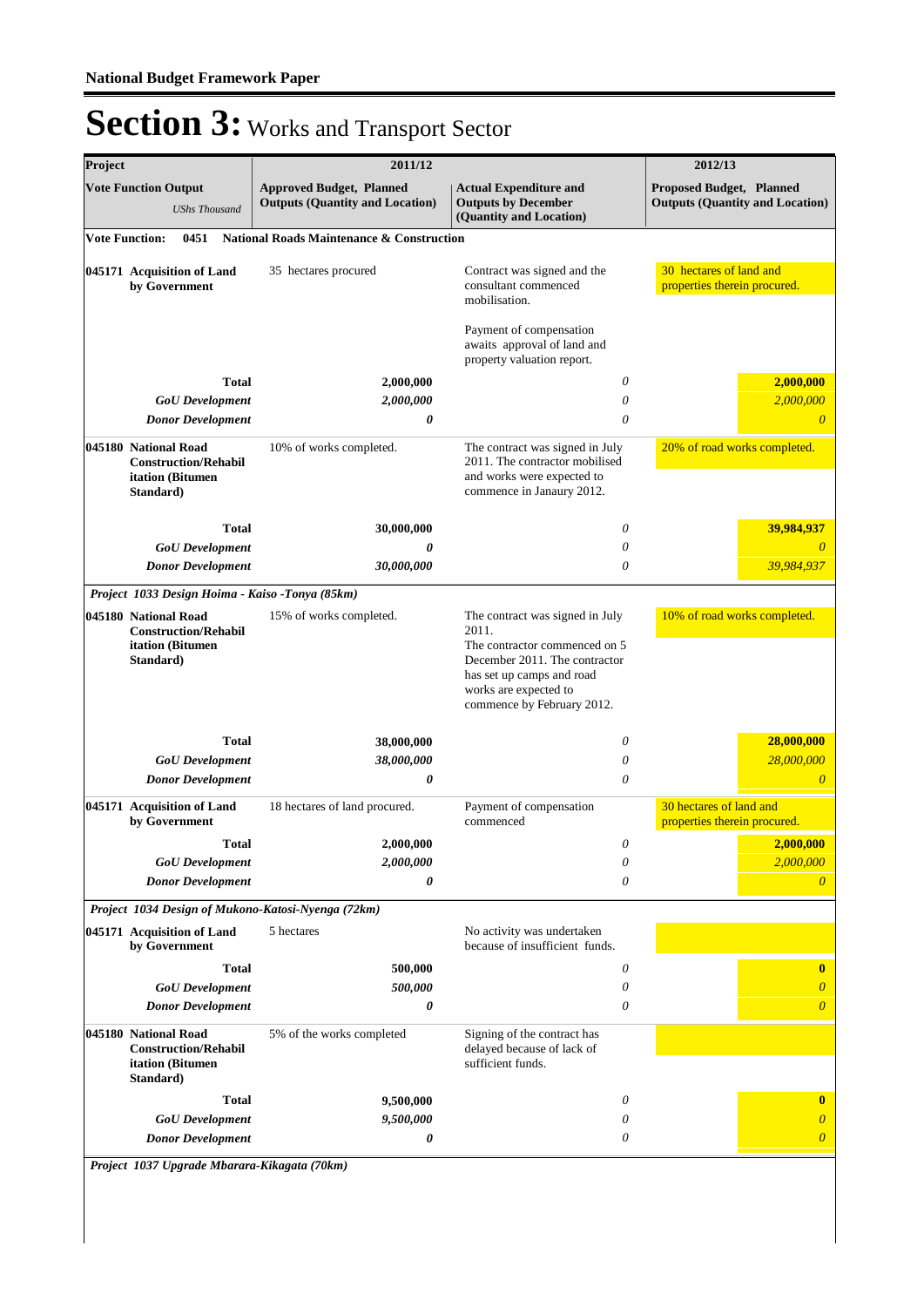| Project                                                                                                           |                                             | 2011/12                                                                             | 2012/13                                                                                                                                                                                                                       |                                                                           |  |
|-------------------------------------------------------------------------------------------------------------------|---------------------------------------------|-------------------------------------------------------------------------------------|-------------------------------------------------------------------------------------------------------------------------------------------------------------------------------------------------------------------------------|---------------------------------------------------------------------------|--|
| <b>Vote Function Output</b><br><b>UShs Thousand</b>                                                               |                                             | <b>Approved Budget, Planned</b><br><b>Outputs (Quantity and Location)</b>           | <b>Actual Expenditure and</b><br><b>Outputs by December</b><br>(Quantity and Location)                                                                                                                                        | <b>Proposed Budget, Planned</b><br><b>Outputs (Quantity and Location)</b> |  |
|                                                                                                                   | 0451<br><b>Vote Function:</b>               | <b>National Roads Maintenance &amp; Construction</b>                                |                                                                                                                                                                                                                               |                                                                           |  |
| 045180 National Road<br><b>Construction/Rehabil</b><br>itation (Bitumen<br>Standard)                              |                                             | 15% of Works completed                                                              | This is a design and build<br>project. TThe detailed design<br>report was submitted in<br>December 2011. The Final<br>design report was expected in<br>February 2012 and works were<br>expected to commence by<br>March 2012. | 10% of Works completed                                                    |  |
|                                                                                                                   | <b>Total</b>                                | 28,000,000                                                                          | $\theta$                                                                                                                                                                                                                      | 28,000,000                                                                |  |
|                                                                                                                   | <b>GoU</b> Development                      | 28,000,000                                                                          | $\theta$                                                                                                                                                                                                                      | 28,000,000                                                                |  |
|                                                                                                                   | <b>Donor Development</b>                    | 0                                                                                   | $\theta$                                                                                                                                                                                                                      | $\theta$                                                                  |  |
|                                                                                                                   | 045171 Acquisition of Land<br>by Government | 20 hactares                                                                         | N/A                                                                                                                                                                                                                           | 30 hectares of land and<br>properties therein procured                    |  |
|                                                                                                                   | <b>Total</b>                                | 2,000,000                                                                           | $\theta$                                                                                                                                                                                                                      | 2,000,000                                                                 |  |
|                                                                                                                   | <b>GoU</b> Development                      | 2,000,000                                                                           | $\theta$                                                                                                                                                                                                                      | 2,000,000                                                                 |  |
|                                                                                                                   | <b>Donor Development</b>                    | 0                                                                                   | $\theta$                                                                                                                                                                                                                      | $\overline{0}$                                                            |  |
|                                                                                                                   | Project 1044 Design Ishaka-Kagamba (35km)   |                                                                                     |                                                                                                                                                                                                                               |                                                                           |  |
|                                                                                                                   | 045171 Acquisition of Land<br>by Government | 8 hactares                                                                          | Procurement of payment<br>consultant ongoing                                                                                                                                                                                  | 15 hectares of land properties<br>therein procured.                       |  |
|                                                                                                                   | <b>Total</b>                                | 500,000                                                                             | $\theta$                                                                                                                                                                                                                      | 2,000,000                                                                 |  |
|                                                                                                                   | <b>GoU</b> Development                      | 500,000                                                                             | $\theta$                                                                                                                                                                                                                      | 2,000,000                                                                 |  |
|                                                                                                                   | <b>Donor Development</b>                    | 0                                                                                   | $\theta$                                                                                                                                                                                                                      | $\overline{0}$                                                            |  |
| 045180 National Road<br>5% of the works completed<br><b>Construction/Rehabil</b><br>itation (Bitumen<br>Standard) |                                             | The works contract was signed<br>in December 2011. The<br>contractor is mobilising. | 10% of the works completed                                                                                                                                                                                                    |                                                                           |  |
|                                                                                                                   | <b>Total</b>                                | 9,500,000                                                                           | $\theta$                                                                                                                                                                                                                      | 13,000,000                                                                |  |
|                                                                                                                   | <b>GoU</b> Development                      | 9,500,000                                                                           | $\theta$                                                                                                                                                                                                                      | 13,000,000                                                                |  |
|                                                                                                                   | <b>Donor Development</b>                    | 0                                                                                   | 0                                                                                                                                                                                                                             | $\overline{0}$                                                            |  |

*Project 1056 Transport Corridor Project*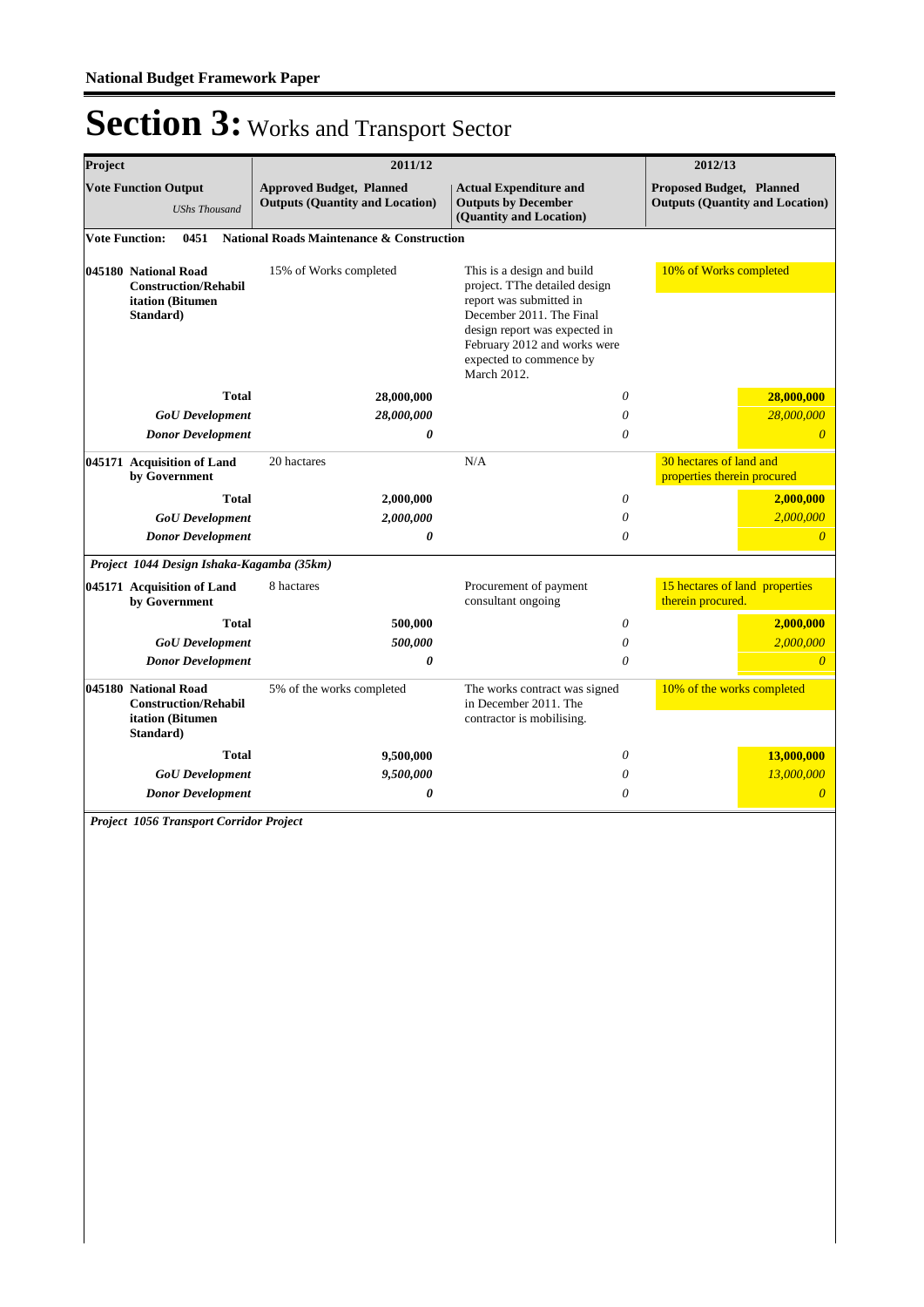| Project                                                                                       | 2011/12                                                                                                                                                                                                                                                                                                                                                                                                                                                                                                                                                                                                                                                                                                                                                                                                                                                              | 2012/13                                                                                                                                                                                                                                                                                                                                                                                                                                                                                                                                                                                                                                                                                                                                                                                                                                                                                                                                                                                                                                                                                                                                                                                                                                                               |                                                                                                                                                                                                                                                                                                                                                                                                                                                                                                                                                                                                                                                                                                                                                                                                                                     |  |
|-----------------------------------------------------------------------------------------------|----------------------------------------------------------------------------------------------------------------------------------------------------------------------------------------------------------------------------------------------------------------------------------------------------------------------------------------------------------------------------------------------------------------------------------------------------------------------------------------------------------------------------------------------------------------------------------------------------------------------------------------------------------------------------------------------------------------------------------------------------------------------------------------------------------------------------------------------------------------------|-----------------------------------------------------------------------------------------------------------------------------------------------------------------------------------------------------------------------------------------------------------------------------------------------------------------------------------------------------------------------------------------------------------------------------------------------------------------------------------------------------------------------------------------------------------------------------------------------------------------------------------------------------------------------------------------------------------------------------------------------------------------------------------------------------------------------------------------------------------------------------------------------------------------------------------------------------------------------------------------------------------------------------------------------------------------------------------------------------------------------------------------------------------------------------------------------------------------------------------------------------------------------|-------------------------------------------------------------------------------------------------------------------------------------------------------------------------------------------------------------------------------------------------------------------------------------------------------------------------------------------------------------------------------------------------------------------------------------------------------------------------------------------------------------------------------------------------------------------------------------------------------------------------------------------------------------------------------------------------------------------------------------------------------------------------------------------------------------------------------------|--|
| <b>Vote Function Output</b><br><b>UShs Thousand</b>                                           | <b>Approved Budget, Planned</b><br><b>Outputs (Quantity and Location)</b>                                                                                                                                                                                                                                                                                                                                                                                                                                                                                                                                                                                                                                                                                                                                                                                            | <b>Actual Expenditure and</b><br><b>Outputs by December</b><br>(Quantity and Location)                                                                                                                                                                                                                                                                                                                                                                                                                                                                                                                                                                                                                                                                                                                                                                                                                                                                                                                                                                                                                                                                                                                                                                                | <b>Proposed Budget, Planned</b><br><b>Outputs (Quantity and Location)</b>                                                                                                                                                                                                                                                                                                                                                                                                                                                                                                                                                                                                                                                                                                                                                           |  |
| <b>Vote Function:</b><br>0451                                                                 | <b>National Roads Maintenance &amp; Construction</b>                                                                                                                                                                                                                                                                                                                                                                                                                                                                                                                                                                                                                                                                                                                                                                                                                 |                                                                                                                                                                                                                                                                                                                                                                                                                                                                                                                                                                                                                                                                                                                                                                                                                                                                                                                                                                                                                                                                                                                                                                                                                                                                       |                                                                                                                                                                                                                                                                                                                                                                                                                                                                                                                                                                                                                                                                                                                                                                                                                                     |  |
| 045180 National Road<br><b>Construction/Rehabil</b><br>itation (Bitumen<br>Standard)<br>Total | Roads to be tarmacked:<br>Roads to be reconstructed:<br>Busega - Mityana (57)20%)<br>Busega - Masaka<br>$(116km)25\%$ ).<br>Roads to be rehabilitated:<br>Kawempe - Kafu overlay<br>$(166km (30\%)),$<br>Mukono - Jinja (52km) 20%)<br>Tororo – Mbale $(49)$ 30%)<br>Mbale - Soroti (103(30%)<br>Malaba/Busia - Bugiri overlay<br>(82km)(20%)<br>Completed the designs for<br>tarmacking for Muyembe-<br>Nakapiripriti and Moroto -<br>Kotido (200km); Kyenjojo -<br>Hoima - Masindi - Kigumba<br>(238km); Musita-Lumino -<br>Busia/Majanji (104km),<br>Rwenkunye - Apac - Lira-<br>Kitgum - Musingo (230km);<br>Soroti - Katakwi - Moroto -<br>Lokitanyala (215km) and<br>Kamuli -Bukungu (64km)<br>Completed designs for dualing<br>Kampala - Jinja (80km) and<br>Kibuye - Mpigi (30km)<br>Complete 50% of the<br>rehabilitation of Nalubale Bridge<br>178,260,000 | Busega - Muduuma road - 11%<br>of the works were completed.<br>Muduuma - Mityana road<br>14.59% of the works were<br>completed.<br>Kampala - Masaka (Phase<br>$1,21.17\%$ of the works were<br>completed.<br>Tororo - Mbale; 8.6% of the<br>works were completed.<br>Mbale - Soroti; 4.6% of the<br>works were completed.<br>Kawempe - Kafu; 36% of the<br>works were completed.<br>Malaba/Busia - Bugiri; This is a<br>design and build project. The<br>design was completed and<br>works 15% of completed.<br>Mukono - Jinja contract was<br>signed and the contract started<br>mobilisation.<br>Draft Final designs were<br>submitted by the consultants for<br>tarmacking for Muyembe-<br>Nakapiripriti and Moroto -<br>Kotido (200km); Kyenjojo -<br>Hoima - Masindi - Kigumba<br>(238km); Musita-Lumino -<br>Busia/Majanji (104km),<br>Rwenkunye - Apac - Lira-<br>Kitgum - Musingo (230km);<br>Soroti - Katakwi - Moroto -<br>Lokitanyala (215km) and<br>Kamuli -Bukungu (64km).<br>Draft designs for dualing<br>Kampala Northern Bypass was<br>submitted by the consultant.<br>Feasibility study for Kampala -<br>Jinja (80km) and Kibuye -<br>Mpigi (30km) were submitted.<br>20% of the rehabilitation works<br>for Nalubale Bridge were<br>completed.<br>0 | Busega - Mityana (57) - final<br>certificate issued to the<br>contractor.<br>Busega - Masaka road Phase I:<br>10% of works completed.<br>Phase II $(116km)10\%$ of works<br>completed.<br>Kawempe - Kafu road overlay<br>$(166km)$ 25% of works<br>completed,<br>Mukono - Jinja road (52km)<br>10% of road works completed.<br>Tororo - Mbale (49) 20% of<br>works completed.<br>Mbale - Soroti (103)20% of<br>roads completed.<br>Malaba/Busia - Bugiri overlay<br>(82km) 25% of road works<br>completed.<br><b>Completed designs for</b><br>Muyembe - Nakapiripriti and<br>Moroto - Kotido (200km);<br>and Rwenkunye - Apac - Lira-<br>Kitgum - Musingo (230km); .<br>Completed designs for<br>Kampala - Jinja (80km) and<br>Kibuye - Mpigi (30km)<br>30% of rehabilitation works for<br>Nalubale Bridge completed<br>174,260,000 |  |
| <b>GoU</b> Development                                                                        | 178,260,000                                                                                                                                                                                                                                                                                                                                                                                                                                                                                                                                                                                                                                                                                                                                                                                                                                                          | 0                                                                                                                                                                                                                                                                                                                                                                                                                                                                                                                                                                                                                                                                                                                                                                                                                                                                                                                                                                                                                                                                                                                                                                                                                                                                     | 174,260,000                                                                                                                                                                                                                                                                                                                                                                                                                                                                                                                                                                                                                                                                                                                                                                                                                         |  |
| <b>Donor Development</b>                                                                      | 0                                                                                                                                                                                                                                                                                                                                                                                                                                                                                                                                                                                                                                                                                                                                                                                                                                                                    | 0                                                                                                                                                                                                                                                                                                                                                                                                                                                                                                                                                                                                                                                                                                                                                                                                                                                                                                                                                                                                                                                                                                                                                                                                                                                                     | $\theta$                                                                                                                                                                                                                                                                                                                                                                                                                                                                                                                                                                                                                                                                                                                                                                                                                            |  |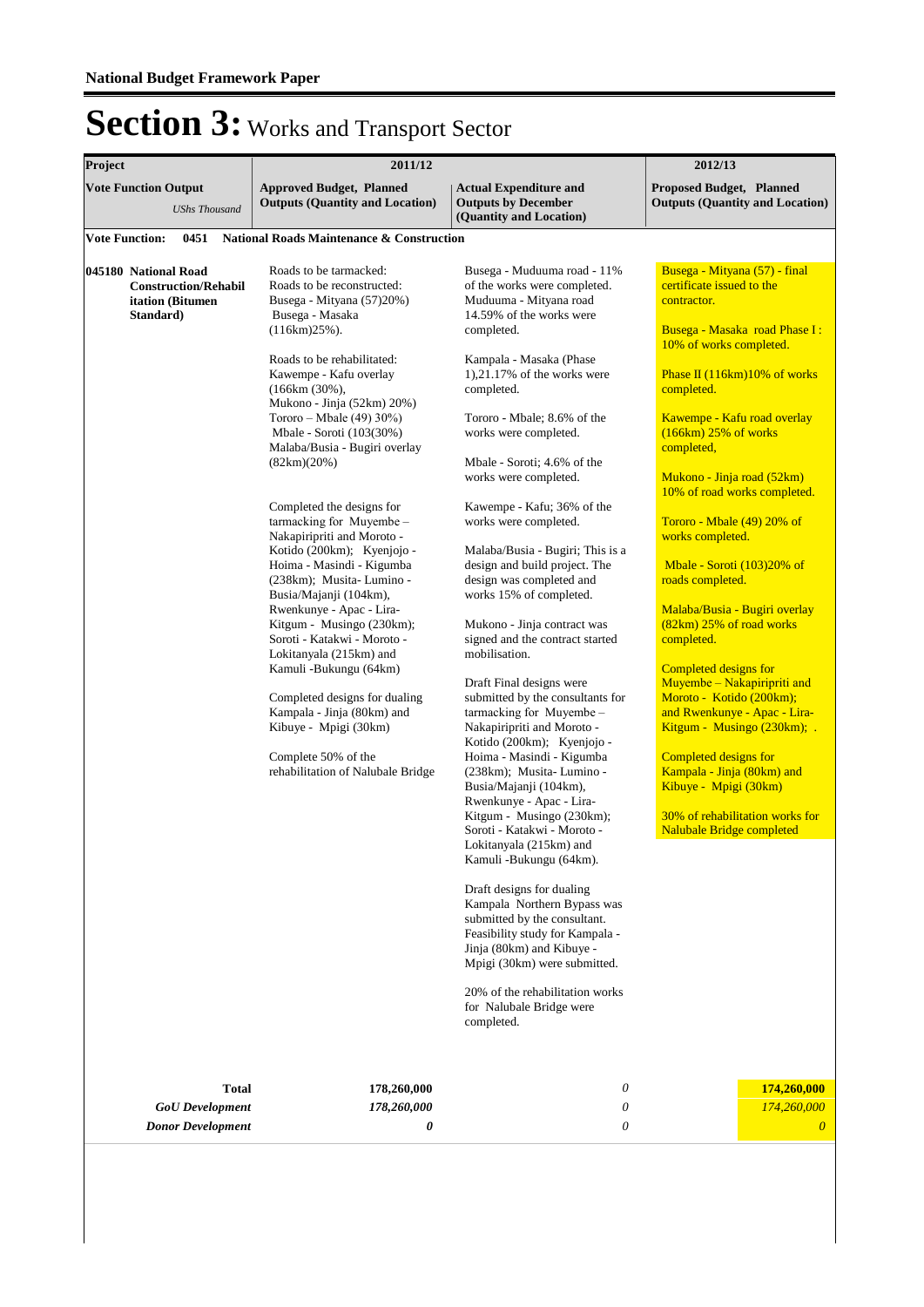| Project                                                                              |                                                                                      | 2011/12                                                                                                                                                                     | 2012/13                                                                                                                                                                                                                                  |                                                                                 |  |
|--------------------------------------------------------------------------------------|--------------------------------------------------------------------------------------|-----------------------------------------------------------------------------------------------------------------------------------------------------------------------------|------------------------------------------------------------------------------------------------------------------------------------------------------------------------------------------------------------------------------------------|---------------------------------------------------------------------------------|--|
| <b>Vote Function Output</b><br><b>UShs Thousand</b>                                  |                                                                                      | <b>Approved Budget, Planned</b><br><b>Outputs (Quantity and Location)</b>                                                                                                   | <b>Actual Expenditure and</b><br><b>Outputs by December</b><br>(Quantity and Location)                                                                                                                                                   | <b>Proposed Budget, Planned</b><br><b>Outputs (Quantity and Location)</b>       |  |
|                                                                                      | <b>Vote Function:</b><br>0451                                                        | <b>National Roads Maintenance &amp; Construction</b>                                                                                                                        |                                                                                                                                                                                                                                          |                                                                                 |  |
|                                                                                      | 045171 Acquisition of Land<br>by Government                                          | 100 Hectares procured                                                                                                                                                       | 25 hectares procured.                                                                                                                                                                                                                    | 50 Hectares land properties<br>therein procured                                 |  |
|                                                                                      | <b>Total</b>                                                                         | 9,999,680                                                                                                                                                                   | 0                                                                                                                                                                                                                                        | 4,000,000                                                                       |  |
|                                                                                      | <b>GoU</b> Development                                                               | 9,999,680                                                                                                                                                                   | 0                                                                                                                                                                                                                                        | 4,000,000                                                                       |  |
|                                                                                      | <b>Donor Development</b>                                                             | 0                                                                                                                                                                           | 0                                                                                                                                                                                                                                        | $\theta$                                                                        |  |
|                                                                                      |                                                                                      | Project 1099 Design for Reconstruction of Tororo - Soroti road                                                                                                              |                                                                                                                                                                                                                                          |                                                                                 |  |
| 045180 National Road<br><b>Construction/Rehabil</b><br>itation (Bitumen<br>Standard) |                                                                                      | Feasibility study Report<br>Expression of Interest were<br>finalised.<br>evaluated and the report<br>submitted to World Bank for<br>approval. Response is being<br>awaited. |                                                                                                                                                                                                                                          | Feasibility study and<br>preliminary design Reports.                            |  |
|                                                                                      | Total                                                                                | 1,506,000                                                                                                                                                                   | 0                                                                                                                                                                                                                                        | 1,499,435                                                                       |  |
|                                                                                      | <b>GoU</b> Development                                                               | 0                                                                                                                                                                           | 0                                                                                                                                                                                                                                        | $\theta$                                                                        |  |
|                                                                                      | <b>Donor Development</b>                                                             | 1,506,000                                                                                                                                                                   | 0                                                                                                                                                                                                                                        | 1,499,435                                                                       |  |
|                                                                                      |                                                                                      | Project 1100 Design for reconst of Lira - Kamudini - Gulu road                                                                                                              |                                                                                                                                                                                                                                          |                                                                                 |  |
|                                                                                      | 045180 National Road<br><b>Construction/Rehabil</b><br>itation (Bitumen<br>Standard) | Feasibility study report finalised.                                                                                                                                         | Expression of interest were<br>received and evaluation of<br>Expression of interest for design<br>consultancy services was<br>completed and the report<br>submitted to the World Bank<br>for approval. The response is<br>being awaited. | Feasibility study and<br>preliminary design Reports.                            |  |
|                                                                                      | Total                                                                                | 1,500,000                                                                                                                                                                   | 0                                                                                                                                                                                                                                        | 1,499,435                                                                       |  |
|                                                                                      | <b>GoU</b> Development                                                               | 0                                                                                                                                                                           | 0                                                                                                                                                                                                                                        | $\theta$                                                                        |  |
|                                                                                      | <b>Donor Development</b>                                                             | 1,500,000                                                                                                                                                                   | 0                                                                                                                                                                                                                                        | 1,499,435                                                                       |  |
|                                                                                      | Project 1104 Construct Selected Bridges (BADEA)                                      |                                                                                                                                                                             |                                                                                                                                                                                                                                          |                                                                                 |  |
|                                                                                      | 045174 Major Bridges                                                                 | 8 bridges completed:<br>Aswa Bridge<br>Awoja Bridge<br>Bulyamusenyu Bridge                                                                                                  | Aswa Bridge; completed in July<br>2011.<br>Awoja Bridge; works are                                                                                                                                                                       | 3 Bridges out of the 6 funded by<br><b>BADEA</b> in West Nile<br>completed.     |  |
|                                                                                      |                                                                                      | Muzizi Bridge<br>Kaichumu Bridge<br>Nyungu Bridge<br>3 Bridges funded by BADEA in                                                                                           | ongoing.<br>Bulyamusenyu Bridge; works<br>are ongoing.                                                                                                                                                                                   | Muzizi, Bulyamusenyu,<br>Ndunguruha, Nyamugasane and<br>Apak bridges completed. |  |
|                                                                                      |                                                                                      | West Nile.                                                                                                                                                                  | Muzizi Bridge; 80% of the<br>works completed.                                                                                                                                                                                            |                                                                                 |  |
|                                                                                      |                                                                                      |                                                                                                                                                                             | Kaichumu were completed<br>October 2011.<br>Nyungu Bridge; completed in<br>August 2011.                                                                                                                                                  |                                                                                 |  |
|                                                                                      |                                                                                      |                                                                                                                                                                             | Bulyamusenyu Bridge; works<br>ongoing.                                                                                                                                                                                                   |                                                                                 |  |
|                                                                                      |                                                                                      |                                                                                                                                                                             | Tender documents were<br>finalised and tenders were<br>submitted. Evaluation of bids is<br>ongoing.                                                                                                                                      |                                                                                 |  |
|                                                                                      | Total                                                                                | 22,660,000                                                                                                                                                                  | 0                                                                                                                                                                                                                                        | 18,994,352<br>4,000,000                                                         |  |
|                                                                                      | <b>GoU</b> Development                                                               | 4,000,000                                                                                                                                                                   | 0                                                                                                                                                                                                                                        |                                                                                 |  |
| <b>Donor Development</b><br>18,660,000                                               |                                                                                      | 0                                                                                                                                                                           | 14,994,352                                                                                                                                                                                                                               |                                                                                 |  |

*Project 1158 Reconstruction of Mbarara-Katuna road (155 Km)*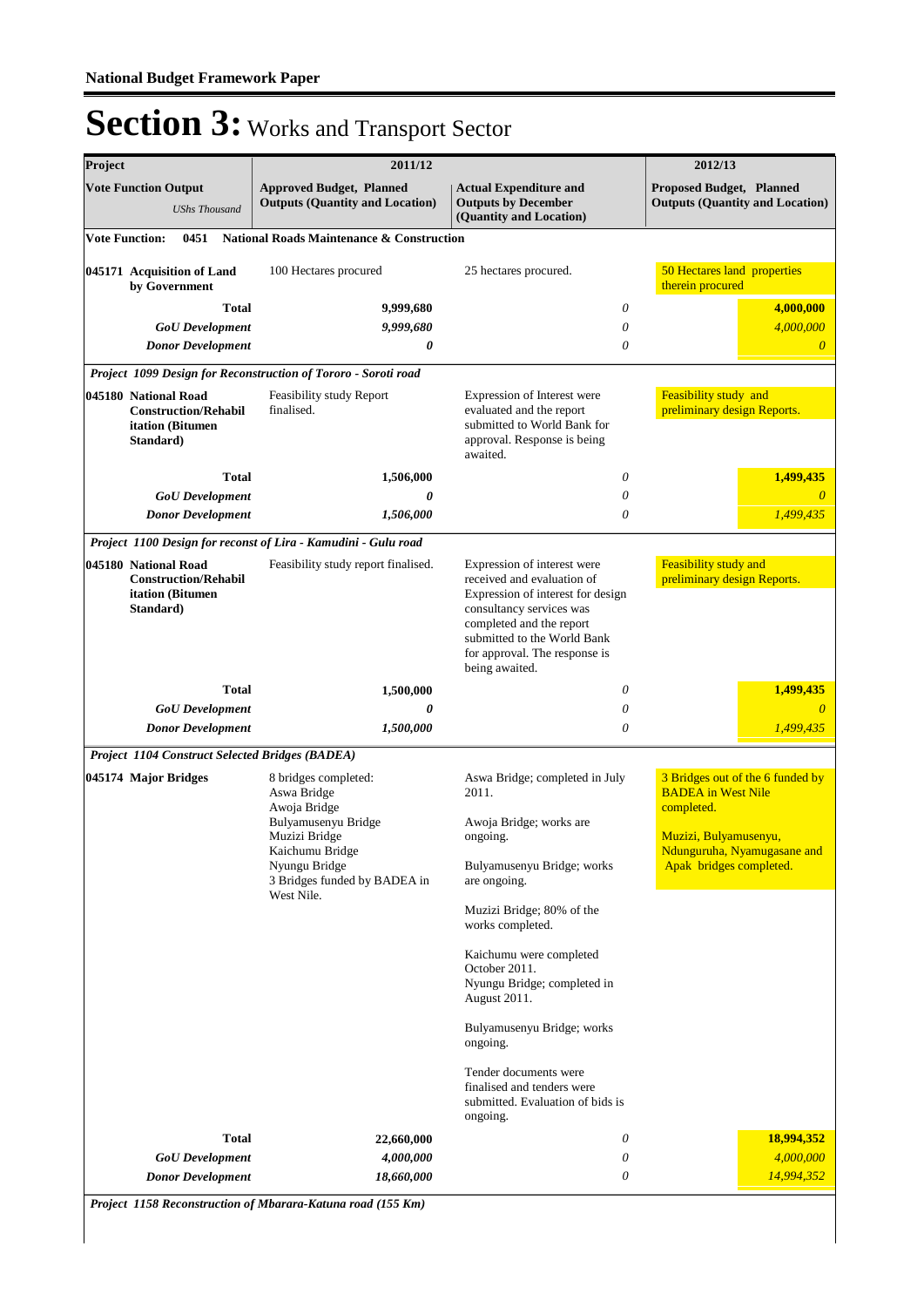| Project                                                                              | 2011/12                                                                        |                                                                                                                                                                                             | 2012/13                                                                   |  |
|--------------------------------------------------------------------------------------|--------------------------------------------------------------------------------|---------------------------------------------------------------------------------------------------------------------------------------------------------------------------------------------|---------------------------------------------------------------------------|--|
| <b>Vote Function Output</b><br><b>UShs Thousand</b>                                  | <b>Approved Budget, Planned</b><br><b>Outputs (Quantity and Location)</b>      | <b>Actual Expenditure and</b><br><b>Outputs by December</b><br>(Quantity and Location)                                                                                                      | <b>Proposed Budget, Planned</b><br><b>Outputs (Quantity and Location)</b> |  |
| <b>Vote Function:</b><br>0451                                                        | <b>National Roads Maintenance &amp; Construction</b>                           |                                                                                                                                                                                             |                                                                           |  |
| 045180 National Road<br><b>Construction/Rehabil</b><br>itation (Bitumen<br>Standard) | 20% of works completed.                                                        | The contractor is fully<br>mobilised and works will<br>commence by February 2012                                                                                                            |                                                                           |  |
| <b>Total</b>                                                                         | 70,000,000                                                                     | 0                                                                                                                                                                                           | 99,962,344                                                                |  |
| <b>GoU</b> Development                                                               | 0                                                                              | 0                                                                                                                                                                                           | 0                                                                         |  |
| <b>Donor Development</b>                                                             | 70,000,000                                                                     | 0                                                                                                                                                                                           | 99,962,344                                                                |  |
| Project 1175 Kayunga-Galiraya (111Km)                                                |                                                                                |                                                                                                                                                                                             |                                                                           |  |
| 045180 National Road<br><b>Construction/Rehabil</b><br>itation (Bitumen<br>Standard) | Feasibility and design reports<br>and Tender Documents                         | Combined Technical &<br>Financial Evalution report<br>submitted to AfDB for No<br>Objection. Anticipated that the<br>services shall commence in<br>April 2012 for a period of 12<br>months. | Feasibility and preliminary<br>design Reports.                            |  |
| <b>Total</b>                                                                         | 1,500,000                                                                      | 0                                                                                                                                                                                           | 1,499,435                                                                 |  |
| <b>GoU</b> Development                                                               | 0                                                                              | 0                                                                                                                                                                                           | $\theta$                                                                  |  |
| <b>Donor Development</b>                                                             | 1,500,000                                                                      | 0                                                                                                                                                                                           | 1,499,435                                                                 |  |
| Project 1176 Hoima-Wanseko Road (83Km)                                               |                                                                                |                                                                                                                                                                                             |                                                                           |  |
| 045180 National Road<br><b>Construction/Rehabil</b><br>itation (Bitumen<br>Standard) | Feasibility and design reports<br>and Bidding Documents.                       | Final Feasibility Study Report<br>submitted. Detailed Design<br>ongoing, scheduled for<br>completion in September 2012                                                                      | Final design reports and<br><b>Bidding Documents.</b>                     |  |
| <b>Total</b>                                                                         | 1,500,000                                                                      | 0                                                                                                                                                                                           | 1,499,435                                                                 |  |
| <b>GoU</b> Development                                                               | 0                                                                              | 0                                                                                                                                                                                           | $\theta$                                                                  |  |
| <b>Donor Development</b>                                                             | 1,500,000                                                                      | 0                                                                                                                                                                                           | 1,499,435                                                                 |  |
| Project 1180 Kampala Entebbe Express Highway                                         |                                                                                |                                                                                                                                                                                             |                                                                           |  |
| 045180 National Road<br><b>Construction/Rehabil</b>                                  | 5% of the works completed                                                      | This is a design and build<br>project. The contractor                                                                                                                                       | 10% of the road works<br>completed                                        |  |
| itation (Bitumen<br>Standard)                                                        |                                                                                | submitted the preliminary<br>design which is being reviewed<br>by the consultant. Works are<br>expected to commence by June<br>2012.                                                        |                                                                           |  |
| <b>Total</b>                                                                         | 107,111,000                                                                    | 0                                                                                                                                                                                           | 139,954,812                                                               |  |
| <b>GoU</b> Development                                                               | 0                                                                              | 0                                                                                                                                                                                           | 20,000,000                                                                |  |
| <b>Donor Development</b>                                                             | 107,111,000                                                                    | 0                                                                                                                                                                                           | 119,954,812                                                               |  |
| Vote:<br>122<br><b>Vote Function:</b><br>0406                                        | <b>Kampala Capital City Authority</b><br><b>Urban Road Network Development</b> |                                                                                                                                                                                             |                                                                           |  |

*Project 1214 Kampala Road Rehabilitation*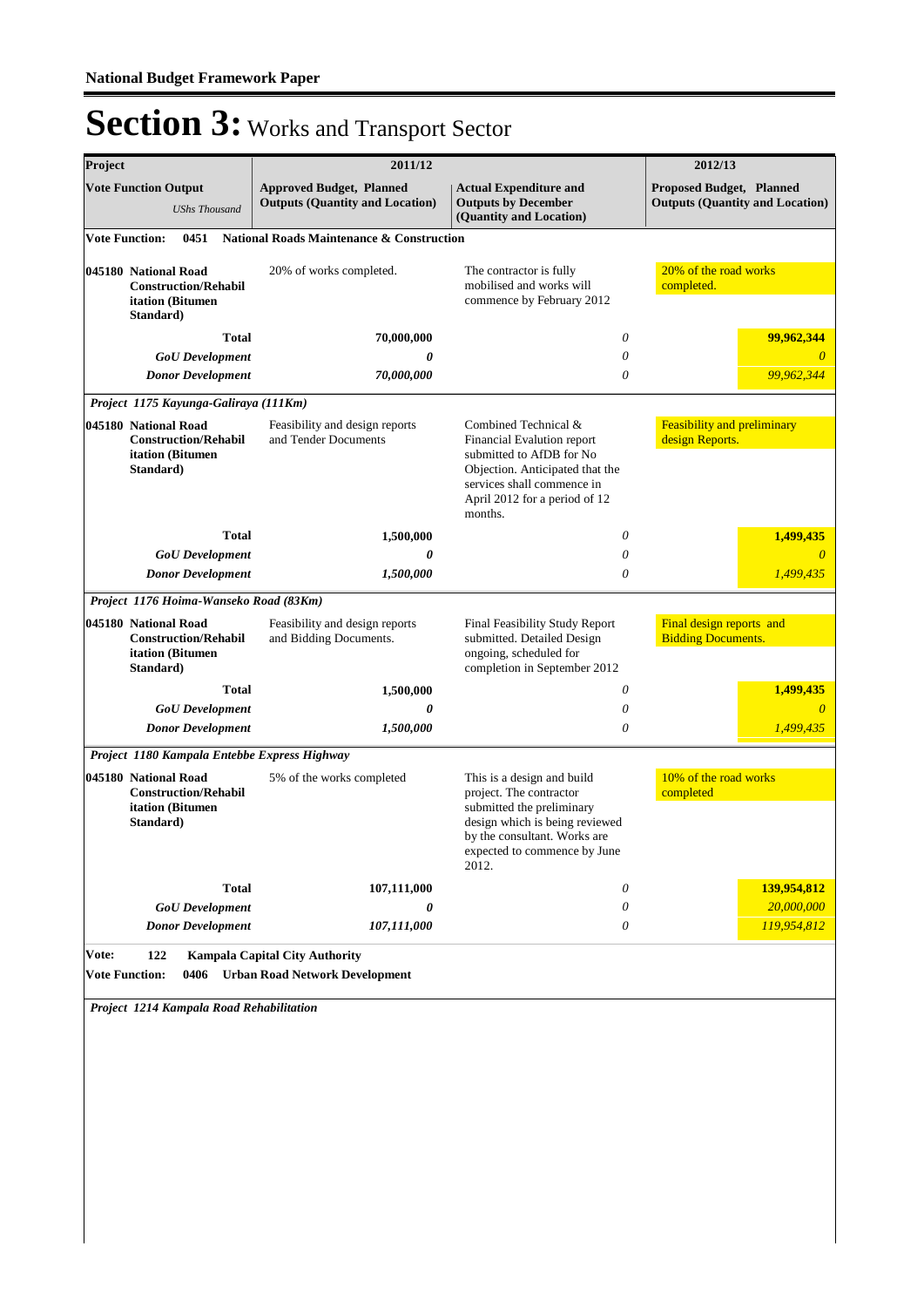| Project               |                                                                  | 2011/12                                                                   | 2012/13                                                                                                                                                                                                                                                       |                                                                    |
|-----------------------|------------------------------------------------------------------|---------------------------------------------------------------------------|---------------------------------------------------------------------------------------------------------------------------------------------------------------------------------------------------------------------------------------------------------------|--------------------------------------------------------------------|
|                       | <b>Vote Function Output</b><br><b>UShs Thousand</b>              | <b>Approved Budget, Planned</b><br><b>Outputs (Quantity and Location)</b> | <b>Actual Expenditure and</b><br><b>Outputs by December</b><br>(Quantity and Location)                                                                                                                                                                        | Proposed Budget, Planned<br><b>Outputs (Quantity and Location)</b> |
| <b>Vote Function:</b> | 0406                                                             | <b>Urban Road Network Development</b>                                     |                                                                                                                                                                                                                                                               |                                                                    |
|                       | 040680 Urban Road<br>Construction                                |                                                                           | Gravelling repair done on;<br>Makindye Division: Luzige,<br>Ssebenakita, Luwafu, Kayemba,<br>Nsambya - Katwe, Appass,<br>Juuko, Muwayire, Lukuli<br>Rubaga: Masanafu, Lukulugi,                                                                               | NA                                                                 |
|                       |                                                                  |                                                                           | Kinonya, Sembule.                                                                                                                                                                                                                                             |                                                                    |
|                       |                                                                  |                                                                           | Kawempe: Mukubira,<br>Nanfumbambi, Kisalosalo,<br>Nsooba, Winston and Nsamba,<br>Kizanyiro, Kikaaya - Bahai,<br>Matovu, Sembeguya.                                                                                                                            |                                                                    |
|                       |                                                                  |                                                                           | Nakawa: Froebel, Factory close,<br>Magambo, Kulambiro, Kigoowa<br>Kimere and Kiduuka                                                                                                                                                                          |                                                                    |
|                       |                                                                  |                                                                           | Tarmac and pothole repair<br>Queens lane, Kamwokya -<br>Kyebando, Muammar Gaddaffi,<br>Ginnery, Kisugu - Kabalagal,<br>Mgogo, Church to Church<br>(kamwokya), Buvuma (Luzira).                                                                                |                                                                    |
|                       |                                                                  |                                                                           | Drainage;<br>Bawarakata, Mapeera and<br>Mathel.                                                                                                                                                                                                               |                                                                    |
|                       | <b>Total</b>                                                     | 13,255,000                                                                | 0                                                                                                                                                                                                                                                             | $\bf{0}$                                                           |
|                       | <b>GoU</b> Development                                           | 13,255,000                                                                | $\boldsymbol{\mathit{0}}$                                                                                                                                                                                                                                     | $\boldsymbol{0}$                                                   |
|                       | <b>Donor Development</b>                                         | 0                                                                         | 0                                                                                                                                                                                                                                                             | $\overline{0}$                                                     |
|                       | 040681 Urban Road<br><b>Rehabilitaton</b>                        | Rehabilitaion of the old and<br>new taxi parks                            | N/A                                                                                                                                                                                                                                                           | N/A                                                                |
|                       | <b>Total</b>                                                     | 4,212,000                                                                 | 0                                                                                                                                                                                                                                                             | $\bf{0}$                                                           |
|                       | <b>GoU</b> Development<br><b>Donor Development</b>               | 4,212,000<br>0                                                            | $\boldsymbol{\theta}$<br>0                                                                                                                                                                                                                                    | $\boldsymbol{\theta}$<br>$\boldsymbol{0}$                          |
|                       | 040683 Drainage<br><b>Rehabilitation and</b><br><b>Upgrading</b> |                                                                           | Contract has been awarded to<br>Omega Construction Co Ltd. To<br>Upgrading phase I& II of<br>drainage black spots in the City.<br>These include; Buganda Rd,<br>Kintu Rd, Masaka/Kabusu<br>junction, Hoima/ Masiro Rd,<br>Prince Kimbugwe Rd and Jinja<br>Rd) | N/A                                                                |
|                       | <b>Total</b>                                                     | 5,483,000                                                                 | $\theta$                                                                                                                                                                                                                                                      | $\bf{0}$                                                           |
|                       | <b>GoU</b> Development                                           | 5,483,000                                                                 | $\theta$                                                                                                                                                                                                                                                      | $\boldsymbol{\theta}$                                              |
|                       | <b>Donor Development</b>                                         | 0                                                                         | 0                                                                                                                                                                                                                                                             | $\boldsymbol{\theta}$                                              |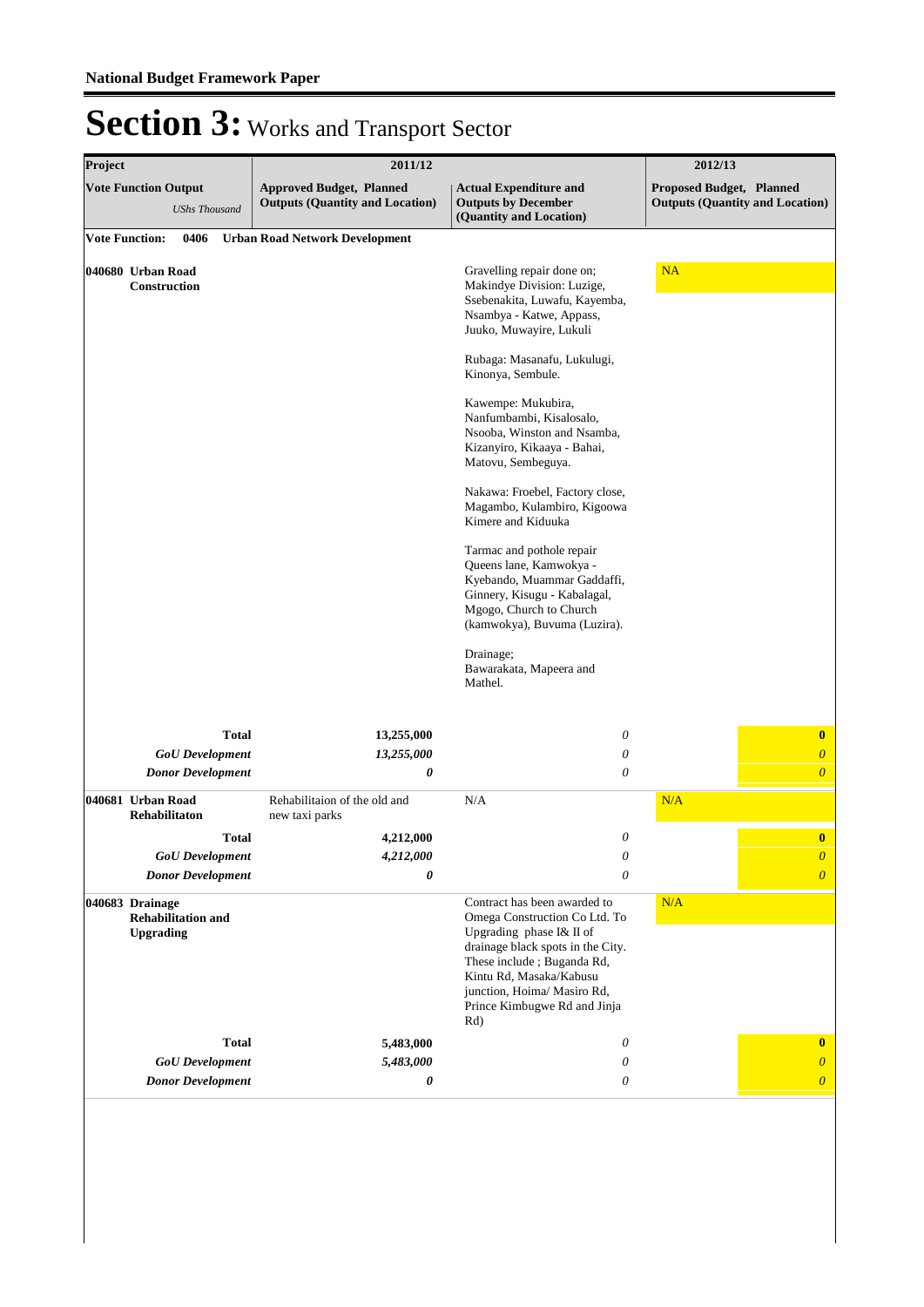| Project<br>2011/12                                  |                                                                           |                                                                                                            | 2012/13                                                                   |              |
|-----------------------------------------------------|---------------------------------------------------------------------------|------------------------------------------------------------------------------------------------------------|---------------------------------------------------------------------------|--------------|
| <b>Vote Function Output</b><br><b>UShs Thousand</b> | <b>Approved Budget, Planned</b><br><b>Outputs (Quantity and Location)</b> | <b>Actual Expenditure and</b><br><b>Outputs by December</b><br>(Quantity and Location)                     | <b>Proposed Budget, Planned</b><br><b>Outputs (Quantity and Location)</b> |              |
| 0406<br><b>Vote Function:</b>                       | <b>Urban Road Network Development</b>                                     |                                                                                                            |                                                                           |              |
| 040684 Street Lights<br><b>Installation</b>         |                                                                           | Sembule International Limited<br>for supplied and installed<br>streetlights on wooden poles in<br>Kampala. | N/A                                                                       |              |
| <b>Total</b>                                        | 5,050,000                                                                 | 0                                                                                                          |                                                                           | $\mathbf{0}$ |
| <b>GoU</b> Development<br>0                         |                                                                           | 0                                                                                                          |                                                                           | $\theta$     |
| <b>Donor Development</b><br>0                       |                                                                           | 0                                                                                                          |                                                                           | $\theta$     |
| <b>NTR</b><br>5,050,000                             |                                                                           | 0                                                                                                          |                                                                           | $\theta$     |

### *S3 Proposed Budget Allocations for 2012/13 and the Medium Term*

*This section sets out the proposed sector budget allocations for 2012/13 and the medium term, including major areas of expenditures and any notable changes in allocations.* 

### **Table S3.1: Past Expenditure and Medium Term Projections by Vote Function**

|                                                   |                    | 2011/12                |                            | <b>Medium Term Projections</b> |           |           |
|---------------------------------------------------|--------------------|------------------------|----------------------------|--------------------------------|-----------|-----------|
|                                                   | 2010/11<br>Outturn | Appr.<br><b>Budget</b> | Spent by<br><b>End Dec</b> | 2012/13                        | 2013/14   | 2014/15   |
| Vote: 016 Ministry of Works and Transport         |                    |                        |                            |                                |           |           |
| 0401 Transport Regulation                         | 2.948              | 7.406                  | 0.000                      | 6.988                          | 9.847     | 11.011    |
| 0402 Transport Services and Infrastructure        | 16.782             | 49.360                 | 0.000                      | 52.245                         | 31.225    | 34.241    |
| 0403 Construction Standards and Quality Assurance | 23.453             | 24.133                 | 0.000                      | 19.385                         | 24.655    | 27.833    |
| 0404 District, Urban and Community Access Roads   | 20.181             | 21.695                 | 0.000                      | 23.553                         | 25.286    | 28.037    |
| 0405 Mechanical Engineering Services              | 2.556              | 3.971                  | 0.000                      | 9.236                          | 8.095     | 8.873     |
| 0449 Policy, Planning and Support Services        | 6.872              | 13.777                 | 0.000                      | 13.113                         | 15.546    | 16.928    |
| <b>Total for Vote:</b>                            | 72.791             | 120.342                | 0.000                      | 124.520                        | 114.654   | 126.924   |
| Vote: 113 Uganda National Road Authority          |                    |                        |                            |                                |           |           |
| 0451 National Roads Maintenance & Construction    | 282.518            | 826.412                | 0.000                      | 999.771                        | 1,064.286 | 884.992   |
| <b>Total for Vote:</b>                            | 282.518            | 826.412                | 0.000                      | 999.771                        | 1,064.286 | 884.992   |
| Vote: 118 Road Fund                               |                    |                        |                            |                                |           |           |
| 0452 National and District Road Maintenance       | 283.395            | 280.949                | 0.000                      | 280.949                        | 320.880   | 355.170   |
| <b>Total for Vote:</b>                            | 283.395            | 280.949                | 0.000                      | 280.949                        | 320.880   | 355,170   |
| Vote: 122 Kampala Capital City Authority          |                    |                        |                            |                                |           |           |
| 0406 Urban Road Network Development               | 0.000              | 41.830                 | 0.000                      | 41.830                         | 30.500    | 30.500    |
| <b>Total for Vote:</b>                            | 0.000              | 41.830                 | 0.000                      | 41.830                         | 30.500    | 30.500    |
| Vote: 500 501-850 Local Governments               |                    |                        |                            |                                |           |           |
| 0481 District, Urban and Community Access Roads   | 25.987             | 32.583                 | 0.000                      | 32.583                         | 32.909    | 36.364    |
| 0482 District Engineering Services                |                    | 0.000                  | 0.000                      | 0.000                          | 0.000     | 0.000     |
| <b>Total for Vote:</b>                            | 25.987             | 32.583                 | 0.000                      | 32.583                         | 32.909    | 36.364    |
| <b>Total for Sector:</b>                          | 664.691            | 1,302.116              | 0.000                      | 1,479.653                      | 1,563,228 | 1,433.950 |

*\* Excluding Taxes and Arrears and including NTR*

### **(i) The Total Budget over the Medium Term**

The total budget for the Works and Transport Sector in FY 2012/13 is UGX 1,524.894bn and in the medium term FY 2013/14 and 2014/15 is UGX 1,808.267bn and UGX 1,909.715bn respectively.

During FY 2012/13, UGX 327.400bn (21.47%) is for recurrent expenditure and UGX 1197.484bn (78.53%) is for development expenditure while the recurrent expenditure, the wage bill is UGX 29.775bn while the Non wage recurrent constitutes UGX 297.645bn.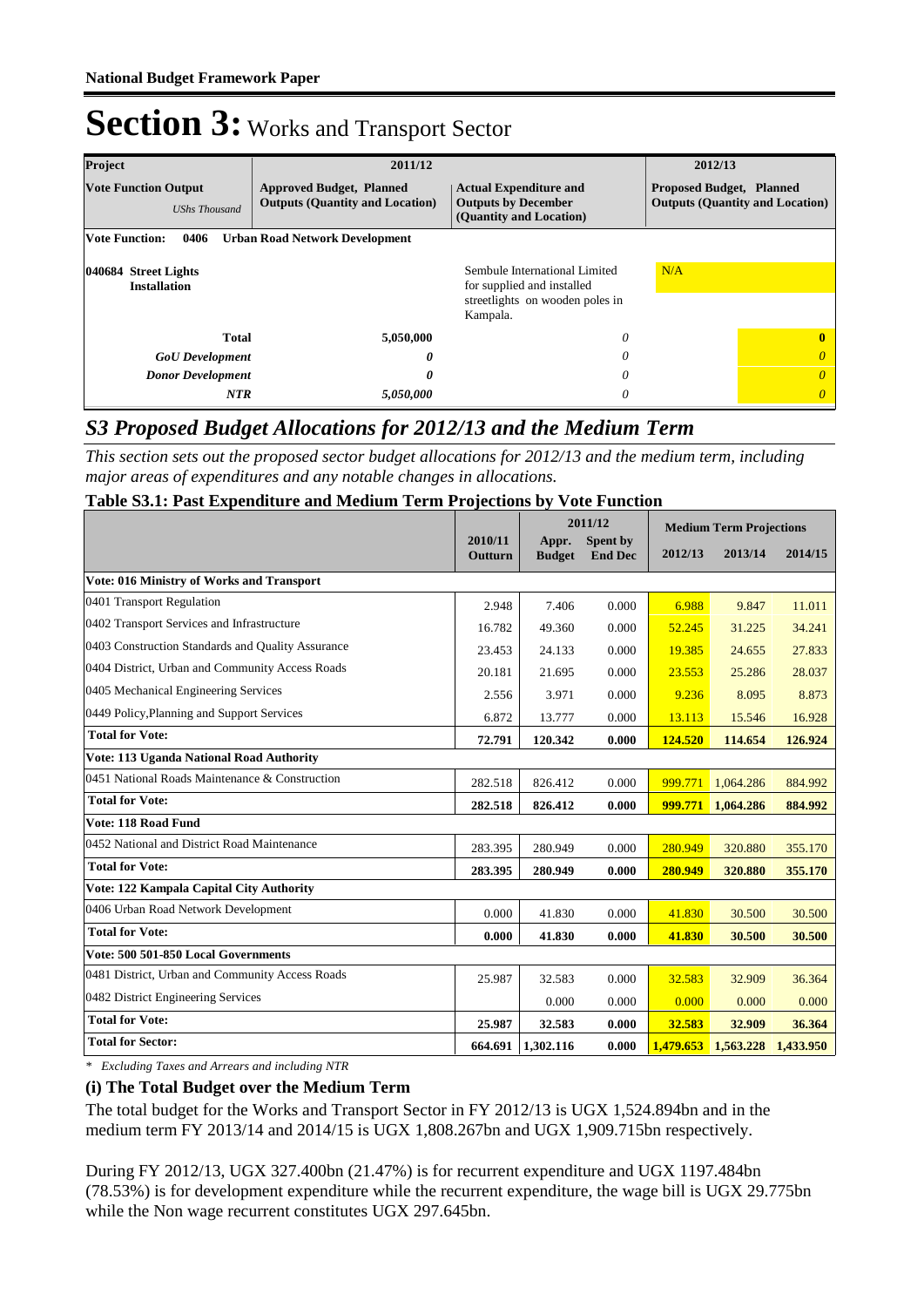Under the Development Budget, Government of Uganda will contribute UGX 468.476bn and Development Partners will contribute UGX 729.018bn. Overall the total sector budget of UGX 1,524.894bn the allocations to Votes: Vote 016-MoWT is UGX 211.361bn (13.86%), Vote 113 UNRA is UGX 1,000.002bn (65.58%) and Vote 118 URF is UGX 280.779bn (15.82%).

### **(ii) The major expenditure allocations in the sector**

The major expenditure areas in the Sector are National Road Construction which in FY2012/13 will be UGX 1 trillion (66%). This is followed by Uganda Road Fund the maintenance of National and District roads with an allocation of UGX 280.949bn (18%), Transport Services and Infrastructure UGX 124.374bn (8%).

Under ministry the DUCAR network has been allocated UGX 39bn (2.6%) and under the Local Government (Vote 500) DANIDA funding for District roads rehabilitation is UGX 32.58bn. (2.1%)

### **(iii) The major planned changes in resource allocations within the sector**

There no major changes in the Sector budget allocation in FY 2012/13

### **Table S3.2: Major Changes in Sector Resource Allocation**

*\* Excluding Taxes and Arrears*

### *S4: Unfunded Outputs for 2012/13 and the Medium Term*

*This section sets out the highest priotrity outputs in 2012/13 and the medium term which the sector has been unable to fund in its spending plans.*

Roads Subsector

-Under funding of ongoing projects:

The ongoing contracts have a budget shortfall of UGX 298 bn based on the MTEF ceiling. If additional funds are not provided, contractors will suspend works and charge accrued interest on delayed payments and equipment down time.

-Under funding of the 10,000km taken over from the districts:

In FY 2009/10, Government decided to expand the national roads network from 10,000km to 20,000km by taking over heavily trafficked district roads that were beyond the capacity of the districts to maintain. However, there was no proportionate increase in the budget for road maintenance. The budget was increased by UGX 50bn only which translates to UGX 5m per Km instead of the required UGX 30m per km to rehabilitate these roads. A total of UGX 350 Bn is required over a 3 – year timeframe to rehabilitate these roads to a maintainable level. Spreading thinly the funds to keep these roads motorable is unsustainable because it has been scientifically established that a shilling not spent now on road maintenance will lead to spending 3 more shilling on rehabilitation and reconstruction of the same roads. Every one shilling held back for road maintenance road users pay additional three shillings in vehicle operating costs.

The high costs of input materials into road maintenance making it difficult for the agencies to attain the planned outputs as agreed in the performance agreement.

-Tendered National Roads with no funding

In FY 2010/11, Government committed itself to upgrading 9 priority national roads to tarmac. Whilst the procurement of Contractors was completed, only two (2) contracts (viz Hoima – Kaiso – Tonya and Ishaka – Kagamba) have so far been signed. Mukono –Kyetume – Katosi and Moroto – Nakapiripit were allocated nominal budget of UGX 10 bn each which was not adequate to start them off. The other roads tendered with no funding include; Kapchorwa – Suam, Mpigi – Kanoni, Kanoni – Sembabule, Ntungamo – Kakitumba, Rukungiri - Kihihi - Kanungu/ Ishasha and and Mbarara Bypass. A total of UGX 375 bn is required to commence these projects.

-Roads Damaged by recent floods

The heavy rains received between May and December 2011 grossly affected the condition of the Road Network resulting in road condition deterioration. The resulting floods damaged many roads on national,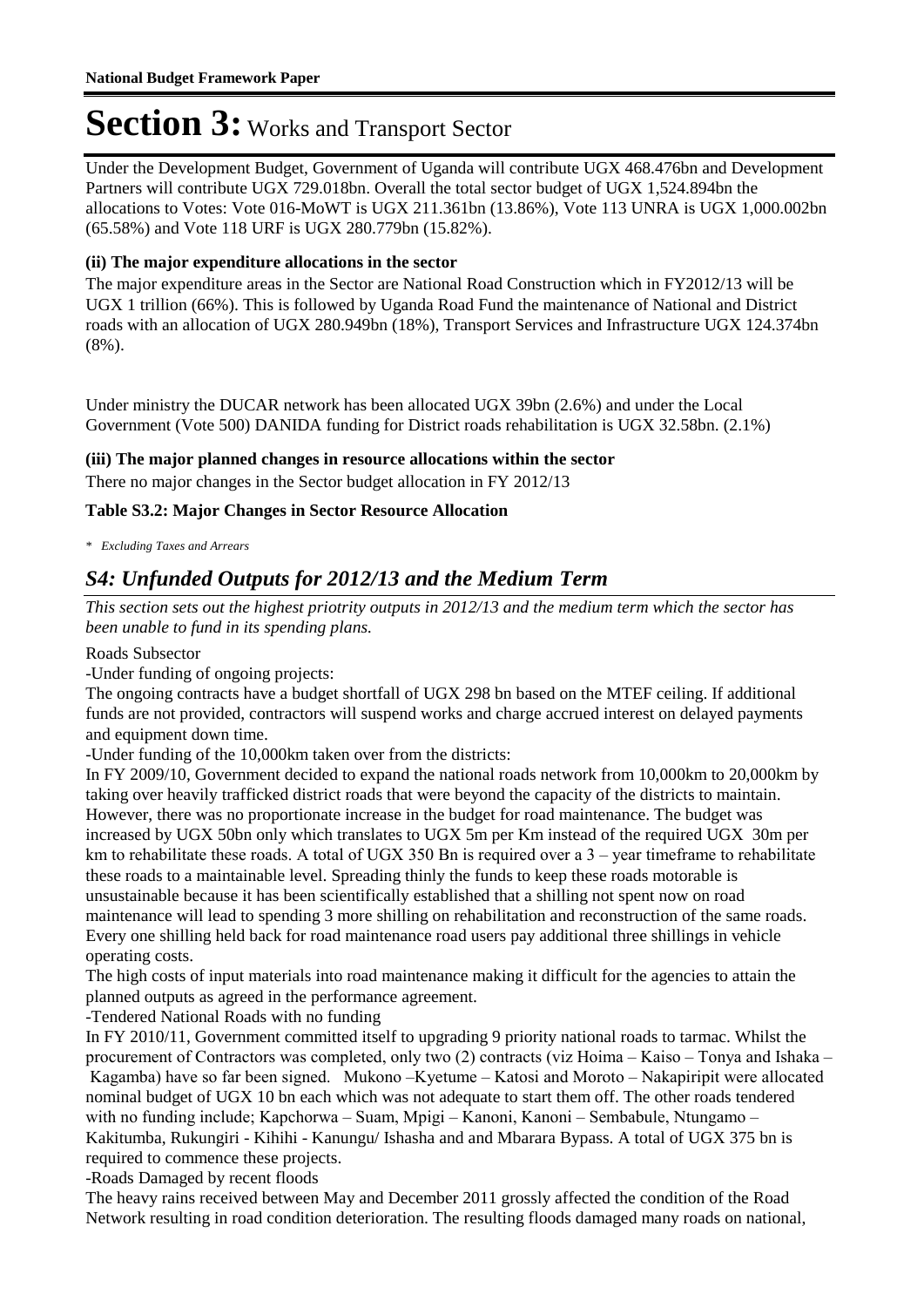district, urban and community access roads networks and bridges. The cost of restoring these roads and bridges is estimated at UGX 100bn of which UGX 70 bn for national roads and UGX 30 bn for DUCAR. However, this money is not available within FY 2011/12 and FY 2012/13 budgets as shown by the recent MTEF ceilings. Additional funding is required to restore these roads.

-Under funding of Regional Mechanical Workshops

Operations of Regional Mechanical Workshops remain crippled. The funds which are allocated to Local Governments are not sufficient to maintain their road units. An additional UGX 5.5bn per annum is required to support the operations and utility bills for the three Regional Mechanical Workshops. -Recycling Technology

Cabinet directed the procurement of equipment for the recycling technology to reduce on the cost of paved roads rehabilitation. Additional UGX 15 bn is required to acquire this equipment. -Low Staff levels of UNRA

UNRA is currently understaffed. The existing staff structure was based on 10,000km network and it was not increased when the road network was expended to 20,000km. H.E the President directed that each road project should have a UNRA staff resident Engineer to bolter supervision. Additional UGX 9.5 bn is required to recruit additional staff.

### Railway Subsector

-The cost for rehabilitation of MV Pamba is UGX 8.7bn. This ship has been lying as a waste for a long time. It therefore requires urgent repairs. It will be added on to MV Kaawa required for reopening of the Southern route;

-Tanga-Arusha-Musoma-Kampala- The cost of Feasibility Study and design to develop Tanga –Arusha-Musoma-Kampala Port is UGX 5.6 bn;

-Kampala –Malaba- The cost for the feasibility study and design of a standard gauge railway from Kampala to Malaba is UGX 8.7bn. Resettlement Action Plan for Kampala-Malaba Railway Line –UGX 10bn; -Port Bell and Jinja piers-The cost for the design and remodeling of Port Bell and Jinja piers is UGX 6.7bn. -Rehabilitation of Tororo –Packwach railway line using NEC and UPDF require UGX 58bn.

Inland Water Transport Subsector

-MV Kalangala - Insurance, mandatory annual Survey and operations require UGX 1.7bn. This ship fulfills the social political and the legal requires.

### Air Subsector

Kasese Airport Development project is to be developed to act as an alternative international Airport to Entebbe International. The Project will involve Construction of paved runway and its associated taxiways as well as Apron with support infrastructure like fire, Navigation AIDS, control tower terminal infrastructure including the terminal building, Car park and access roads. The implementation period is for 3 years with an estimated cost of USD \$ 10m. This is a strategic programme for regional economic integration and security. It is a Presidential Directive.

### Gulu Airport re-development

Shs.4bn is required for developing a master plan and acquisition of extra land. While Shs 2.19bn is urgently required for renovation of the existing runway pavement to address national security needs. This is a strategic programme for regional economic integration and security. It is a Presidential Directive. Arua Airport Development;

The Government through CAA is undertaking to develop Arua Airfield into a regional and international Airport of category 4C capable of handling jet aircrafts of size B737- 500 series. Works commenced on construction of a new terminal building and is nearing completion.

Additional shs. 15bn is required for FY 2012/13 to start with the second phase which runs for 3 years to include construction of a paved run way, taxiways and apron.

Kabaale Aerodrome

Kabaale Aerodrome will be developed through a concessionaire. This aerodrome has the potential to